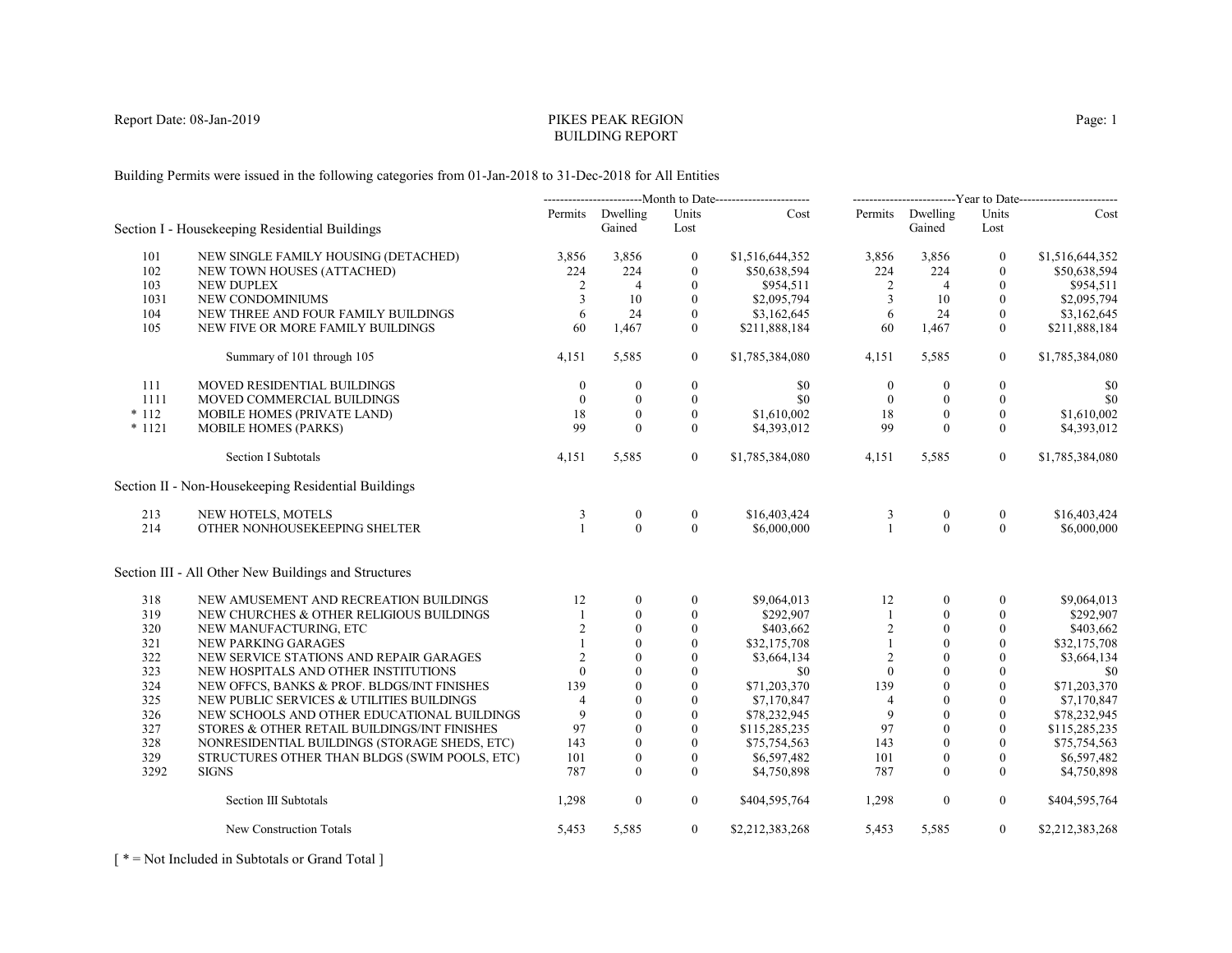# PIKES PEAK REGIONBUILDING REPORT

Building Permits were issued in the following categories from 01-Jan-2018 to 31-Dec-2018 for All Entities

|     |                                                 |          |                    |                | ----------------------Month to Date---------------------- |              |                    |                | -------------------------Year to Date------------------------ |
|-----|-------------------------------------------------|----------|--------------------|----------------|-----------------------------------------------------------|--------------|--------------------|----------------|---------------------------------------------------------------|
|     | Section IV - Additions and Alterations          | Permits  | Dwelling<br>Gained | Units<br>Lost  | Cost                                                      | Permits      | Dwelling<br>Gained | Units<br>Lost  | Cost                                                          |
| 433 | RESIDENTIAL BLDGS CONV TO INCREASE UNITS        | 3        |                    | 0              | \$183,525                                                 | 3            |                    | $\mathbf{0}$   | \$183,525                                                     |
| 434 | RESIDENTIAL ALTERATIONS (REMODEL, ADD, ETC)     | 37,596   | $\mathbf{0}$       | $\theta$       | \$739,447,598                                             | 37,596       | $\mathbf{0}$       | $\mathbf{0}$   | \$739,447,598                                                 |
| 435 | RESIDENTIAL REMODEL THAT DECREASE UNITS         |          |                    |                | \$700                                                     |              | $\theta$           |                | \$700                                                         |
| 436 | RESIDENTIAL GARAGES AND CARPORTS (ATT & DET)    | 303      | $\boldsymbol{0}$   | $\mathbf{0}$   | \$12,371,077                                              | 303          | $\boldsymbol{0}$   | $\mathbf{0}$   | \$12,371,077                                                  |
| 437 | COMMERCIAL ALTERATIONS (ADD, REMODEL, ETC)      | 2,318    | $\Omega$           | $\Omega$       | \$272,148,853                                             | 2,318        | $\theta$           | $\theta$       | \$272,148,853                                                 |
|     | Section IV Subtotals                            | 40,221   | 2                  |                | \$1,024,151,753                                           | 40,221       | $\overline{2}$     | 1              | \$1,024,151,753                                               |
|     | Section V - Conversions                         |          |                    |                |                                                           |              |                    |                |                                                               |
| 540 | REMODEL COMMERCIAL TO RESIDENTIAL               |          | 2                  | $\overline{0}$ | \$35,500                                                  | 2            | 2                  | $\bf{0}$       | \$35,500                                                      |
| 541 | REMODEL RESIDENTIAL TO COMMERCIAL               | $\Omega$ | $\theta$           | $\theta$       | \$0                                                       | $\mathbf{0}$ | $\theta$           | $\Omega$       | -\$0                                                          |
|     | Section V Subtotals                             | 2        | 2                  | $\mathbf{0}$   | \$35,500                                                  | 2            | 2                  | $\overline{0}$ | \$35,500                                                      |
|     | Section VI - Demolitions and Razing of Building |          |                    |                |                                                           |              |                    |                |                                                               |
| 645 | DEMOLISH RESIDENTIAL BUILDINGS                  | 112      | $\overline{0}$     | $\theta$       | \$830,136                                                 | 112          | $\boldsymbol{0}$   | $\mathbf{0}$   | \$830,136                                                     |
| 649 | DEMOLISH COMMERCIAL BUILDINGS                   | 18       | $\mathbf{0}$       | $\Omega$       | \$340,000                                                 | 18           | $\mathbf{0}$       | $\theta$       | \$340,000                                                     |
|     | Section VI Subtotals                            | 130      | $\overline{0}$     | $\theta$       | \$1,170,136                                               | 130          | $\overline{0}$     | $\overline{0}$ | \$1,170,136                                                   |
|     | Add, Alt and Conversion Totals                  | 40,353   | 4                  |                | \$1,025,357,389                                           | 40,353       | $\overline{4}$     | 1              | \$1,025,357,389                                               |
|     |                                                 |          |                    |                |                                                           |              |                    |                |                                                               |
|     | ***** GRAND TOTAL                               | 45,806   | 5,589              |                | \$3,237,740,657                                           | 45,806       | 5,589              |                | \$3,237,740,657                                               |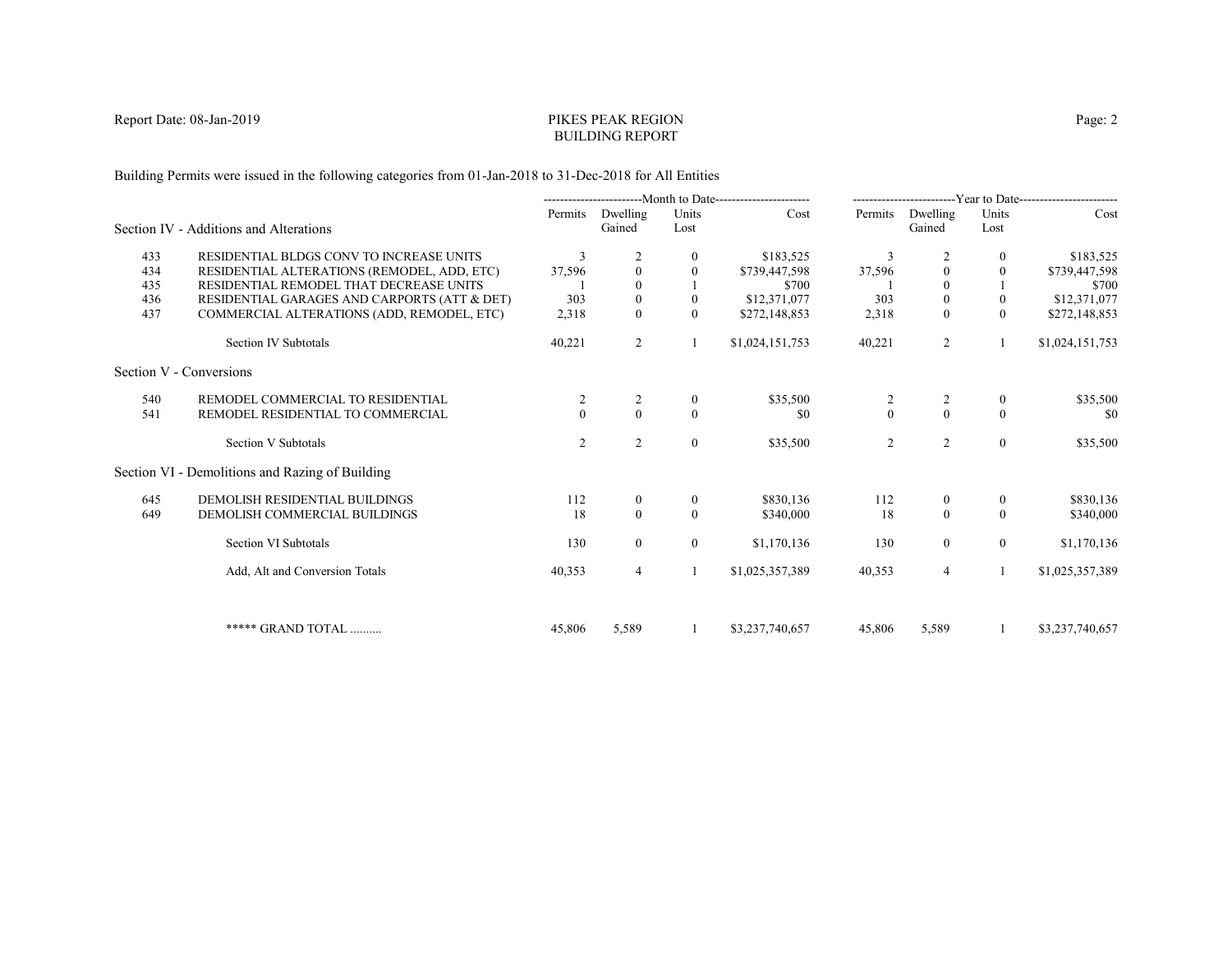# PIKES PEAK REGIONBUILDING REPORT

Building Permits were issued in the following categories from 01-Jan-2018 to 31-Dec-2018 for All Entities

| Classification<br>Permit                                                                                                     | Contractor                                 | Cost        |
|------------------------------------------------------------------------------------------------------------------------------|--------------------------------------------|-------------|
| I76402<br>COMMERCIAL ALTERATIONS (ADDITIONS, REMODELS, ETC)                                                                  | <b>RAINE BUILDING LLC.</b>                 | \$1,100,000 |
| 1515 AUTO MALL LOOP - INTERIOR REMODEL                                                                                       |                                            |             |
| J27000 NEW FIVE OR MORE FAMILY BUILDINGS                                                                                     | <b>BIG-D CONSTRUCTION CORP</b>             | \$4,633,117 |
| 4506 AMAROSA HTS - NEW APARTMENT BUILDING #4 (32 UNITS)                                                                      |                                            |             |
| J27001 NEW FIVE OR MORE FAMILY BUILDINGS                                                                                     | <b>BIG-D CONSTRUCTION CORP</b>             | \$4,633,117 |
| 4970 AMAROSA HTS - NEW APARTMENT BUILDING #4 (32 UNITS)                                                                      |                                            |             |
| J27004 NEW FIVE OR MORE FAMILY BUILDINGS<br>4537 AMAROSA HTS - APT BUILDING # 2-2 /8 UNITS WITH ATTACHED GARAGES             | <b>BIG-D CONSTRUCTION CORP</b>             | \$1,237,453 |
| J27005 NEW FIVE OR MORE FAMILY BUILDINGS                                                                                     | <b>BIG-D CONSTRUCTION CORP</b>             | \$1,237,453 |
| 4601 AMAROSA HTS - APT BUILDING # 2-2 /8 UNITS WITH ATTACHED GARAGES                                                         |                                            |             |
| J27017 NEW FIVE OR MORE FAMILY BUILDINGS                                                                                     | <b>BIG-D CONSTRUCTION CORP</b>             | \$1,790,352 |
| 4505 AMAROSA HTS - APT BUILDING # 2-3/12 UNITS WITH ATTACHED GARAGES                                                         |                                            |             |
| K63739 COMMERCIAL ALTERATIONS (ADDITIONS, REMODELS, ETC)                                                                     | STONEBROOK EXTERIOR                        | \$1,090,000 |
| 260 RIM VIEW DR - SIDING                                                                                                     |                                            |             |
| L06911 COMMERCIAL ALTERATIONS (ADDITIONS, REMODELS, ETC)                                                                     | RAINE BUILDING LLC.                        | \$650,000   |
| 528 S WAHSATCH AVE - INTERIOR REMODEL - CHANG OF OCC.                                                                        |                                            |             |
| L09112 NEW SINGLE FAMILY HOUSING                                                                                             | <b>CHALLENGER BUILDING, LLC</b>            | \$555,852   |
| 8504 VANDERWOOD RD - RESIDENCE                                                                                               |                                            |             |
| L09119 NEW SINGLE FAMILY HOUSING                                                                                             | CHALLENGER BUILDING, LLC                   | \$597,078   |
| 19663 LINDENMERE DR - RESIDENCE                                                                                              |                                            |             |
| L09693 STORES AND OTHER RETAIL BUILDINGS/INT FINISHES                                                                        | AM KING CONSTRUCTION COMPANY, LLC          | \$779,000   |
| 9278 FOREST BLUFFS VW - COMMERCIAL BUILDING (CORE AND SHELL ONLY)                                                            |                                            |             |
| L09990 STORES AND OTHER RETAIL BUILDINGS/INT FINISHES                                                                        | AM KING CONSTRUCTION COMPANY, LLC          | \$803,690   |
| 9290 HIGHLAND RIDGE HTS - COMMERCIAL BUILDING (CORE AND SHELL ONLY)<br>L10656 STORES AND OTHER RETAIL BUILDINGS/INT FINISHES | AM KING CONSTRUCTION COMPANY, LLC          | \$673,663   |
| 9288 FOREST BLUFFS VW - COMMERCIAL BUILDING (CORE AND SHELL ONLY) 100, 110, &130                                             |                                            |             |
| L16724 NEW HOTELS, MOTELS                                                                                                    | JETA FL LLC DBA BEDROCK CONSTRUCTION GROUP | \$3,700,000 |
| 722 COUNTRY DR - NEW HOTEL (62 UNITS) UPGRADE TO FINISH                                                                      |                                            |             |
| L23037 NEW SINGLE FAMILY HOUSING                                                                                             | <b>HOMEOWNER</b>                           | \$659,399   |
| 19175 LOCHMERE CT - RESIDENCE                                                                                                |                                            |             |
| L29945 NEW SINGLE FAMILY HOUSING                                                                                             | ALLIANCE HOMES, LLC DBA ALLIANCE BUILDERS  | \$1,250,000 |
| 1807 REDBANK DR - RESIDENCE                                                                                                  |                                            |             |
| L30000 NEW SINGLE FAMILY HOUSING                                                                                             | PALACE HOMES, INC.                         | \$505,525   |
| 2570 KARAMY CT - RESIDENCE                                                                                                   |                                            |             |
| L30024 NEW SINGLE FAMILY HOUSING                                                                                             | <b>CHALLENGER BUILDING, LLC</b>            | \$597,078   |
| 19743 LINDENMERE DR - RESIDENCE                                                                                              |                                            |             |
| L30194 NEW SINGLE FAMILY HOUSING                                                                                             | VILLAGREE, LLC                             | \$772,689   |
| 5710 VESSEY RD - RESIDENCE                                                                                                   |                                            |             |
| L30330 NEW SINGLE FAMILY HOUSING                                                                                             | VANTAGE HOMES CORPORATION                  | \$633,000   |
| 12821 PENSADOR DR - RESIDENCE                                                                                                |                                            |             |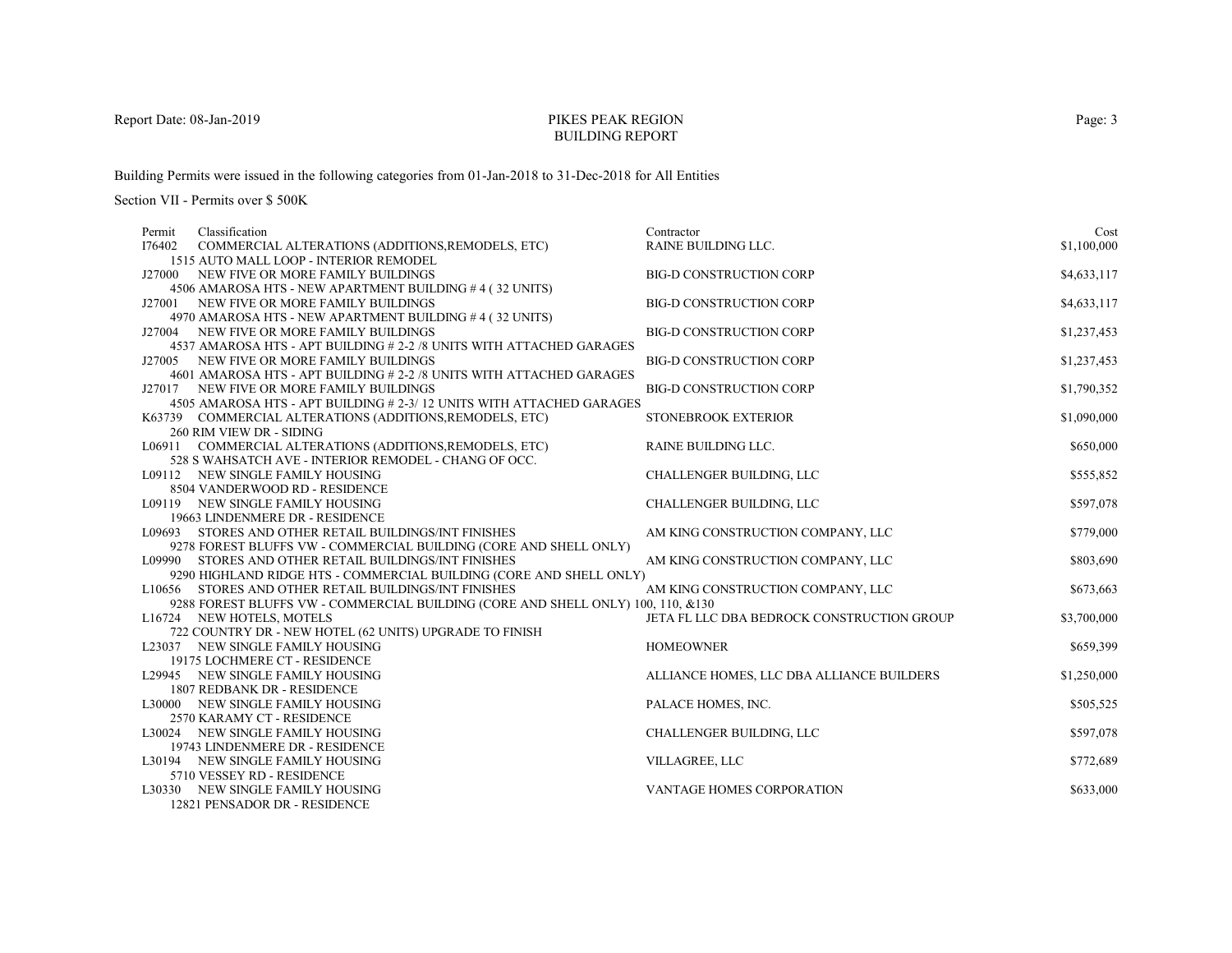# PIKES PEAK REGIONBUILDING REPORT

Building Permits were issued in the following categories from 01-Jan-2018 to 31-Dec-2018 for All Entities

Section VII - Permits over \$ 500K

| Classification<br>Permit                                        | Contractor                        | Cost        |
|-----------------------------------------------------------------|-----------------------------------|-------------|
| L30331 NEW SINGLE FAMILY HOUSING                                | VANTAGE HOMES CORPORATION         | \$544,000   |
| <b>2045 WALNUT CREEK CT - RESIDENCE</b>                         |                                   |             |
| L30336 NEW SINGLE FAMILY HOUSING                                | ELITE PROPERTIES OF AMERICA, INC. | \$512,271   |
| 12415 PENSADOR DR - RESIDENCE                                   |                                   |             |
| L30344 NEW SINGLE FAMILY HOUSING                                | ELITE PROPERTIES OF AMERICA, INC. | \$559,172   |
| 5821 ELLINGSWORTH PL - RESIDENCE                                |                                   |             |
| L30416 NEW SINGLE FAMILY HOUSING                                | RC SERVICES, INC.                 | \$621,921   |
| 10725 S FOREST DR, B - RESIDENCE                                |                                   |             |
| L30470 NEW SINGLE FAMILY HOUSING                                | SADDLETREE HOLDINGS, INC          | \$1,003,188 |
| 1934 GOODYEAR CT - RESIDENCE                                    |                                   |             |
| L30566 COMMERCIAL ALTERATIONS (ADDITIONS, REMODELS, ETC)        | BRYAN CONSTRUCTION, INC.          | \$600,000   |
| 730 AUTOMOTIVE DR - INTERIOR/ EXTERIOR REMODEL                  |                                   |             |
| L30572 NEW SINGLE FAMILY HOUSING                                | SADDLETREE HOLDINGS, INC          | \$536,685   |
| 16418 CLANDESTINE CT - RESIDENCE - ENGINEER STAMPED             |                                   |             |
| L30695 STORES AND OTHER RETAIL BUILDINGS/INT FINISHES           | KTK GENERAL CONTRACTING LTD.      | \$757,287   |
| 209 GLENEAGLE GATE VW - NEW RESTAURANT THROUGH FINISH           |                                   |             |
| L30736 NEW SINGLE FAMILY HOUSING                                | SOLID ROCK CONSTRUCTION, LLC      | \$750,000   |
| 14550 SWEET RD - RESIDENCE                                      |                                   |             |
| L30756 NEW SINGLE FAMILY HOUSING                                | ELEVATION HOMES, LLC              | \$581,659   |
| <b>4625 EDGEDALE WAY - RESIDENCE</b>                            |                                   |             |
| L30804 NEW SINGLE FAMILY HOUSING                                | CRYSTAL RIVER HOMES, INC          | \$561,206   |
| 18560 FURROW RD - RESIDENCE<br>L30918 NEW SINGLE FAMILY HOUSING | <b>REUNION HOMES</b>              | \$569,130   |
| 10281 BOULDER RIDGE DR - RESIDENCE                              |                                   |             |
| L31132 STORES AND OTHER RETAIL BUILDINGS/INT FINISHES           | PILOT TRAVEL CENTERS, LLC.        | \$2,000,000 |
| 15455 TERRAZZO DR - NEW CONVENIENCE STORE                       |                                   |             |
| L31154 NEW SINGLE FAMILY HOUSING                                | LOST CREEK CONSTRUCTION, LLC      | \$1,200,000 |
| 14350 SERENITY RANCH VW - RESIDENCE                             |                                   |             |
| L31200 NEW SINGLE FAMILY HOUSING                                | MAJESTIC CUSTOM HOMES, INC.       | \$588,190   |
| 12847 CLARK PEAK CT - RESIDENCE                                 |                                   |             |
| L31202 NEW SINGLE FAMILY HOUSING                                | MAJESTIC CUSTOM HOMES, INC.       | \$641,516   |
| 12734 CLARK PEAK CT - RESIDENCE                                 |                                   |             |
| L31254 COMMERCIAL ALTERATIONS (ADDITIONS, REMODELS, ETC)        | HASELDEN CONSTRUCTION, LLC.       | \$503,000   |
| 1400 E BOULDER ST, PHARMACY - COMMERCIAL INTERIOR REMODEL       |                                   |             |
| L31289 NEW SINGLE FAMILY HOUSING                                | ELITE PROPERTIES OF AMERICA, INC. | \$563,669   |
| 5941 CUBBAGE DR - RESIDENCE                                     |                                   |             |
| L31290 NEW SINGLE FAMILY HOUSING                                | ELITE PROPERTIES OF AMERICA, INC. | \$567,738   |
| 5505 TONBRIDGE PL - RESIDENCE                                   |                                   |             |
| L31292 NEW SINGLE FAMILY HOUSING                                | ELITE PROPERTIES OF AMERICA, INC. | \$560,457   |
| 7172 ISSAQUAH DR - RESIDENCE                                    |                                   |             |

Page: 4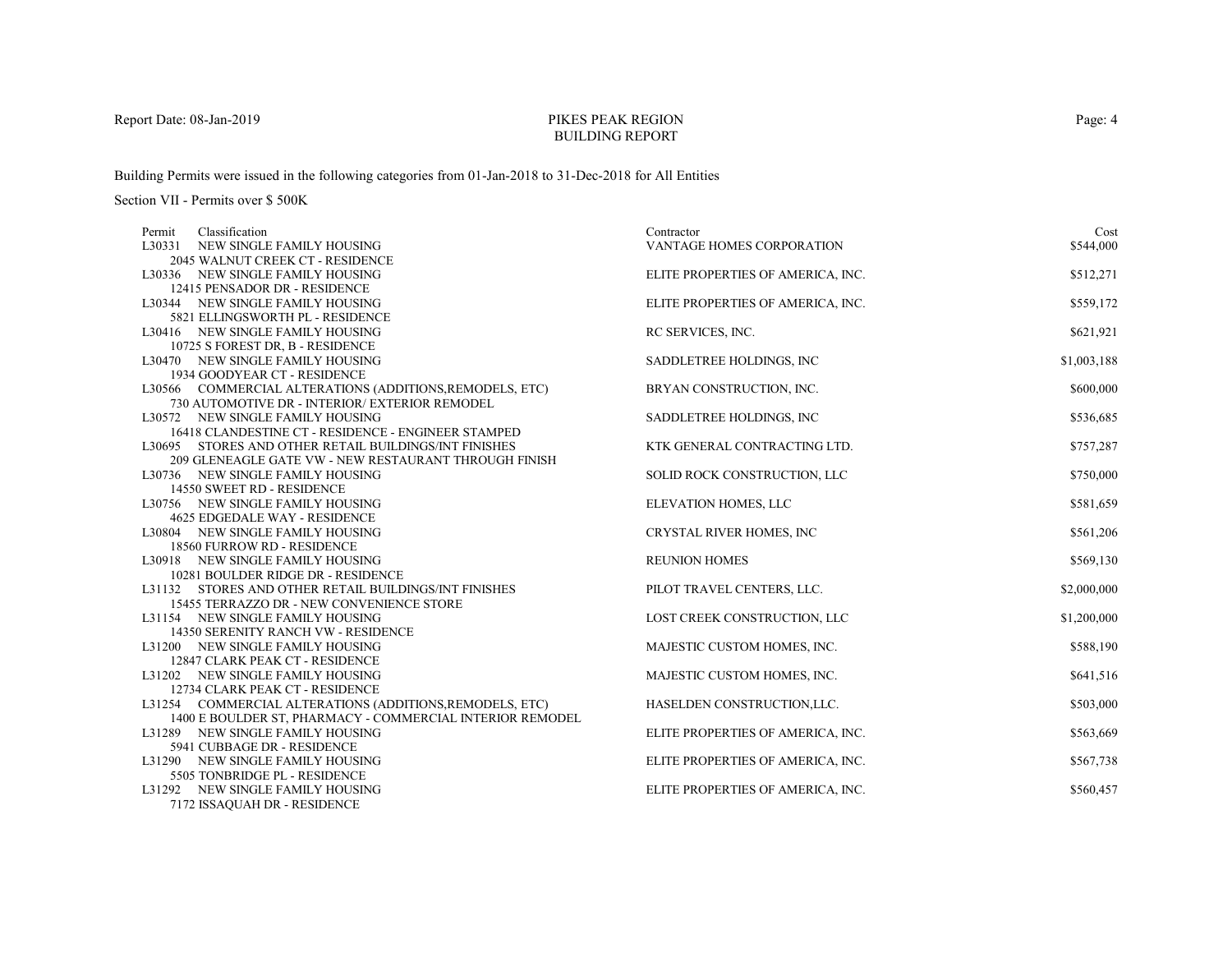# PIKES PEAK REGIONBUILDING REPORT

Building Permits were issued in the following categories from 01-Jan-2018 to 31-Dec-2018 for All Entities

| Classification<br>Permit                                            | Contractor                        | Cost        |
|---------------------------------------------------------------------|-----------------------------------|-------------|
| L31475 NEW SINGLE FAMILY HOUSING                                    | RIVERWOOD HOMES OF COLORADO       | \$1,100,000 |
| 1815 VINE CLIFF HTS - RESIDENCE                                     |                                   |             |
| L31480 NEW SINGLE FAMILY HOUSING                                    | <b>VANTAGE HOMES CORPORATION</b>  | \$594,080   |
| 12459 HAWK STONE DR - RESIDENCE                                     |                                   |             |
| L31481 NEW SINGLE FAMILY HOUSING                                    | <b>VANTAGE HOMES CORPORATION</b>  | \$513,770   |
| 16062 FOX MESA CT - RESIDENCE                                       |                                   |             |
| L31484 NEW SINGLE FAMILY HOUSING                                    | <b>GRAY HOMES, INC</b>            | \$605,966   |
| 6037 CUBBAGE DR - RESIDENCE                                         |                                   |             |
| L31502 NEW OFFICES, BANKS, AND PROFESSIONAL BLDGS/INT FINISHES      | HAMMERS CONSTRUCTION, INC         | \$1,200,000 |
| 2101 WOLF CT - NEW OFFICE/COLLISION BUILDING                        |                                   |             |
| L31790 NEW SINGLE FAMILY HOUSING                                    | GOETZMANN CUSTOM HOMES INC        | \$556,495   |
| 12835 PENSADOR DR - RESIDENCE                                       |                                   |             |
| L31940 COMMERCIAL ALTERATIONS (ADDITIONS, REMODELS, ETC)            | CHRISTOFFERSON COMM BLDRS INC     | \$693,000   |
| 522 E HWY 24 - INTERIOR REMODEL<br>L31947 NEW SINGLE FAMILY HOUSING |                                   |             |
|                                                                     | CREEKSTONE DEVELOPMENT, INC.      | \$566,774   |
| 5895 THURBER DR - RESIDENCE<br>L31949 NEW SINGLE FAMILY HOUSING     | CREEKSTONE DEVELOPMENT, INC.      | \$521,373   |
| 5684 CUBBAGE DR - RESIDENCE                                         |                                   |             |
| L31964 NEW SINGLE FAMILY HOUSING                                    | <b>CENTURY COMMUNITIES</b>        | \$597,613   |
| 17599 LAKE SIDE DR - RESIDENCE                                      |                                   |             |
| L31966 NEW SINGLE FAMILY HOUSING                                    | <b>CENTURY COMMUNITIES</b>        | \$537,649   |
| 2637 LAKE OF THE ROCKIES DR - RESIDENCE                             |                                   |             |
| L31968 NEW SINGLE FAMILY HOUSING                                    | <b>CENTURY COMMUNITIES</b>        | \$513,234   |
| 17727 LAKE SIDE DR - RESIDENCE                                      |                                   |             |
| L31969 NEW SINGLE FAMILY HOUSING                                    | <b>CENTURY COMMUNITIES</b>        | \$513,234   |
| 17519 LAKE SIDE DR - RESIDENCE                                      |                                   |             |
| L32086 NEW SINGLE FAMILY HOUSING                                    | SOLID ROCK CONSTRUCTION, LLC      | \$1,200,000 |
| 2295 PEGASUS PARK VW - RESIDENCE                                    |                                   |             |
| L32122 NEW SINGLE FAMILY HOUSING                                    | ELITE PROPERTIES OF AMERICA, INC. | \$567,738   |
| 1245 SANCTUARY RIM DR - RESIDENCE                                   |                                   |             |
| L32164 NEW SINGLE FAMILY HOUSING                                    | <b>GOETZMANN CUSTOM HOMES INC</b> | \$593,009   |
| 12012 WHIRLAWAY PL - RESIDENCE                                      |                                   |             |
| L32185 COMMERCIAL ALTERATIONS (ADDITIONS, REMODELS, ETC)            | <b>WDS CONSTRUCTION</b>           | \$2,000,000 |
| 3133 CINEMA PT - COMMERCIAL INTERIOR REMODEL                        |                                   |             |
| L32291 NEW SINGLE FAMILY HOUSING                                    | <b>ASPEN VIEW HOMES</b>           | \$501,134   |
| 6948 URLINGFORD PL - RESIDENCE                                      |                                   |             |
| L32550 NEW SINGLE FAMILY HOUSING                                    | VANTAGE HOMES CORPORATION         | \$584,000   |
| 12642 CLOUDY BAY DR - RESIDENCE                                     |                                   |             |
| L32553 NEW SINGLE FAMILY HOUSING                                    | <b>VANTAGE HOMES CORPORATION</b>  | \$566,000   |
| 3861 HORSE GULCH LOOP - RESIDENCE                                   |                                   |             |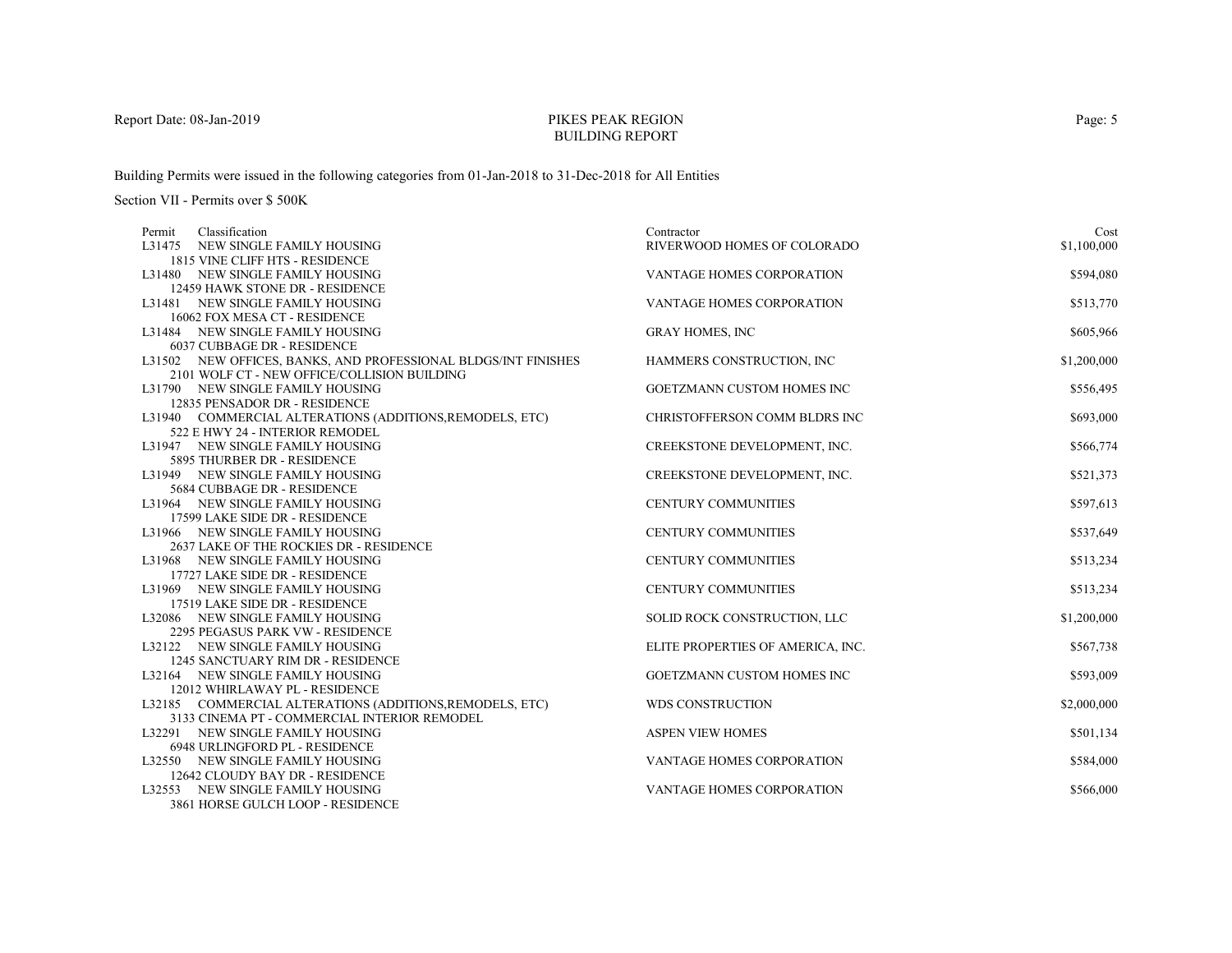# PIKES PEAK REGIONBUILDING REPORT

Building Permits were issued in the following categories from 01-Jan-2018 to 31-Dec-2018 for All Entities

| Classification<br>Permit                                 | Contractor                                                 | Cost        |
|----------------------------------------------------------|------------------------------------------------------------|-------------|
| L32598 COMMERCIAL ALTERATIONS (ADDITIONS, REMODELS, ETC) | BRYAN CONSTRUCTION, INC.                                   | \$510,000   |
| 4020 PALMER PARK BLVD, 100 - INTERIOR REMODEL            |                                                            |             |
| L32686 NEW SINGLE FAMILY HOUSING                         | <b>CUSTOM DESIGN BUILDERS, INC</b>                         | \$522,657   |
| 17245 HERRING RD - RESIDENCE                             |                                                            |             |
| L32855 NEW SINGLE FAMILY HOUSING                         | <b>HAMMER HOMES</b>                                        | \$788,751   |
| 17444 POND VIEW PL - RESIDENCE                           |                                                            |             |
| L32866 STORES AND OTHER RETAIL BUILDINGS/INT FINISHES    | DAYSTAR BUILDING COMPANY                                   | \$1,035,000 |
| 1634 S NEVADA AVE - RETAIL BUILDING - CORE AND SHELL     |                                                            |             |
| L32880 NEW SINGLE FAMILY HOUSING                         | SAINT AUBYN HOMES, LLC                                     | \$641,302   |
| 10704 SHAVANO PEAK CT - RESIDENCE                        |                                                            |             |
| L32961 NEW SINGLE FAMILY HOUSING                         | VANTAGE HOMES CORPORATION                                  | \$521,908   |
| 3142 GOLDEN MEADOW WAY - RESIDENCE                       |                                                            |             |
| L33022 COMMERCIAL ALTERATIONS (ADDITIONS, REMODELS, ETC) | H.W. HOUSTON CONSTRUCTION LLC                              | \$659,000   |
| 5520 N NEVADA AVE, 110 - INTERIOR REMODEL                |                                                            |             |
| L33050 NEW SINGLE FAMILY HOUSING                         | ELITE PROPERTIES OF AMERICA, INC.                          | \$563,669   |
| 1381 VANDERWOLF CT - RESIDENCE                           |                                                            |             |
| L33051 NEW SINGLE FAMILY HOUSING                         | ELITE PROPERTIES OF AMERICA, INC.                          | \$561,420   |
| 6059 CERJAN CIR - RESIDENCE                              |                                                            |             |
| L33053 NEW SINGLE FAMILY HOUSING                         | ELITE PROPERTIES OF AMERICA, INC.                          | \$567,738   |
| 5588 TONBRIDGE PL - RESIDENCE                            |                                                            |             |
| L33054 NEW SINGLE FAMILY HOUSING                         | ELITE PROPERTIES OF AMERICA, INC.                          | \$569,023   |
| 5546 TONBRIDGE PL - RESIDENCE                            |                                                            |             |
| L33074 NEW SINGLE FAMILY HOUSING                         | PALMER RIDGE CONSTRUCTION CO.                              | \$700,000   |
| 5471 ROUNDUP RIDGE RD - RESIDENCE                        |                                                            |             |
| L33089 NEW PUBLIC SERVICES & UTILITIES BUILDINGS         | VELOCITY CONSTRUCTORS, INC.                                | \$5,800,000 |
| 2621 FOREST LAKES DR - WATER TREATMENT PLANT             |                                                            |             |
| L33200 NEW SINGLE FAMILY HOUSING                         | <b>KELLER HOMES INC</b>                                    | \$502,622   |
| 8145 DE ANZA PEAK TRL - RESIDENCE                        |                                                            |             |
| L33342 NEW SINGLE FAMILY HOUSING                         | ACUFF HOMES, INC.                                          | \$557,673   |
| 1710 BRANTFEATHER GRV - RESIDENCE                        |                                                            |             |
| L33405 NEW SINGLE FAMILY HOUSING                         | CLAYTON PROPERTIES GROUP II, INC. DBA OAKWOOD HOMES OF C/S | \$605,966   |
| 7203 TAHOE RIM DR - RESIDENCE                            |                                                            |             |
| L33436 NEW SINGLE FAMILY HOUSING                         | VANTAGE HOMES CORPORATION                                  | \$729,000   |
| 12793 PENSADOR DR - RESIDENCE                            |                                                            |             |
| L33623 NEW SINGLE FAMILY HOUSING                         | <b>HOMEOWNER</b>                                           | \$532,509   |
| 6870 BEULAH ST - RESIDENCE                               |                                                            |             |
| L33636 NEW SINGLE FAMILY HOUSING                         | CHALLENGER BUILDING, LLC                                   | \$508,737   |
| 8091 GLORY DR - RESIDENCE                                |                                                            |             |
| L33647 COMMERCIAL ALTERATIONS (ADDITIONS, REMODELS, ETC) | G E JOHNSON CONSTR CO, INC                                 | \$7,000,000 |
| 10855 HIDDEN POOL HTS - CORE /SHELL TO COMPLETE G55915   |                                                            |             |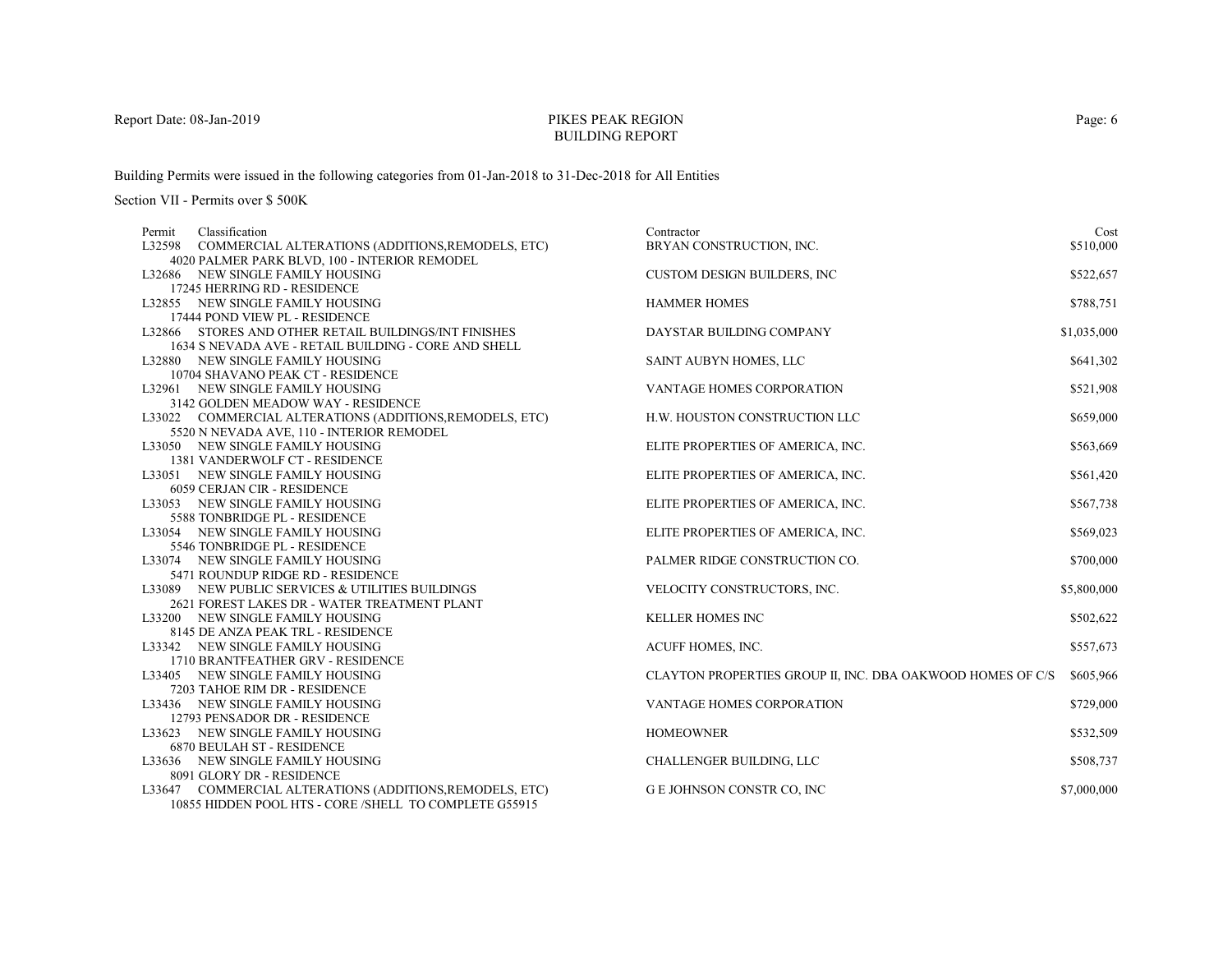# PIKES PEAK REGIONBUILDING REPORT

Building Permits were issued in the following categories from 01-Jan-2018 to 31-Dec-2018 for All Entities

| Permit | Classification                                           | Contractor                                                 | Cost        |
|--------|----------------------------------------------------------|------------------------------------------------------------|-------------|
|        | L33796 NEW SINGLE FAMILY HOUSING                         | <b>HOMEOWNER</b>                                           | \$643,872   |
|        | 15995 PARK AVE - RESIDENCE                               |                                                            |             |
|        | L33836 NEW SINGLE FAMILY HOUSING                         | WEEKLEY HOMES LLC DBA DAVID WEEKLEY HOMES                  | \$549,320   |
|        | 6250 ROWDY DR - RESIDENCE                                |                                                            |             |
|        | L33844 COMMERCIAL ALTERATIONS (ADDITIONS, REMODELS, ETC) | BRYAN CONSTRUCTION, INC.                                   | \$741,000   |
|        | 1150 ACADEMY PARK LOOP - INTERIOR REMODEL                |                                                            |             |
|        | L33917 NEW SINGLE FAMILY HOUSING                         | C & K BUILDERS, INC.                                       | \$553,497   |
|        | 15470 ATLAS LOOP - RESIDENCE                             |                                                            |             |
|        | L33931 NEW SINGLE FAMILY HOUSING                         | ELITE PROPERTIES OF AMERICA, INC.                          | \$513,449   |
|        | 12516 HAWK STONE DR - RESIDENCE                          |                                                            |             |
|        | L33932 NEW SINGLE FAMILY HOUSING                         | ELITE PROPERTIES OF AMERICA, INC.                          | \$506,703   |
|        | 9651 WICKMERE DR - RESIDENCE                             |                                                            |             |
|        | L33964 COMMERCIAL ALTERATIONS (ADDITIONS, REMODELS, ETC) | BRYAN CONSTRUCTION, INC.                                   | \$999,000   |
|        | 550 AUTOMOTIVE DR - COMMERCIAL INTERIOR REMODEL          |                                                            |             |
|        | L34045 STORES AND OTHER RETAIL BUILDINGS/INT FINISHES    | R & O CONSTRUCTION COMPANY                                 | \$1,808,700 |
|        | 711 E FILLMORE ST - CONVENIENCE STORE                    |                                                            |             |
|        | L34156 COMMERCIAL ALTERATIONS (ADDITIONS, REMODELS, ETC) | G E JOHNSON CONSTR CO, INC                                 | \$3,200,000 |
|        | <b>1 LAKE AVE - INTERIOR REMODEL</b>                     |                                                            |             |
|        | L34324 NEW SINGLE FAMILY HOUSING                         | RON COVINGTON HOMES                                        | \$548,571   |
|        | 5739 THURBER DR - RESIDENCE                              |                                                            |             |
|        | L34325 NEW SINGLE FAMILY HOUSING                         | RON COVINGTON HOMES                                        | \$548,571   |
|        | 5727 THURBER DR - RESIDENCE                              |                                                            |             |
|        | L34378 NEW SINGLE FAMILY HOUSING                         | CLAYTON PROPERTIES GROUP II, INC. DBA OAKWOOD HOMES OF C/S | \$584,121   |
|        | 7213 TAHOE RIM DR - RESIDENCE                            |                                                            |             |
|        | L34475 STORES AND OTHER RETAIL BUILDINGS/INT FINISHES    | HORIZON RETAIL CONST., INC.                                | \$575,000   |
|        | 5318 N NEVADA AVE - INTERIOR FINISH - RETAIL             |                                                            |             |
|        | L34659 NEW SINGLE FAMILY HOUSING                         | RON COVINGTON HOMES                                        | \$548,571   |
|        | 11332 PYRAMID PEAK DR - RESIDENCE                        |                                                            |             |
|        | L34660 NEW SINGLE FAMILY HOUSING                         | RON COVINGTON HOMES                                        | \$548,571   |
|        | 11410 PYRAMID PEAK DR - RESIDENCE                        |                                                            |             |
|        | L34711 NEW SINGLE FAMILY HOUSING                         | <b>GRAY HOMES, INC</b>                                     | \$695,913   |
|        | 5989 CUBBAGE DR - RESIDENCE                              |                                                            |             |
|        | L34771 NEW SINGLE FAMILY HOUSING                         | <b>BLACK OAK HOMES, INC</b>                                | \$592,474   |
|        | 11950 OREGON WAGON TRL - RESIDENCE                       |                                                            |             |
|        | L34841 NEW SINGLE FAMILY HOUSING                         | BLACK OAK HOMES, INC                                       | \$701,909   |
|        | 11960 OREGON WAGON TRL - RESIDENCE                       |                                                            |             |
|        | L34846 NEW SINGLE FAMILY HOUSING                         | ELITE PROPERTIES OF AMERICA, INC.                          | \$569,880   |
|        | 1509 SUMMERGLOW LN - RESIDENCE                           |                                                            |             |
|        | L34856 NEW SINGLE FAMILY HOUSING                         | ELITE PROPERTIES OF AMERICA, INC.                          | \$561,420   |
|        | 1909 GOODYEAR CT - RESIDENCE                             |                                                            |             |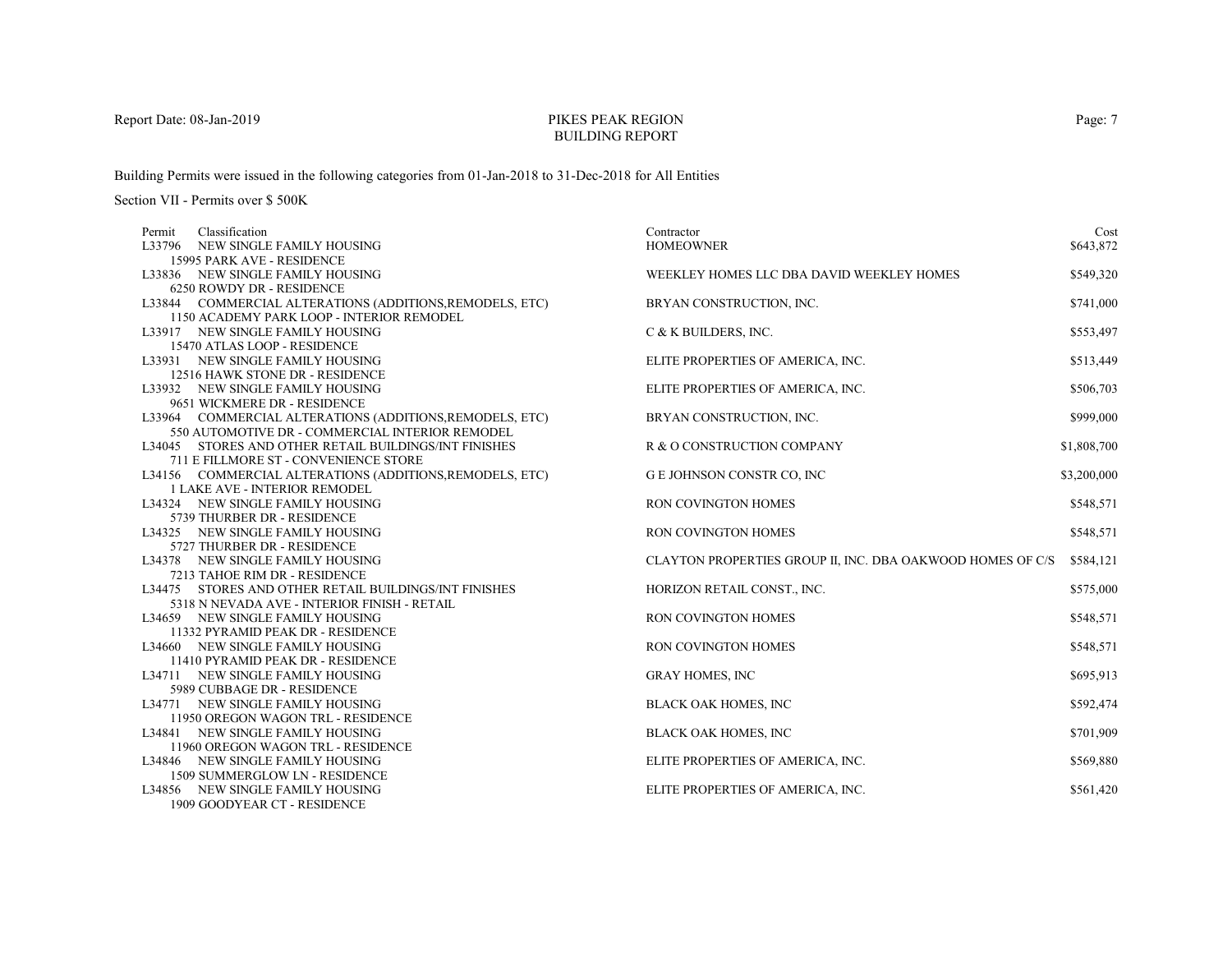# PIKES PEAK REGIONBUILDING REPORT

Building Permits were issued in the following categories from 01-Jan-2018 to 31-Dec-2018 for All Entities

| Classification<br>Permit                                                                                | Contractor                        | Cost        |
|---------------------------------------------------------------------------------------------------------|-----------------------------------|-------------|
| L34887 NEW SINGLE FAMILY HOUSING                                                                        | MASTER BILT HOMES, INC.           | \$516,661   |
| 604 PIONEER HAVEN PT - RESIDENCE - ENGINEER STAMPED                                                     |                                   |             |
| L34948 NEW SINGLE FAMILY HOUSING                                                                        | <b>CENTURY COMMUNITIES</b>        | \$537,649   |
| 17717 LEISURE LAKE DR - RESIDENCE                                                                       |                                   |             |
| L35099 NEW SINGLE FAMILY HOUSING                                                                        | SADDLETREE HOLDINGS, INC.         | \$573,735   |
| 16489 CLANDESTINE CT - RESIDENCE - ENGINEER STAMPED                                                     |                                   |             |
| L35226 NEW SINGLE FAMILY HOUSING                                                                        | SADDLETREE HOLDINGS, INC          | \$753,100   |
| 13686 FIFE CT - RESIDENCE                                                                               |                                   |             |
| L35248 NEW SINGLE FAMILY HOUSING                                                                        | VANGUARD HOMES CORP.              | \$502,634   |
| 5764 CUBBAGE DR - RESIDENCE                                                                             |                                   |             |
| L35271 NEW SINGLE FAMILY HOUSING                                                                        | VANTAGE HOMES CORPORATION         | \$512,271   |
| 1110 KELSO PL - RESIDENCE                                                                               |                                   |             |
| L35548 NEW AMUSEMENT AND RECREATION BUILDINGS                                                           | H.W. HOUSTON CONSTRUCTION LLC     | \$530,000   |
| 3281 DIVINE HTS - CLUB HOUSE                                                                            |                                   |             |
| L35550 NEW FIVE OR MORE FAMILY BUILDINGS                                                                | H.W. HOUSTON CONSTRUCTION LLC     | \$2,672,511 |
| 3211 DIVINE HTS, BLD 7 - NEW APARTMENT BUILDINGS (20 UNITS)                                             |                                   |             |
| L35552 NEW FIVE OR MORE FAMILY BUILDINGS                                                                | H.W. HOUSTON CONSTRUCTION LLC     | \$2,672,511 |
| 3225 DIVINE HTS, BLD 6 - NEW APARTMENT BUILDINGS (20 UNITS)                                             |                                   |             |
| L35553 NEW FIVE OR MORE FAMILY BUILDINGS                                                                | H.W. HOUSTON CONSTRUCTION LLC     | \$2,672,511 |
| 3239 DIVINE HTS, BLD 5 - NEW APARTMENT BUILDINGS (20 UNITS)                                             |                                   |             |
| L35554 NEW FIVE OR MORE FAMILY BUILDINGS                                                                | H.W. HOUSTON CONSTRUCTION LLC     | \$2,672,511 |
| 3240 DIVINE HTS, BLD 8 - NEW APARTMENT BUILDINGS (20 UNITS)                                             |                                   |             |
| L35555 NEW FIVE OR MORE FAMILY BUILDINGS                                                                | H.W. HOUSTON CONSTRUCTION LLC     | \$2,672,511 |
| 3253 DIVINE HTS, BLD 4 - NEW APARTMENT BUILDINGS (20 UNITS)                                             |                                   |             |
| L35556 NEW FIVE OR MORE FAMILY BUILDINGS                                                                | H.W. HOUSTON CONSTRUCTION LLC     | \$2,672,511 |
| 3254 DIVINE HTS, BLD 9 - NEW APARTMENT BUILDINGS (20 UNITS)                                             |                                   |             |
| L35557 NEW FIVE OR MORE FAMILY BUILDINGS                                                                | H.W. HOUSTON CONSTRUCTION LLC     | \$2,672,511 |
| 3267 DIVINE HTS, BLD 3 - NEW APARTMENT BUILDINGS (20 UNITS)                                             |                                   |             |
| L35559 NEW FIVE OR MORE FAMILY BUILDINGS                                                                | H.W. HOUSTON CONSTRUCTION LLC     | \$2,672,511 |
| 3268 DIVINE HTS, BLD 10 - NEW APARTMENT BUILDINGS (20 UNITS )                                           |                                   |             |
| L35560 NEW FIVE OR MORE FAMILY BUILDINGS<br>3295 DIVINE HTS, BLD 2 - NEW APARTMENT BUILDINGS (20 UNITS) | H.W. HOUSTON CONSTRUCTION LLC     | \$2,672,511 |
| L35564 NEW FIVE OR MORE FAMILY BUILDINGS                                                                | H.W. HOUSTON CONSTRUCTION LLC     |             |
| 3296 DIVINE HTS, BLD 1 - NEW APARTMENT BUILDINGS (20 UNITS)                                             |                                   | \$2,672,511 |
| L35639 NEW SINGLE FAMILY HOUSING                                                                        | ELITE PROPERTIES OF AMERICA, INC. | \$561,420   |
| 16430 DANCING BEAR LN - RESIDENCE                                                                       |                                   |             |
| L35646 NEW SINGLE FAMILY HOUSING                                                                        | ELITE PROPERTIES OF AMERICA, INC. | \$574,270   |
| 7246 SILVER BUCKLE DR - RESIDENCE                                                                       |                                   |             |
| L35647 NEW SINGLE FAMILY HOUSING                                                                        | ELITE PROPERTIES OF AMERICA, INC. | \$534,758   |
| 6978 MUSTANG RIM DR - RESIDENCE                                                                         |                                   |             |
|                                                                                                         |                                   |             |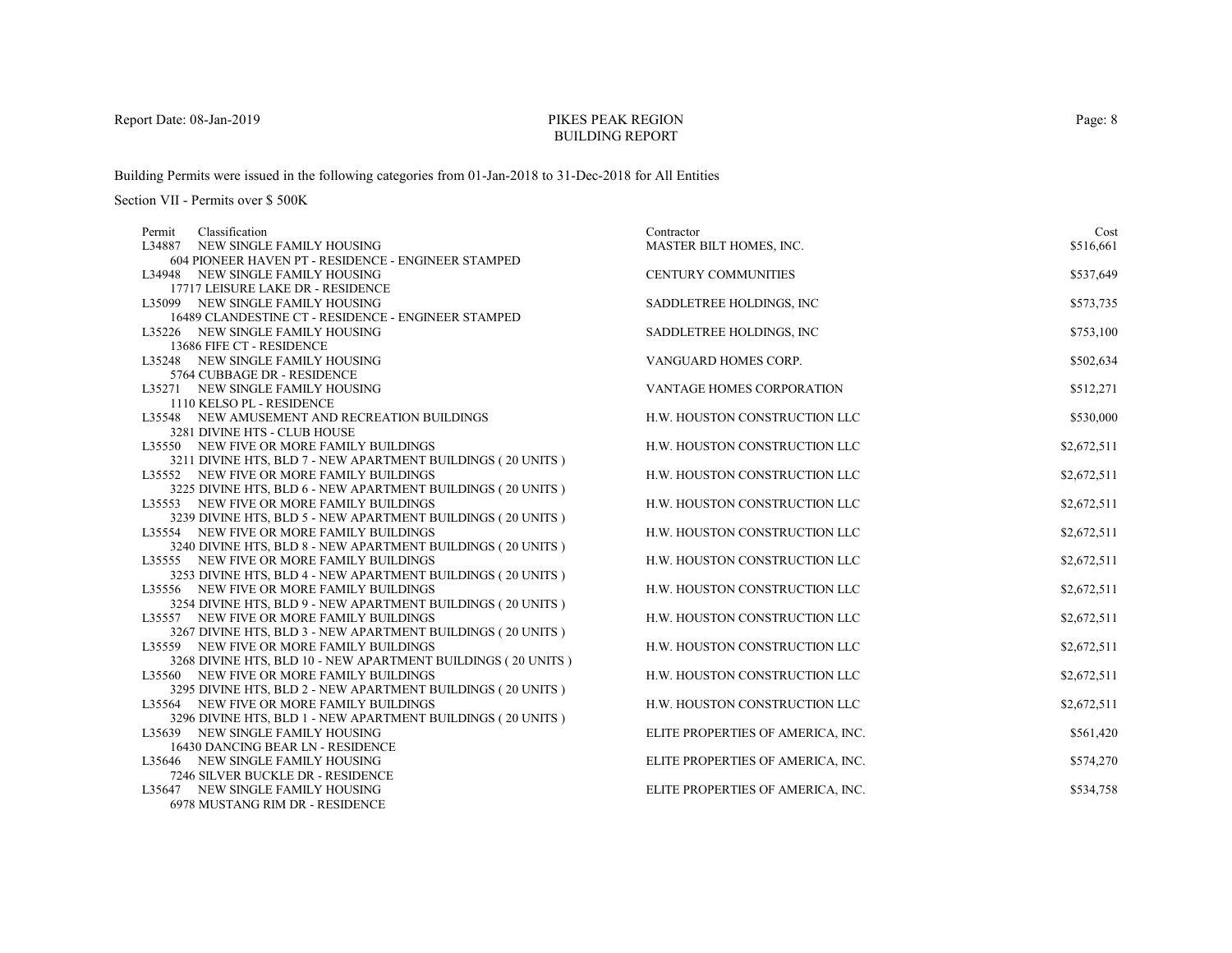# PIKES PEAK REGIONBUILDING REPORT

Building Permits were issued in the following categories from 01-Jan-2018 to 31-Dec-2018 for All Entities

| Permit | Classification                                                       | Contractor                                                 | Cost        |
|--------|----------------------------------------------------------------------|------------------------------------------------------------|-------------|
|        | L35654 NEW SINGLE FAMILY HOUSING                                     | ELITE PROPERTIES OF AMERICA, INC.                          | \$569,023   |
|        | 12822 PENSADOR DR - RESIDENCE                                        |                                                            |             |
|        | L35726 NEW SINGLE FAMILY HOUSING                                     | <b>GREGOIRE HOMES</b>                                      | \$632,200   |
|        | 3198 SPIRIT WIND HTS - RESIDENCE                                     |                                                            |             |
|        | L35773 NEW SINGLE FAMILY HOUSING                                     | ELEVATION HOMES, LLC                                       | \$600,000   |
|        | 11675 SIR GALAHAD DR - RESIDENCE                                     |                                                            |             |
|        | L35821 NEW SINGLE FAMILY HOUSING                                     | VANTAGE HOMES CORPORATION                                  | \$760,500   |
|        | 1981 GOODYEAR CT - RESIDENCE                                         |                                                            |             |
|        | L36037 NEW SINGLE FAMILY HOUSING                                     | GOETZMANN CUSTOM HOMES INC                                 | \$561,313   |
|        | 1151 KELSO PL - RESIDENCE                                            |                                                            |             |
|        | L36078 NEW SINGLE FAMILY HOUSING                                     | SADDLETREE HOLDINGS, INC                                   | \$965,200   |
|        | 12674 CLOUDY BAY DR - RESIDENCE                                      |                                                            |             |
|        | L36135 NEW SINGLE FAMILY HOUSING                                     | <b>CHALLENGER BUILDING, LLC</b>                            | \$508,737   |
|        | 8006 MISTY MOON DR - RESIDENCE                                       |                                                            |             |
|        | L36273 NEW SINGLE FAMILY HOUSING                                     | WOOD STONE CONSTRUCTION, LLC.                              | \$671,927   |
|        | 13525 BUFFALO RIVER TRL - RESIDENCE                                  |                                                            |             |
|        | L36274 NEW SINGLE FAMILY HOUSING                                     | BISON BUILDERS & ASSOCIATES, INC.                          | \$535,935   |
|        | 19964 WISSLER RANCH RD - RESIDENCE - ENGINEER STAMPED                |                                                            |             |
|        | L36319 NEW SINGLE FAMILY HOUSING                                     | ACORDIA HOMES, INC.                                        | \$542,360   |
|        | 18561 CHERRY SPRINGS RANCH DR - RESIDENCE                            |                                                            |             |
|        | L36347 NEW SINGLE FAMILY HOUSING                                     | <b>JACKSON HOMES LLC</b>                                   | \$716,794   |
|        | 18315 BAKERS FARM RD - RESIDENCE                                     |                                                            |             |
|        | L36412 COMMERCIAL ALTERATIONS (ADDITIONS, REMODELS, ETC)             | HOMESTEAD WEST, LLC                                        | \$568,762   |
|        | 1150 W GARDEN OF THE GODS RD - INTERIOR REMODEL AND EXTERIOR REMODEL |                                                            |             |
|        | L36429 NEW SINGLE FAMILY HOUSING                                     | ELITE PROPERTIES OF AMERICA, INC.                          | \$567,738   |
|        | 2021 WALNUT CREEK CT - RESIDENCE                                     |                                                            |             |
|        | L36624 STORES AND OTHER RETAIL BUILDINGS/INT FINISHES                | WANER CONSTRUCTION CO., INC.                               | \$2,500,000 |
|        | 16030 OLD FOREST PT - NEW TIRE CENTER                                |                                                            |             |
|        | L36657 NEW SINGLE FAMILY HOUSING                                     | KIRELLA HOMES, INC                                         | \$768,192   |
|        | 19648 KERSHAW CT - RESIDENCE                                         |                                                            |             |
|        | L36876 NEW SINGLE FAMILY HOUSING                                     | CLAYTON PROPERTIES GROUP II, INC. DBA OAKWOOD HOMES OF C/S | \$504,347   |
|        | 6531 MINERAL BELT DR - RESIDENCE                                     |                                                            |             |
|        | L37061 NEW SINGLE FAMILY HOUSING                                     | VANTAGE HOMES CORPORATION                                  | \$516,000   |
|        | 4481 CAPTAIN JACK LN - RESIDENCE                                     |                                                            |             |
|        | L37062 NEW SINGLE FAMILY HOUSING                                     | <b>CHALLENGER BUILDING, LLC</b>                            | \$597,078   |
|        | 19723 LINDENMERE DR - RESIDENCE                                      |                                                            |             |
|        | L37063 NEW SINGLE FAMILY HOUSING                                     | VANTAGE HOMES CORPORATION                                  | \$613,675   |
|        | 12557 CHIANTI CT - RESIDENCE                                         |                                                            |             |
|        | L37066 COMMERCIAL ALTERATIONS (ADDITIONS, REMODELS, ETC)             | PEAK PROFESSIONAL CONTRS INC                               | \$501,075   |
|        | 1155 ACADEMY PARK LOOP - INTERIOR REMODEL                            |                                                            |             |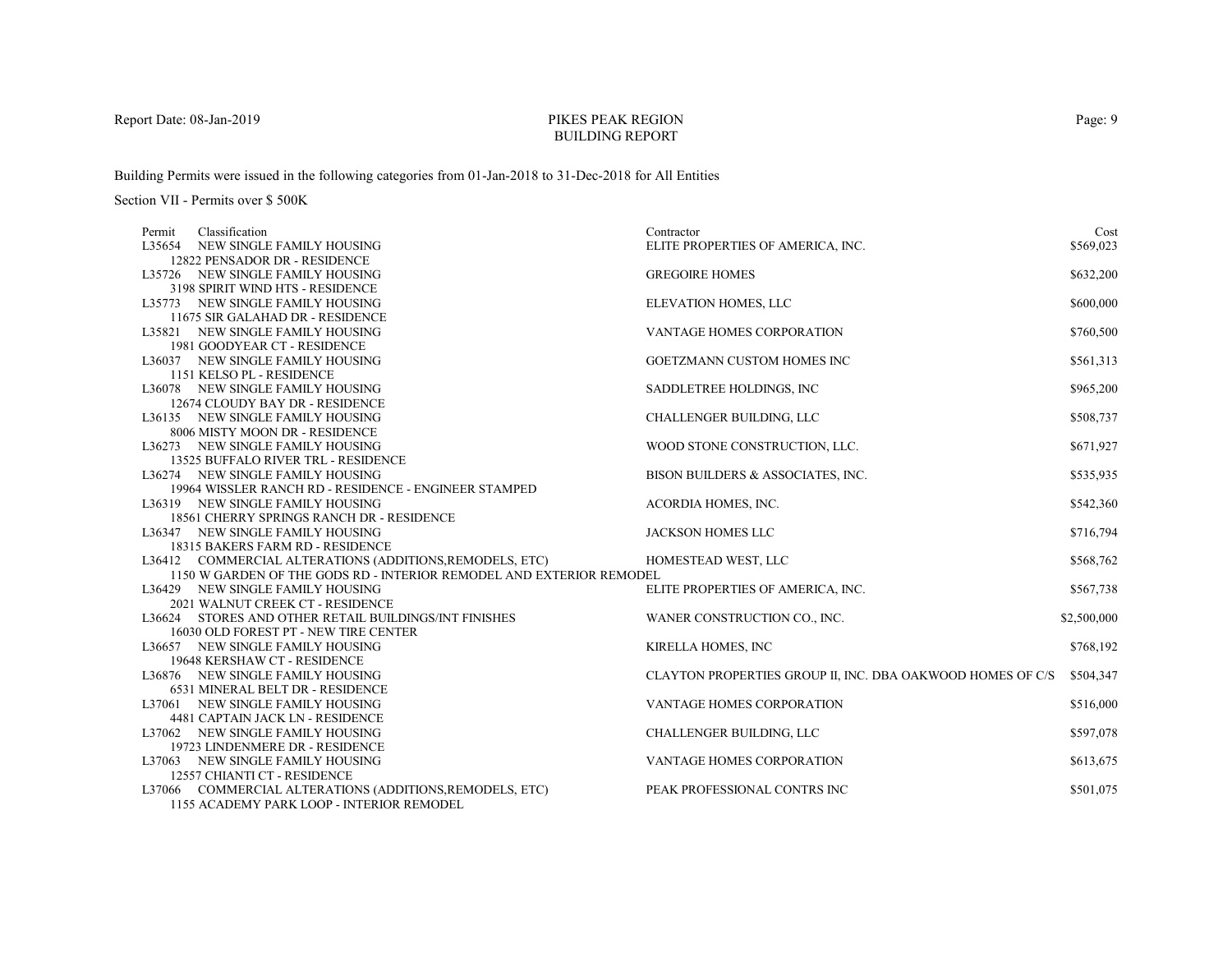# PIKES PEAK REGIONBUILDING REPORT

Building Permits were issued in the following categories from 01-Jan-2018 to 31-Dec-2018 for All Entities

| Classification<br>Permit                                              | Contractor                            | Cost        |
|-----------------------------------------------------------------------|---------------------------------------|-------------|
| L37142 NEW SINGLE FAMILY HOUSING                                      | SADDLETREE HOLDINGS, INC              | \$734,171   |
| 10015 BUCK GULCH CT - RESIDENCE                                       |                                       |             |
| L37201 NEW SINGLE FAMILY HOUSING                                      | C. R. SHEA HOMES, INC.                | \$605,966   |
| <b>1679 ROCKVIEW TRL - RESIDENCE</b>                                  |                                       |             |
| L37336 NEW SINGLE FAMILY HOUSING                                      | ELITE PROPERTIES OF AMERICA, INC.     | \$559,172   |
| 7341 RIM BLUFF LN - RESIDENCE                                         |                                       |             |
| L37348 NEW SINGLE FAMILY HOUSING                                      | ELITE PROPERTIES OF AMERICA, INC.     | \$739,602   |
| 2058 WALNUT CREEK CT - RESIDENCE                                      |                                       |             |
| L37413 NEW SINGLE FAMILY HOUSING                                      | GOETZMANN CUSTOM HOMES INC            | \$561,849   |
| 4052 HORSE GULCH LOOP - RESIDENCE                                     |                                       |             |
| L37422 NEW SINGLE FAMILY HOUSING                                      | THE NEWPORT COMPANY                   | \$971,109   |
| 3560 SEBASTIAN HTS - RESIDENCE - ENGINEER STAMPED                     |                                       |             |
| L37463 NEW SINGLE FAMILY HOUSING                                      | <b>KELLER HOMES INC</b>               | \$502,848   |
| 10409 MARSHALL MESA CT - RESIDENCE                                    |                                       |             |
| L37513 NEW SINGLE FAMILY HOUSING                                      | WYKOTA CONSTRUCTION INC.              | \$505,953   |
| 17170 COLONIAL PARK DR - RESIDENCE                                    |                                       |             |
| L37531 NEW SINGLE FAMILY HOUSING                                      | SADDLETREE HOLDINGS, INC              | \$743,419   |
| 11764 SPECTACULAR BID CIR - RESIDENCE                                 |                                       |             |
| L37535 NEW SINGLE FAMILY HOUSING                                      | SADDLETREE HOLDINGS, INC              | \$657,472   |
| 10250 HEWLETTS GULCH CT - RESIDENCE                                   |                                       |             |
| L37721 NEW SINGLE FAMILY HOUSING                                      | <b>OAKSBURY HOMES</b>                 | \$713,795   |
| 4538 SETTLERS RANCH RD - RESIDENCE                                    |                                       |             |
| L37776 NEW SINGLE FAMILY HOUSING                                      | GOEBEL CONSTRUCTION, INC              | \$546,750   |
| 10590 ARMONIA RANCH CT - RESIDENCE (ENGINEER STAMPED)                 |                                       |             |
| L37888 NEW SINGLE FAMILY HOUSING<br>4025 CEDAR HEIGHTS DR - RESIDENCE | COMITO BUILDING AND DESIGN, LLC       | \$1,500,000 |
| L37978 NEW SINGLE FAMILY HOUSING                                      | VANTAGE HOMES CORPORATION             |             |
| 2040 EVER RED CT - RESIDENCE                                          |                                       | \$613,675   |
| L37979 NEW SINGLE FAMILY HOUSING                                      | <b>GRAY HOMES, INC</b>                | \$601,790   |
| 6045 CERJAN CIR - RESIDENCE                                           |                                       |             |
| L37981 NEW SINGLE FAMILY HOUSING                                      | VANTAGE HOMES CORPORATION             | \$552,104   |
| 16250 THUNDER CAT WAY - RESIDENCE                                     |                                       |             |
| L38128 COMMERCIAL ALTERATIONS (ADDITIONS, REMODELS, ETC)              | MAHLER GC GENERAL CONTRACTING COMPANY | \$2,989,000 |
| 1220 LAKE PLAZA DR - ADDITION AND REMODEL                             |                                       |             |
| L38137 NEW SINGLE FAMILY HOUSING                                      | PALMER RIDGE CONSTRUCTION CO.         | \$714,224   |
| 1917 BASHLEY RD - RESIDENCE                                           |                                       |             |
| L38221 NEW SINGLE FAMILY HOUSING                                      | VANGUARD HOMES CORP.                  | \$504,347   |
| 6196 CUBBAGE DR - RESIDENCE                                           |                                       |             |
| L38249 NEW SINGLE FAMILY HOUSING                                      | <b>BLACK OAK HOMES, INC</b>           | \$872,167   |
| 11955 OREGON WAGON TRL - RESIDENCE                                    |                                       |             |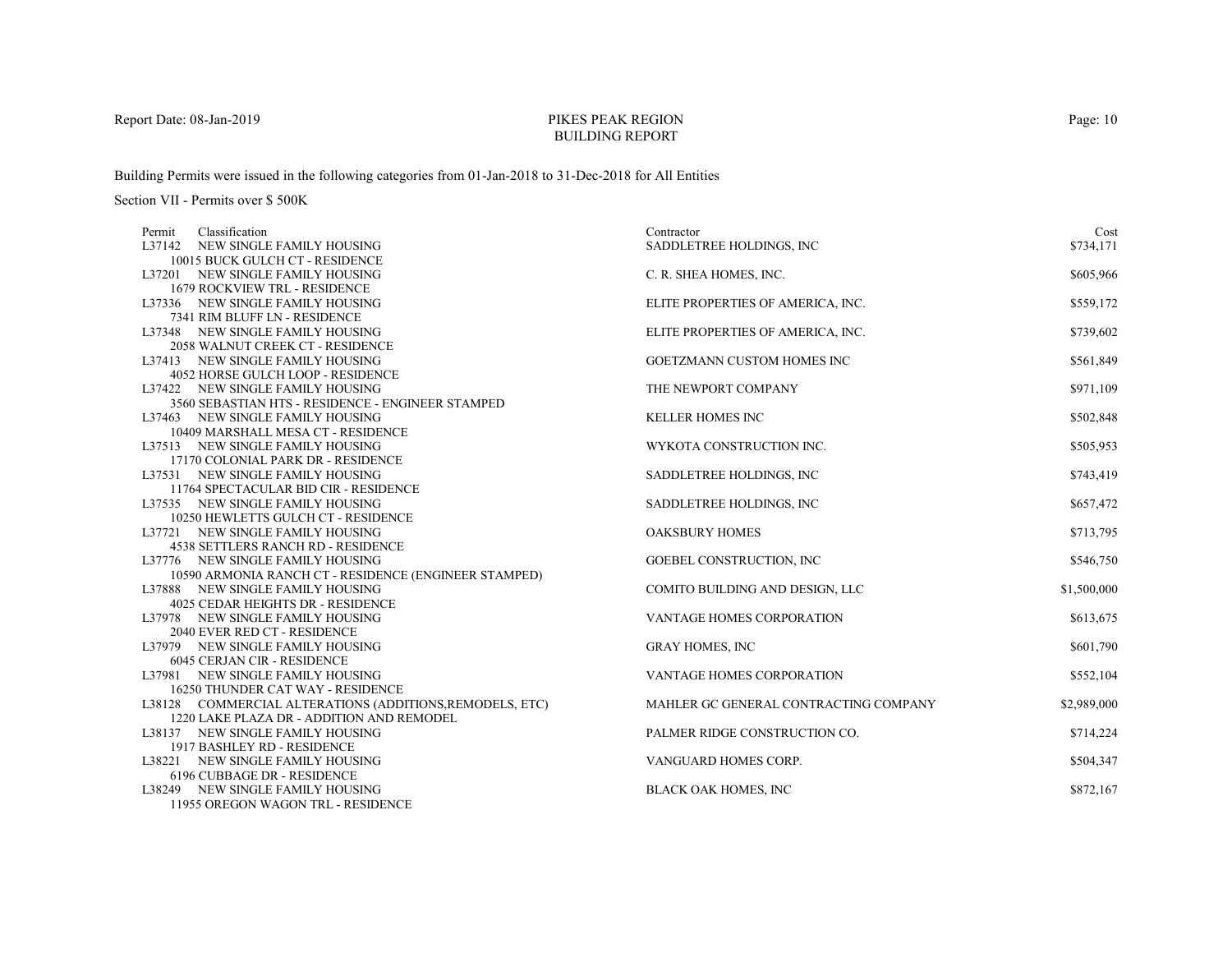# PIKES PEAK REGIONBUILDING REPORT

Building Permits were issued in the following categories from 01-Jan-2018 to 31-Dec-2018 for All Entities

| L38267 NEW SINGLE FAMILY HOUSING<br>ELITE PROPERTIES OF AMERICA, INC.<br>\$563,669<br>12401 PENSADOR DR - RESIDENCE<br>L38268 NEW SINGLE FAMILY HOUSING<br>ELITE PROPERTIES OF AMERICA, INC.<br>\$569,023<br>7382 RIM BLUFF LN - RESIDENCE<br>\$1,300,000<br>L38270 STORES AND OTHER RETAIL BUILDINGS/INT FINISHES<br>SHARP GENERAL CONTRACTORS, INC<br>3111-3171 N CHESTNUT ST - RETAIL BUILDING - CORE AND SHELL<br>CHALLENGER BUILDING, LLC<br>\$504,775<br>L38280 NEW SINGLE FAMILY HOUSING<br>6451 STONEFLY DR - RESIDENCE<br>L38345 NEW OFFICES, BANKS, AND PROFESSIONAL BLDGS/INT FINISHES<br><b>GERALD H PHIPPS INC</b><br>\$9,656,552<br>950 ACADEMY PARK LOOP - NEW OFFICE BUILDING (POLICE SUBSTATION)<br>\$1,100,000<br>L38347 STORES AND OTHER RETAIL BUILDINGS/INT FINISHES<br><b>GERALD H PHIPPS INC</b><br>1325 INVERNESS DR - NEW CAR WASH<br><b>COLORADO STRUCTURES INC</b><br>\$34,500,000<br>L38386 NEW FIVE OR MORE FAMILY BUILDINGS<br>609 S CASCADE AVE - NEW APARTMENT BUILDING (184 UNITS) SUPERSTRUCTURE THRU 121'-6"<br>MAJESTIC CUSTOM HOMES, INC.<br>\$641,516<br>L38493 NEW SINGLE FAMILY HOUSING<br>11107 LOBO PEAK DR - RESIDENCE<br>\$588,190<br>L38495 NEW SINGLE FAMILY HOUSING<br>MAJESTIC CUSTOM HOMES, INC.<br>11383 PYRAMID PEAK DR - RESIDENCE<br><b>TARA CUSTOM HOMES</b><br>\$562,384<br>L38512 NEW SINGLE FAMILY HOUSING<br>4042 NEEDLES DR - RESIDENCE<br>L38675 NEW SINGLE FAMILY HOUSING<br><b>KELLER HOMES INC</b><br>\$539,790<br>3862 BIERSTADT LAKE CT - RESIDENCE<br>L38715 NEW SINGLE FAMILY HOUSING<br>GOETZMANN CUSTOM HOMES INC<br>\$561,313<br>1174 KELSO PL - RESIDENCE<br>L38764 NEW SINGLE FAMILY HOUSING<br>VANTAGE HOMES CORPORATION<br>\$613,675<br>16232 THUNDER CAT WAY - RESIDENCE<br>\$513,877<br>L38775 NEW SINGLE FAMILY HOUSING<br><b>HOMEOWNER</b><br>16484 FALLON RD - RES MFG HSG (MOVED FROM PREVIOUS LOCATION) ON NEW FND AND BASEMENT<br>L38867 COMMERCIAL ALTERATIONS (ADDITIONS, REMODELS, ETC)<br>A. R. MAYS CONSTRUCTION, INC.<br>\$550,000<br>1770 BRIARGATE BLVD - COMMERCIAL INTERIOR REMODEL<br>KIRELLA HOMES, INC<br>\$599,969<br>L38881 NEW SINGLE FAMILY HOUSING |
|--------------------------------------------------------------------------------------------------------------------------------------------------------------------------------------------------------------------------------------------------------------------------------------------------------------------------------------------------------------------------------------------------------------------------------------------------------------------------------------------------------------------------------------------------------------------------------------------------------------------------------------------------------------------------------------------------------------------------------------------------------------------------------------------------------------------------------------------------------------------------------------------------------------------------------------------------------------------------------------------------------------------------------------------------------------------------------------------------------------------------------------------------------------------------------------------------------------------------------------------------------------------------------------------------------------------------------------------------------------------------------------------------------------------------------------------------------------------------------------------------------------------------------------------------------------------------------------------------------------------------------------------------------------------------------------------------------------------------------------------------------------------------------------------------------------------------------------------------------------------------------------------------------------------------------------------------------------------------------------------------------------------------------------------------------------------------------------------------------------------------------------------------------|
|                                                                                                                                                                                                                                                                                                                                                                                                                                                                                                                                                                                                                                                                                                                                                                                                                                                                                                                                                                                                                                                                                                                                                                                                                                                                                                                                                                                                                                                                                                                                                                                                                                                                                                                                                                                                                                                                                                                                                                                                                                                                                                                                                        |
|                                                                                                                                                                                                                                                                                                                                                                                                                                                                                                                                                                                                                                                                                                                                                                                                                                                                                                                                                                                                                                                                                                                                                                                                                                                                                                                                                                                                                                                                                                                                                                                                                                                                                                                                                                                                                                                                                                                                                                                                                                                                                                                                                        |
|                                                                                                                                                                                                                                                                                                                                                                                                                                                                                                                                                                                                                                                                                                                                                                                                                                                                                                                                                                                                                                                                                                                                                                                                                                                                                                                                                                                                                                                                                                                                                                                                                                                                                                                                                                                                                                                                                                                                                                                                                                                                                                                                                        |
|                                                                                                                                                                                                                                                                                                                                                                                                                                                                                                                                                                                                                                                                                                                                                                                                                                                                                                                                                                                                                                                                                                                                                                                                                                                                                                                                                                                                                                                                                                                                                                                                                                                                                                                                                                                                                                                                                                                                                                                                                                                                                                                                                        |
|                                                                                                                                                                                                                                                                                                                                                                                                                                                                                                                                                                                                                                                                                                                                                                                                                                                                                                                                                                                                                                                                                                                                                                                                                                                                                                                                                                                                                                                                                                                                                                                                                                                                                                                                                                                                                                                                                                                                                                                                                                                                                                                                                        |
|                                                                                                                                                                                                                                                                                                                                                                                                                                                                                                                                                                                                                                                                                                                                                                                                                                                                                                                                                                                                                                                                                                                                                                                                                                                                                                                                                                                                                                                                                                                                                                                                                                                                                                                                                                                                                                                                                                                                                                                                                                                                                                                                                        |
|                                                                                                                                                                                                                                                                                                                                                                                                                                                                                                                                                                                                                                                                                                                                                                                                                                                                                                                                                                                                                                                                                                                                                                                                                                                                                                                                                                                                                                                                                                                                                                                                                                                                                                                                                                                                                                                                                                                                                                                                                                                                                                                                                        |
|                                                                                                                                                                                                                                                                                                                                                                                                                                                                                                                                                                                                                                                                                                                                                                                                                                                                                                                                                                                                                                                                                                                                                                                                                                                                                                                                                                                                                                                                                                                                                                                                                                                                                                                                                                                                                                                                                                                                                                                                                                                                                                                                                        |
|                                                                                                                                                                                                                                                                                                                                                                                                                                                                                                                                                                                                                                                                                                                                                                                                                                                                                                                                                                                                                                                                                                                                                                                                                                                                                                                                                                                                                                                                                                                                                                                                                                                                                                                                                                                                                                                                                                                                                                                                                                                                                                                                                        |
|                                                                                                                                                                                                                                                                                                                                                                                                                                                                                                                                                                                                                                                                                                                                                                                                                                                                                                                                                                                                                                                                                                                                                                                                                                                                                                                                                                                                                                                                                                                                                                                                                                                                                                                                                                                                                                                                                                                                                                                                                                                                                                                                                        |
|                                                                                                                                                                                                                                                                                                                                                                                                                                                                                                                                                                                                                                                                                                                                                                                                                                                                                                                                                                                                                                                                                                                                                                                                                                                                                                                                                                                                                                                                                                                                                                                                                                                                                                                                                                                                                                                                                                                                                                                                                                                                                                                                                        |
|                                                                                                                                                                                                                                                                                                                                                                                                                                                                                                                                                                                                                                                                                                                                                                                                                                                                                                                                                                                                                                                                                                                                                                                                                                                                                                                                                                                                                                                                                                                                                                                                                                                                                                                                                                                                                                                                                                                                                                                                                                                                                                                                                        |
|                                                                                                                                                                                                                                                                                                                                                                                                                                                                                                                                                                                                                                                                                                                                                                                                                                                                                                                                                                                                                                                                                                                                                                                                                                                                                                                                                                                                                                                                                                                                                                                                                                                                                                                                                                                                                                                                                                                                                                                                                                                                                                                                                        |
|                                                                                                                                                                                                                                                                                                                                                                                                                                                                                                                                                                                                                                                                                                                                                                                                                                                                                                                                                                                                                                                                                                                                                                                                                                                                                                                                                                                                                                                                                                                                                                                                                                                                                                                                                                                                                                                                                                                                                                                                                                                                                                                                                        |
|                                                                                                                                                                                                                                                                                                                                                                                                                                                                                                                                                                                                                                                                                                                                                                                                                                                                                                                                                                                                                                                                                                                                                                                                                                                                                                                                                                                                                                                                                                                                                                                                                                                                                                                                                                                                                                                                                                                                                                                                                                                                                                                                                        |
|                                                                                                                                                                                                                                                                                                                                                                                                                                                                                                                                                                                                                                                                                                                                                                                                                                                                                                                                                                                                                                                                                                                                                                                                                                                                                                                                                                                                                                                                                                                                                                                                                                                                                                                                                                                                                                                                                                                                                                                                                                                                                                                                                        |
|                                                                                                                                                                                                                                                                                                                                                                                                                                                                                                                                                                                                                                                                                                                                                                                                                                                                                                                                                                                                                                                                                                                                                                                                                                                                                                                                                                                                                                                                                                                                                                                                                                                                                                                                                                                                                                                                                                                                                                                                                                                                                                                                                        |
|                                                                                                                                                                                                                                                                                                                                                                                                                                                                                                                                                                                                                                                                                                                                                                                                                                                                                                                                                                                                                                                                                                                                                                                                                                                                                                                                                                                                                                                                                                                                                                                                                                                                                                                                                                                                                                                                                                                                                                                                                                                                                                                                                        |
|                                                                                                                                                                                                                                                                                                                                                                                                                                                                                                                                                                                                                                                                                                                                                                                                                                                                                                                                                                                                                                                                                                                                                                                                                                                                                                                                                                                                                                                                                                                                                                                                                                                                                                                                                                                                                                                                                                                                                                                                                                                                                                                                                        |
|                                                                                                                                                                                                                                                                                                                                                                                                                                                                                                                                                                                                                                                                                                                                                                                                                                                                                                                                                                                                                                                                                                                                                                                                                                                                                                                                                                                                                                                                                                                                                                                                                                                                                                                                                                                                                                                                                                                                                                                                                                                                                                                                                        |
|                                                                                                                                                                                                                                                                                                                                                                                                                                                                                                                                                                                                                                                                                                                                                                                                                                                                                                                                                                                                                                                                                                                                                                                                                                                                                                                                                                                                                                                                                                                                                                                                                                                                                                                                                                                                                                                                                                                                                                                                                                                                                                                                                        |
|                                                                                                                                                                                                                                                                                                                                                                                                                                                                                                                                                                                                                                                                                                                                                                                                                                                                                                                                                                                                                                                                                                                                                                                                                                                                                                                                                                                                                                                                                                                                                                                                                                                                                                                                                                                                                                                                                                                                                                                                                                                                                                                                                        |
|                                                                                                                                                                                                                                                                                                                                                                                                                                                                                                                                                                                                                                                                                                                                                                                                                                                                                                                                                                                                                                                                                                                                                                                                                                                                                                                                                                                                                                                                                                                                                                                                                                                                                                                                                                                                                                                                                                                                                                                                                                                                                                                                                        |
|                                                                                                                                                                                                                                                                                                                                                                                                                                                                                                                                                                                                                                                                                                                                                                                                                                                                                                                                                                                                                                                                                                                                                                                                                                                                                                                                                                                                                                                                                                                                                                                                                                                                                                                                                                                                                                                                                                                                                                                                                                                                                                                                                        |
|                                                                                                                                                                                                                                                                                                                                                                                                                                                                                                                                                                                                                                                                                                                                                                                                                                                                                                                                                                                                                                                                                                                                                                                                                                                                                                                                                                                                                                                                                                                                                                                                                                                                                                                                                                                                                                                                                                                                                                                                                                                                                                                                                        |
|                                                                                                                                                                                                                                                                                                                                                                                                                                                                                                                                                                                                                                                                                                                                                                                                                                                                                                                                                                                                                                                                                                                                                                                                                                                                                                                                                                                                                                                                                                                                                                                                                                                                                                                                                                                                                                                                                                                                                                                                                                                                                                                                                        |
|                                                                                                                                                                                                                                                                                                                                                                                                                                                                                                                                                                                                                                                                                                                                                                                                                                                                                                                                                                                                                                                                                                                                                                                                                                                                                                                                                                                                                                                                                                                                                                                                                                                                                                                                                                                                                                                                                                                                                                                                                                                                                                                                                        |
|                                                                                                                                                                                                                                                                                                                                                                                                                                                                                                                                                                                                                                                                                                                                                                                                                                                                                                                                                                                                                                                                                                                                                                                                                                                                                                                                                                                                                                                                                                                                                                                                                                                                                                                                                                                                                                                                                                                                                                                                                                                                                                                                                        |
|                                                                                                                                                                                                                                                                                                                                                                                                                                                                                                                                                                                                                                                                                                                                                                                                                                                                                                                                                                                                                                                                                                                                                                                                                                                                                                                                                                                                                                                                                                                                                                                                                                                                                                                                                                                                                                                                                                                                                                                                                                                                                                                                                        |
|                                                                                                                                                                                                                                                                                                                                                                                                                                                                                                                                                                                                                                                                                                                                                                                                                                                                                                                                                                                                                                                                                                                                                                                                                                                                                                                                                                                                                                                                                                                                                                                                                                                                                                                                                                                                                                                                                                                                                                                                                                                                                                                                                        |
| 20 WUTHERING HEIGHTS DR - RESIDENCE                                                                                                                                                                                                                                                                                                                                                                                                                                                                                                                                                                                                                                                                                                                                                                                                                                                                                                                                                                                                                                                                                                                                                                                                                                                                                                                                                                                                                                                                                                                                                                                                                                                                                                                                                                                                                                                                                                                                                                                                                                                                                                                    |
| RIVER ROCK CUSTOM HOMES, INC.<br>\$574,913<br>L39098 NEW SINGLE FAMILY HOUSING                                                                                                                                                                                                                                                                                                                                                                                                                                                                                                                                                                                                                                                                                                                                                                                                                                                                                                                                                                                                                                                                                                                                                                                                                                                                                                                                                                                                                                                                                                                                                                                                                                                                                                                                                                                                                                                                                                                                                                                                                                                                         |
| 726 FOREST VIEW WAY - RESIDENCE                                                                                                                                                                                                                                                                                                                                                                                                                                                                                                                                                                                                                                                                                                                                                                                                                                                                                                                                                                                                                                                                                                                                                                                                                                                                                                                                                                                                                                                                                                                                                                                                                                                                                                                                                                                                                                                                                                                                                                                                                                                                                                                        |
| CASCO ENTERPRISES, INC.<br>\$532,937<br>L39099 NEW SINGLE FAMILY HOUSING                                                                                                                                                                                                                                                                                                                                                                                                                                                                                                                                                                                                                                                                                                                                                                                                                                                                                                                                                                                                                                                                                                                                                                                                                                                                                                                                                                                                                                                                                                                                                                                                                                                                                                                                                                                                                                                                                                                                                                                                                                                                               |
| 1530 ALLEGHENY DR - RESIDENCE                                                                                                                                                                                                                                                                                                                                                                                                                                                                                                                                                                                                                                                                                                                                                                                                                                                                                                                                                                                                                                                                                                                                                                                                                                                                                                                                                                                                                                                                                                                                                                                                                                                                                                                                                                                                                                                                                                                                                                                                                                                                                                                          |
| L39101 NEW SINGLE FAMILY HOUSING<br>CASCO ENTERPRISES, INC.<br>\$559,707                                                                                                                                                                                                                                                                                                                                                                                                                                                                                                                                                                                                                                                                                                                                                                                                                                                                                                                                                                                                                                                                                                                                                                                                                                                                                                                                                                                                                                                                                                                                                                                                                                                                                                                                                                                                                                                                                                                                                                                                                                                                               |
| 13160 HOLMES RD - RESIDENCE                                                                                                                                                                                                                                                                                                                                                                                                                                                                                                                                                                                                                                                                                                                                                                                                                                                                                                                                                                                                                                                                                                                                                                                                                                                                                                                                                                                                                                                                                                                                                                                                                                                                                                                                                                                                                                                                                                                                                                                                                                                                                                                            |
| <b>HOMEOWNER</b><br>L39121 NEW SINGLE FAMILY HOUSING<br>\$528,333                                                                                                                                                                                                                                                                                                                                                                                                                                                                                                                                                                                                                                                                                                                                                                                                                                                                                                                                                                                                                                                                                                                                                                                                                                                                                                                                                                                                                                                                                                                                                                                                                                                                                                                                                                                                                                                                                                                                                                                                                                                                                      |
| <b>4383 SETTLERS RANCH RD - RESIDENCE</b>                                                                                                                                                                                                                                                                                                                                                                                                                                                                                                                                                                                                                                                                                                                                                                                                                                                                                                                                                                                                                                                                                                                                                                                                                                                                                                                                                                                                                                                                                                                                                                                                                                                                                                                                                                                                                                                                                                                                                                                                                                                                                                              |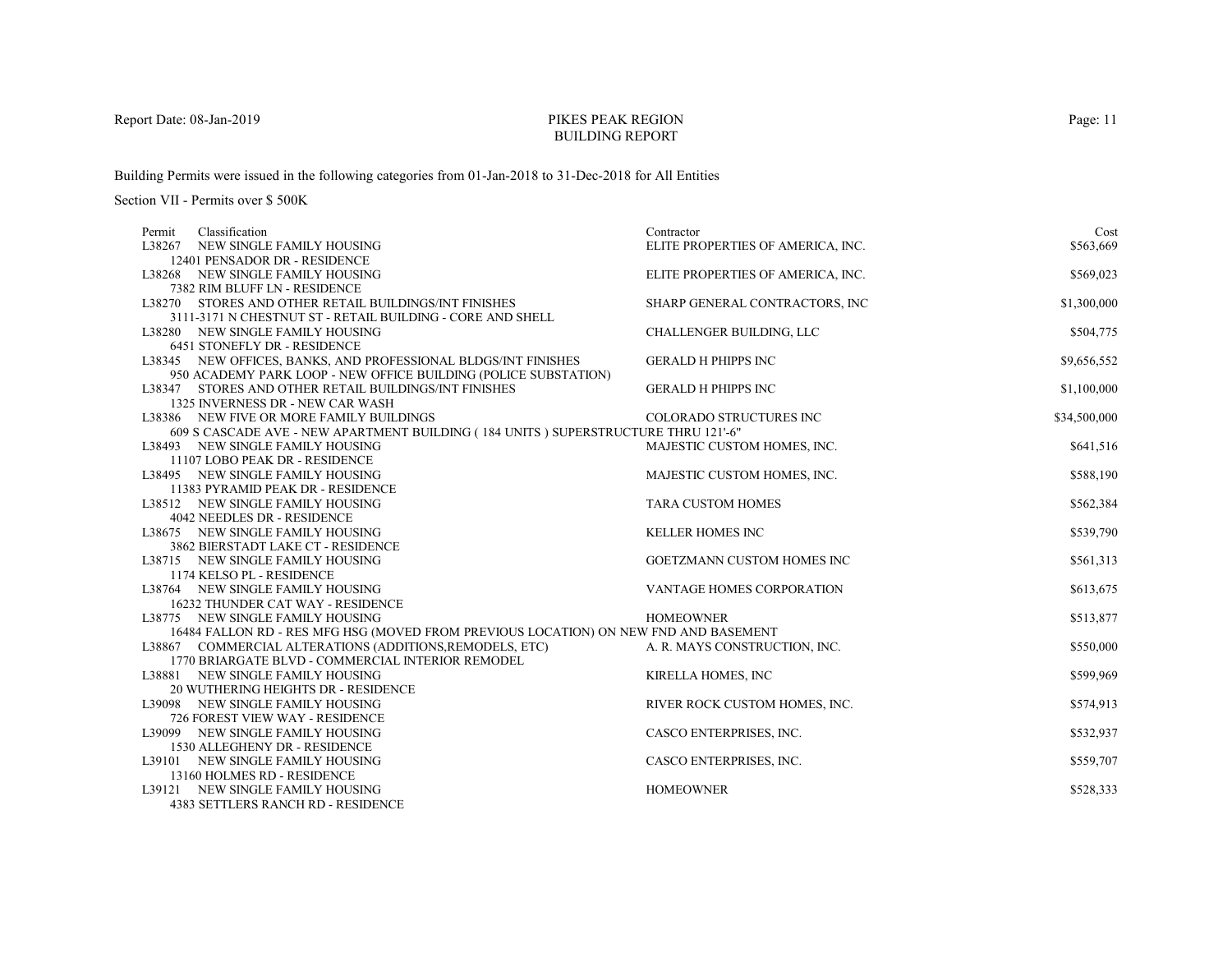# PIKES PEAK REGIONBUILDING REPORT

Building Permits were issued in the following categories from 01-Jan-2018 to 31-Dec-2018 for All Entities

| Permit | Classification                                                  | Contractor                                                 | Cost        |
|--------|-----------------------------------------------------------------|------------------------------------------------------------|-------------|
| L39177 | STORES AND OTHER RETAIL BUILDINGS/INT FINISHES                  | THOMAS GEN. CONTRACTORS, INC.                              | \$750,000   |
|        | 528 S TEJON ST - INTERIOR FINISH - RESTAURANT                   |                                                            |             |
|        | L39270 NEW SINGLE FAMILY HOUSING                                | ELITE PROPERTIES OF AMERICA, INC.                          | \$506,703   |
|        | 6911 MUSTANG RIM DR - RESIDENCE                                 |                                                            |             |
|        | L39314 COMMERCIAL ALTERATIONS (ADDITIONS, REMODELS, ETC)        | HAMMERS CONSTRUCTION, INC.                                 | \$600,000   |
|        | 10285 FEDERAL DR - INTERIOR REMODEL - CHANGE OF OCCUPANCY       |                                                            |             |
|        | L39323 NEW SINGLE FAMILY HOUSING                                | <b>GRAY HOMES, INC</b>                                     | \$535,079   |
|        | 5985 ROWDY DR - RESIDENCE                                       |                                                            |             |
|        | L39346 NEW SINGLE FAMILY HOUSING                                | SADDLETREE HOLDINGS, INC.                                  | \$639,000   |
|        | 1862 MUD HEN DR - RESIDENCE                                     |                                                            |             |
|        | L39446 NEW SINGLE FAMILY HOUSING                                | <b>OAKSBURY HOMES</b>                                      | \$733,712   |
|        | 4487 SETTLERS RANCH RD - RESIDENCE                              |                                                            |             |
|        | L39492 NEW SINGLE FAMILY HOUSING                                | <b>HOMEOWNER</b>                                           | \$565,918   |
|        | 5770 LUTHER RD - RESIDENCE                                      |                                                            |             |
|        | L39735 COMMERCIAL ALTERATIONS (ADDITIONS, REMODELS, ETC)        | FAUROT CONSTRUCTION, INC.                                  | \$1,725,000 |
|        | 360 COMMAND VW - INTERIOR REMODEL - PARTIAL CHANGE OF OCCUPANCY |                                                            |             |
|        | L39746 NEW SINGLE FAMILY HOUSING                                | PINE CREEK CONSTRUCTION                                    | \$642,587   |
|        | <b>4512 SETTLERS RANCH RD - RESIDENCE</b>                       |                                                            |             |
|        | L39747 NEW SINGLE FAMILY HOUSING                                | <b>VANTAGE HOMES CORPORATION</b>                           | \$504,133   |
|        | 10364 WEBSTER PASS CT - RESIDENCE                               |                                                            |             |
|        | L39754 NEW SINGLE FAMILY HOUSING                                | <b>BUILTRITE BUILDERS</b>                                  | \$569,012   |
|        | 10515 ARMONIA RANCH CT - RESIDENCE                              |                                                            |             |
|        | L39756 NEW SINGLE FAMILY HOUSING                                | <b>HCC HOMES</b>                                           | \$662,932   |
|        | 19887 KERSHAW CT - RESIDENCE - ENGINEER STAMPED                 |                                                            |             |
|        | L40013 NEW OFFICES, BANKS, AND PROFESSIONAL BLDGS/INT FINISHES  | HAMMERS CONSTRUCTION, INC.                                 | \$520,875   |
|        | 1415 SELIX GRV - OFFICE/WAREHOUSE                               |                                                            |             |
|        | L40284 NEW SINGLE FAMILY HOUSING                                | ELITE PROPERTIES OF AMERICA, INC.                          | \$528,119   |
|        | 16244 THUNDER CAT WAY - RESIDENCE                               |                                                            |             |
|        | L40286 NEW SINGLE FAMILY HOUSING                                | ELITE PROPERTIES OF AMERICA, INC.                          | \$567,738   |
|        | 1318 EAGLE CLAW LN - RESIDENCE                                  |                                                            |             |
|        | L40291 NEW SINGLE FAMILY HOUSING                                | ELITE PROPERTIES OF AMERICA, INC.                          | \$502,526   |
|        | 15801 LAKE MIST DR - RESIDENCE                                  |                                                            |             |
|        | L40454 NEW SINGLE FAMILY HOUSING                                | ALLIANCE HOMES, LLC DBA ALLIANCE BUILDERS                  | \$750,000   |
|        | 3834 NEEDLES DR - RESIDENCE                                     |                                                            |             |
|        | L40490 NEW SINGLE FAMILY HOUSING                                | CLAYTON PROPERTIES GROUP II, INC. DBA OAKWOOD HOMES OF C/S | \$595,151   |
|        | 7052 BRAMBLE BLUFF CT - RESIDENCE                               |                                                            |             |
|        | L40661 NEW SINGLE FAMILY HOUSING                                | <b>BUILTRITE BUILDERS</b>                                  | \$558,101   |
|        | 1727 REDBANK DR - RESIDENCE                                     |                                                            |             |
|        | L40747 NEW SINGLE FAMILY HOUSING                                | <b>VANTAGE HOMES CORPORATION</b>                           | \$538,000   |
|        | 3851 HORSE GULCH LOOP - RESIDENCE                               |                                                            |             |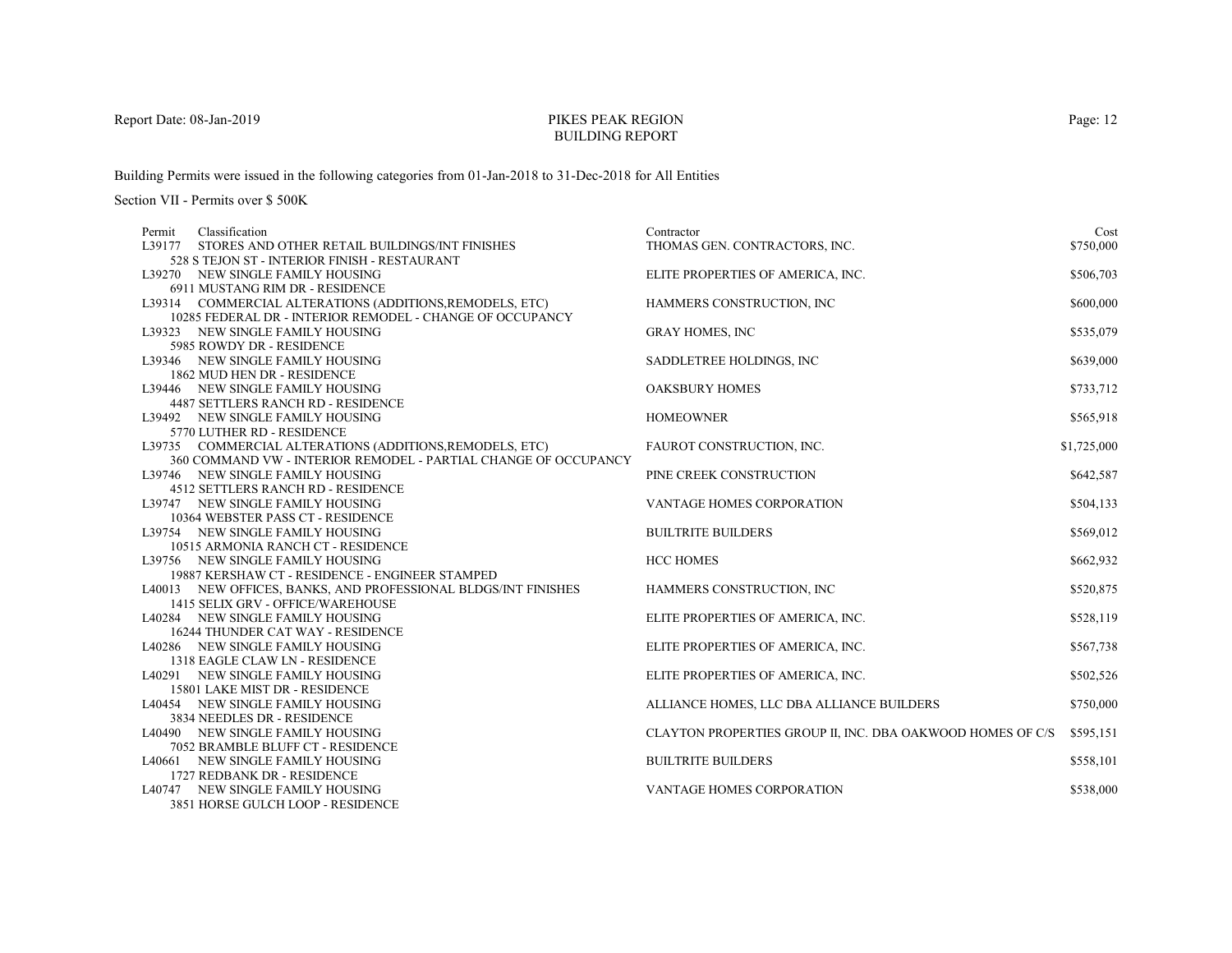# PIKES PEAK REGIONBUILDING REPORT

Building Permits were issued in the following categories from 01-Jan-2018 to 31-Dec-2018 for All Entities

| Classification<br>Permit                                                                        | Contractor                        | Cost        |
|-------------------------------------------------------------------------------------------------|-----------------------------------|-------------|
| L40749 NEW SINGLE FAMILY HOUSING                                                                | VANTAGE HOMES CORPORATION         | \$613,675   |
| 1435 CATNAP LN - RESIDENCE                                                                      |                                   |             |
| L40762 NEW SINGLE FAMILY HOUSING                                                                | <b>BLACK OAK HOMES, INC</b>       | \$507,452   |
| 13870 IRISH HUNTER TRL - RESIDENCE                                                              |                                   |             |
| L40980 NEW FIVE OR MORE FAMILY BUILDINGS                                                        | PREMIER HOMES, INC.               | \$1,526,967 |
| 5610-5670 LION TRACK HTS - NEW APARTMENT BUILDING (11 UNITS)                                    |                                   |             |
| L40981 NEW FIVE OR MORE FAMILY BUILDINGS                                                        | PREMIER HOMES, INC.               | \$1,526,967 |
| 5676-5742 LION TRACK HTS - NEW APARTMENT BUILDING (11 UNITS )                                   |                                   |             |
| L41029 NEW SINGLE FAMILY HOUSING                                                                | <b>BUILTRITE BUILDERS</b>         | \$840,000   |
| 12660 HOLMES RD - RESIDENCE                                                                     |                                   |             |
| L41222 NEW SINGLE FAMILY HOUSING                                                                | RON COVINGTON HOMES               | \$548,571   |
| 9993 GOLF CREST DR - RESIDENCE                                                                  |                                   |             |
| L41246 NEW SINGLE FAMILY HOUSING                                                                | ELITE PROPERTIES OF AMERICA, INC. | \$502,526   |
| 7080 MUSTANG RIM DR - RESIDENCE                                                                 |                                   |             |
| L41253 NEW SINGLE FAMILY HOUSING                                                                | ELITE PROPERTIES OF AMERICA, INC. | \$507,238   |
| 2041 RUFFINO DR - SINGLE FAMILY ATTACHED MODEL 4F                                               |                                   |             |
| L41257 NEW SINGLE FAMILY HOUSING                                                                | ELITE PROPERTIES OF AMERICA, INC. | \$574,270   |
| 16220 THUNDER CAT WAY - RESIDENCE                                                               |                                   |             |
| L41260 NEW SINGLE FAMILY HOUSING                                                                | ELITE PROPERTIES OF AMERICA, INC. | \$567,738   |
| 5733 CUBBAGE DR - RESIDENCE                                                                     |                                   |             |
| L41262 NEW SINGLE FAMILY HOUSING                                                                | ELITE PROPERTIES OF AMERICA, INC. | \$507,452   |
| 15881 LAKE MIST DR - RESIDENCE                                                                  |                                   |             |
| L41314 NEW SINGLE FAMILY HOUSING                                                                | ACUFF HOMES, INC.                 | \$632,950   |
| 3735 HILL CIR - RESIDENCE                                                                       | WD CONSULTING LLC                 |             |
| L41492 COMMERCIAL ALTERATIONS (ADDITIONS, REMODELS, ETC)<br>1 INNOVATION WAY - INTERIOR REMODEL |                                   | \$2,000,000 |
| L41549 NEW SINGLE FAMILY HOUSING                                                                | <b>CENTURY COMMUNITIES</b>        | \$597,613   |
| 17615 LAKE SIDE DR - RESIDENCE                                                                  |                                   |             |
| L41621 STORES AND OTHER RETAIL BUILDINGS/INT FINISHES                                           | PROJECT BUILDERS, INC.            | \$2,868,648 |
| 3475 N ACADEMY BLVD - RETAIL BUILDING THRU FINISH                                               |                                   |             |
| L41712 NEW SINGLE FAMILY HOUSING                                                                | GOETZMANN CUSTOM HOMES INC        | \$556,495   |
| 1957 GOODYEAR CT - RESIDENCE                                                                    |                                   |             |
| L41748 NEW SINGLE FAMILY HOUSING                                                                | VANTAGE HOMES CORPORATION         | \$543,000   |
| 12074 MONARCHOS LN - RESIDENCE                                                                  |                                   |             |
| L41933 NEW FIVE OR MORE FAMILY BUILDINGS                                                        | GARRETT CONSTRUCTION LLC          | \$7,546,907 |
| 1330 KELLY JOHNSON BLVD - NEW APTS - BLDG 1 (51 UNITS) + ATTACHED CLUBHOUSE                     |                                   |             |
| L41935 NEW FIVE OR MORE FAMILY BUILDINGS                                                        | <b>GARRETT CONSTRUCTION LLC</b>   | \$7,027,453 |
| 1350 KELLY JOHNSON BLVD - NEW APARTMENTS - BUILDING 2 (49 UNITS)                                |                                   |             |
| L41936 NEW FIVE OR MORE FAMILY BUILDINGS                                                        | <b>GARRETT CONSTRUCTION LLC</b>   | \$7,027,453 |
| 1360 KELLY JOHNSON BLVD - NEW APARTMENTS - BLDG 3 (49 UNITS)                                    |                                   |             |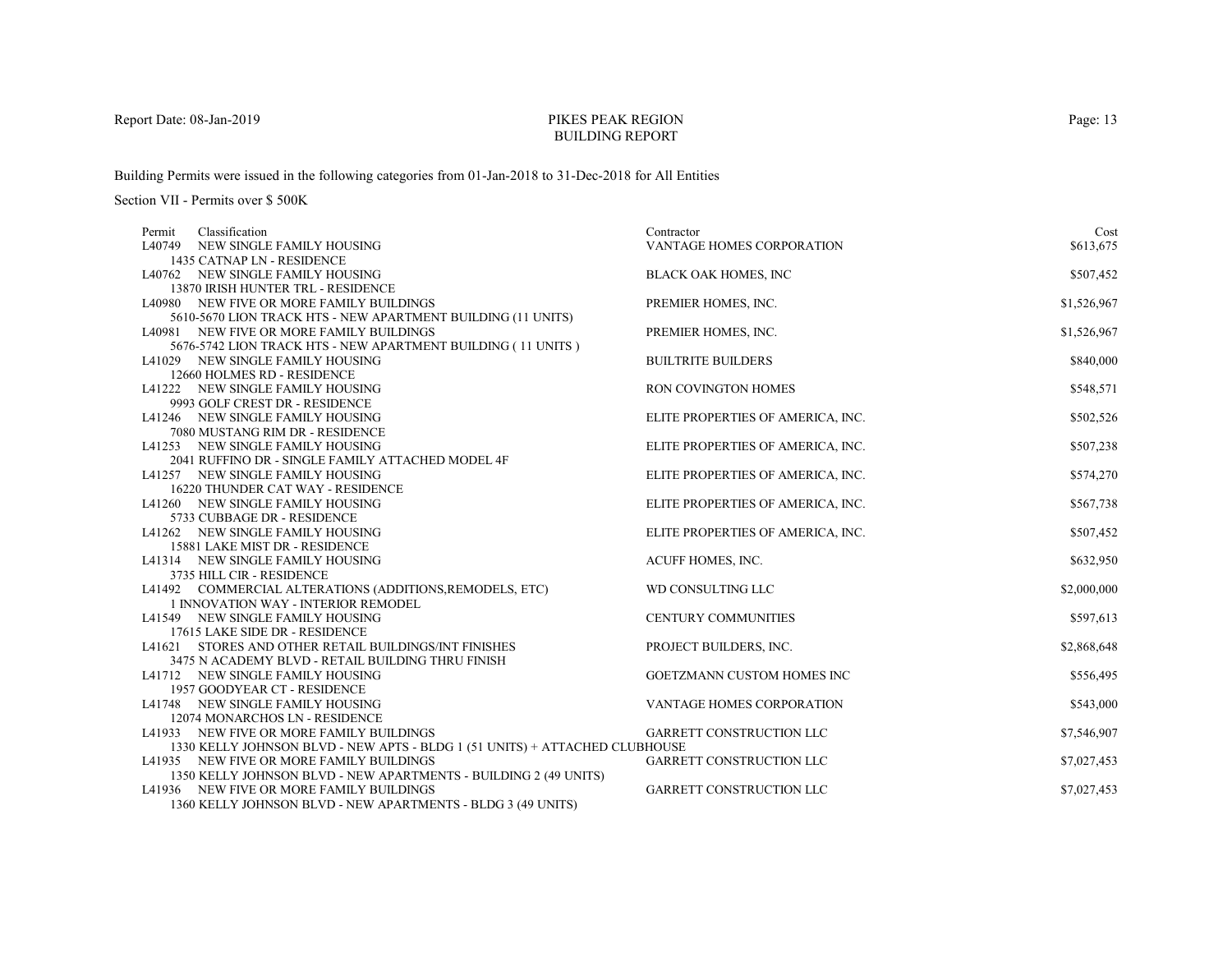# PIKES PEAK REGIONBUILDING REPORT

Building Permits were issued in the following categories from 01-Jan-2018 to 31-Dec-2018 for All Entities

Section VII - Permits over \$ 500K

| Classification<br>Permit                                            | Contractor                             | Cost        |
|---------------------------------------------------------------------|----------------------------------------|-------------|
| L41952 STORES AND OTHER RETAIL BUILDINGS/INT FINISHES               | MERRITT GENERAL CONTRACTORS            | \$678,000   |
| 840 E FILLMORE ST - COMMERCIAL BUILDING (THROUGH FINISH)            |                                        |             |
| L42193 NEW SINGLE FAMILY HOUSING                                    | <b>RON COVINGTON HOMES</b>             | \$548,571   |
| 9748 SURREY RUN DR - RESIDENCE                                      |                                        |             |
| L42195 NEW SINGLE FAMILY HOUSING                                    | <b>RON COVINGTON HOMES</b>             | \$506,274   |
| 9732 SURREY RUN DR - RESIDENCE                                      |                                        |             |
| L42197 NEW SINGLE FAMILY HOUSING                                    | RON COVINGTON HOMES                    | \$548,571   |
| 10078 STONEMONT DR - RESIDENCE                                      |                                        |             |
| L42315 NEW SINGLE FAMILY HOUSING                                    | SADDLETREE HOLDINGS, INC.              | \$502,634   |
| 1240 COUNT FLEET CT - RESIDENCE                                     |                                        |             |
| L42316 NEW SINGLE FAMILY HOUSING                                    | SADDLETREE HOLDINGS, INC.              | \$573,413   |
| 12721 CLOUDY BAY DR - RESIDENCE                                     |                                        |             |
| L42335 NEW SINGLE FAMILY HOUSING                                    | ELITE PROPERTIES OF AMERICA, INC.      | \$630,166   |
| 16226 THUNDER CAT WAY - RESIDENCE                                   |                                        |             |
| L42337 NEW SINGLE FAMILY HOUSING                                    | ELITE PROPERTIES OF AMERICA, INC.      | \$563,669   |
| 12527 PENSADOR DR - RESIDENCE                                       |                                        |             |
| L42338 NEW SINGLE FAMILY HOUSING                                    | ELITE PROPERTIES OF AMERICA, INC.      | \$655,651   |
| 12530 CLOUDY BAY DR - RESIDENCE                                     |                                        |             |
| L42348 NEW SINGLE FAMILY HOUSING                                    | ELITE PROPERTIES OF AMERICA, INC.      | \$559,172   |
| 5820 ELLINGSWORTH PL - RESIDENCE                                    |                                        |             |
| L42357 NEW SINGLE FAMILY HOUSING                                    | <b>HOMEOWNER</b>                       | \$630,273   |
| 10125 OTERO AVE - RESIDENCE                                         |                                        |             |
| L42488 NEW SINGLE FAMILY HOUSING                                    | <b>KELLER HOMES INC</b>                | \$536,150   |
| 3847 BIERSTADT LAKE CT - RESIDENCE                                  |                                        |             |
| L42504 NEW SINGLE FAMILY HOUSING                                    | ALEC BUILDERS CORPORATION              | \$611,962   |
| 11150 GRENADIER DR - RESIDENCE - ENGINEER STAMPED                   |                                        |             |
| L42573 NEW SINGLE FAMILY HOUSING                                    | CREEKSTONE DEVELOPMENT, INC.           | \$501,563   |
| 12659 STONE VALLEY DR - RESIDENCE                                   |                                        |             |
| L42787 NEW SINGLE FAMILY HOUSING                                    | <b>BLACK OAK HOMES, INC</b>            | \$562,812   |
| 13890 IRISH HUNTER TRL - RESIDENCE                                  |                                        |             |
| L42790 COMMERCIAL ALTERATIONS (ADDITIONS, REMODELS, ETC)            | DOUGLASS COLONY GROUP INC.             | \$606,898   |
| 11025 S CHARTER OAK RANCH RD - REROOF                               |                                        |             |
| L42796 NEW SINGLE FAMILY HOUSING                                    | PALMER RIDGE CONSTRUCTION CO.          | \$1,700,000 |
| 1470 CASTLECOMBE LN - RESIDENCE                                     |                                        |             |
| L42959 COMMERCIAL ALTERATIONS (ADDITIONS, REMODELS, ETC)            | <b>ELDER CONSTRUCTION</b>              | \$1,538,000 |
| 912 N CASCADE AVE - INTERIOR REMODEL                                |                                        |             |
| L42962 NONRESIDENTIAL BUILDINGS (STORAGE SHEDS, ETC)                | COLORADO COMMERCIAL CONSTRUCTION, INC. | \$530,000   |
| 13760 STRUTHERS RD - MINI STORAGE WAREHOUSE W/ OFFICE               |                                        |             |
| L43018 NEW SINGLE FAMILY HOUSING<br>1216 CRRITCE RIDGE LM RECIDEMEN | LARRY FOSBURGH CONSTRUCTION, L         | \$691,737   |
|                                                                     |                                        |             |

1316 SPRUCE RIDGE LN - RESIDENCE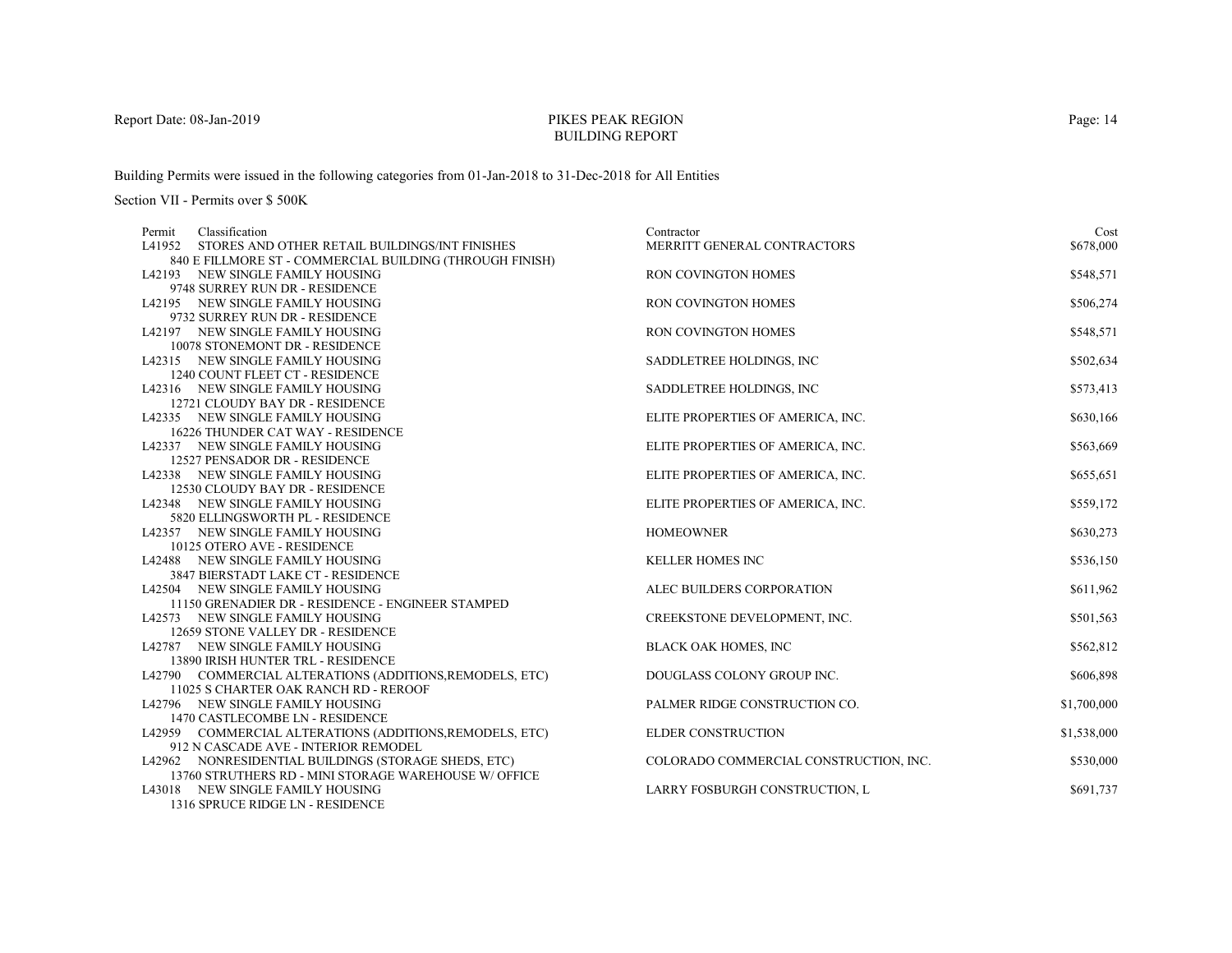# PIKES PEAK REGIONBUILDING REPORT

Building Permits were issued in the following categories from 01-Jan-2018 to 31-Dec-2018 for All Entities

| Classification<br>Permit                                              | Contractor                        | Cost         |
|-----------------------------------------------------------------------|-----------------------------------|--------------|
| L43040 NEW SINGLE FAMILY HOUSING                                      | CHALLENGER BUILDING, LLC          | \$554,460    |
| 19733 LINDENMERE DR - RESIDENCE                                       |                                   |              |
| L43044 NEW SINGLE FAMILY HOUSING                                      | CHALLENGER BUILDING, LLC          | \$504,775    |
| 6360 STONEFLY DR - RESIDENCE                                          |                                   |              |
| L43058 NEW OFFICES, BANKS, AND PROFESSIONAL BLDGS/INT FINISHES        | COLARELLI CONSTRUCTION, INC.      | \$880,545    |
| 4105 BRIARGATE PKWY, 240 - INTERIOR FINISH                            |                                   |              |
| L43093 NEW SINGLE FAMILY HOUSING                                      | <b>RON COVINGTON HOMES</b>        | \$548,571    |
| 10178 STONEMONT DR - RESIDENCE                                        |                                   |              |
| L43096 NEW SINGLE FAMILY HOUSING                                      | <b>BALDWIN ENTERPRISES</b>        | \$524,157    |
| 20425 ALAN A DALE - RESIDENCE                                         |                                   |              |
| L43110 NEW SINGLE FAMILY HOUSING                                      | VANTAGE HOMES CORPORATION         | \$622,000    |
| 10386 RIFLE FALLS WAY - RESIDENCE                                     |                                   |              |
| L43122 COMMERCIAL ALTERATIONS (ADDITIONS, REMODELS, ETC)              | WEATHERCRAFT CO OF CO SPGS INC    | \$514,895    |
| 4304 AUSTIN BLUFFS PKWY - REROOF, 506 SOS, FA EPDM                    |                                   |              |
| L43407 NEW SINGLE FAMILY HOUSING                                      | <b>ASPEN COUNTRY HOMES</b>        | \$559,065    |
| 12810 PEREGRINE WAY - RESIDENCE                                       |                                   |              |
| L43425 NEW SINGLE FAMILY HOUSING                                      | ELITE PROPERTIES OF AMERICA, INC. | \$561,420    |
| 1337 EAGLE CLAW LN - RESIDENCE                                        |                                   |              |
| L43431 NEW SINGLE FAMILY HOUSING                                      | ELITE PROPERTIES OF AMERICA, INC. | \$509,272    |
| 7383 RIM BLUFF LN - RESIDENCE                                         |                                   |              |
| L43443 NEW SINGLE FAMILY HOUSING                                      | ELITE PROPERTIES OF AMERICA, INC. | \$500,278    |
| 2057 WALNUT CREEK CT - RESIDENCE                                      |                                   |              |
| L43473 NEW SINGLE FAMILY HOUSING<br>19524 ROYAL TROON DR - RESIDENCE  | LAURIA BLDRS. & LAND, LLC.        | \$615,282    |
|                                                                       |                                   |              |
| L43505 NEW SINGLE FAMILY HOUSING<br>1341 VANDERWOLF CT - RESIDENCE    | VANTAGE HOMES CORPORATION         | \$525,334    |
| L43619 COMMERCIAL ALTERATIONS (ADDITIONS, REMODELS, ETC)              | ART C KLEIN CONSTRUCTION, INC.    | \$1,029,000  |
| 900 JIMMY CAMP RD - INTERIOR REMODEL(POOL ROOM)                       |                                   |              |
| L43672 NEW OFFICES, BANKS, AND PROFESSIONAL BLDGS/INT FINISHES        | TRI-STAR MASONRY, INC.            | \$800,000    |
| 739 SEEDLING CT - NEW OFFICE/WAREHOUSE - SHELL ONLY                   |                                   |              |
| L43681 NEW SINGLE FAMILY HOUSING                                      | <b>GRAY HOMES, INC</b>            | \$516,447    |
| 5909 CUBBAGE DR - RESIDENCE                                           |                                   |              |
| L43747 STORES AND OTHER RETAIL BUILDINGS/INT FINISHES                 | WYKOTA CONSTRUCTION INC.          | \$987,000    |
| 4365 VENETUCCI BLVD - NEW CAR WASH                                    |                                   |              |
| L43787 NEW SINGLE FAMILY HOUSING                                      | GOETZMANN CUSTOM HOMES INC        | \$556,495    |
| 12639 PENSADOR DR - RESIDENCE                                         |                                   |              |
| L43904 NEW SCHOOLS AND OTHER EDUCATIONAL BUILDINGS                    | BRYAN CONSTRUCTION, INC.          | \$33,500,000 |
| 9750 GRAND LAWN CIR - NEW SCHOOL PHASED COMMERCIAL A (THROUGH FINISH) |                                   |              |
| L44036 NEW SINGLE FAMILY HOUSING                                      | <b>HAMMER HOMES</b>               | \$585,621    |
| 3965 NEEDLES DR - RESIDENCE                                           |                                   |              |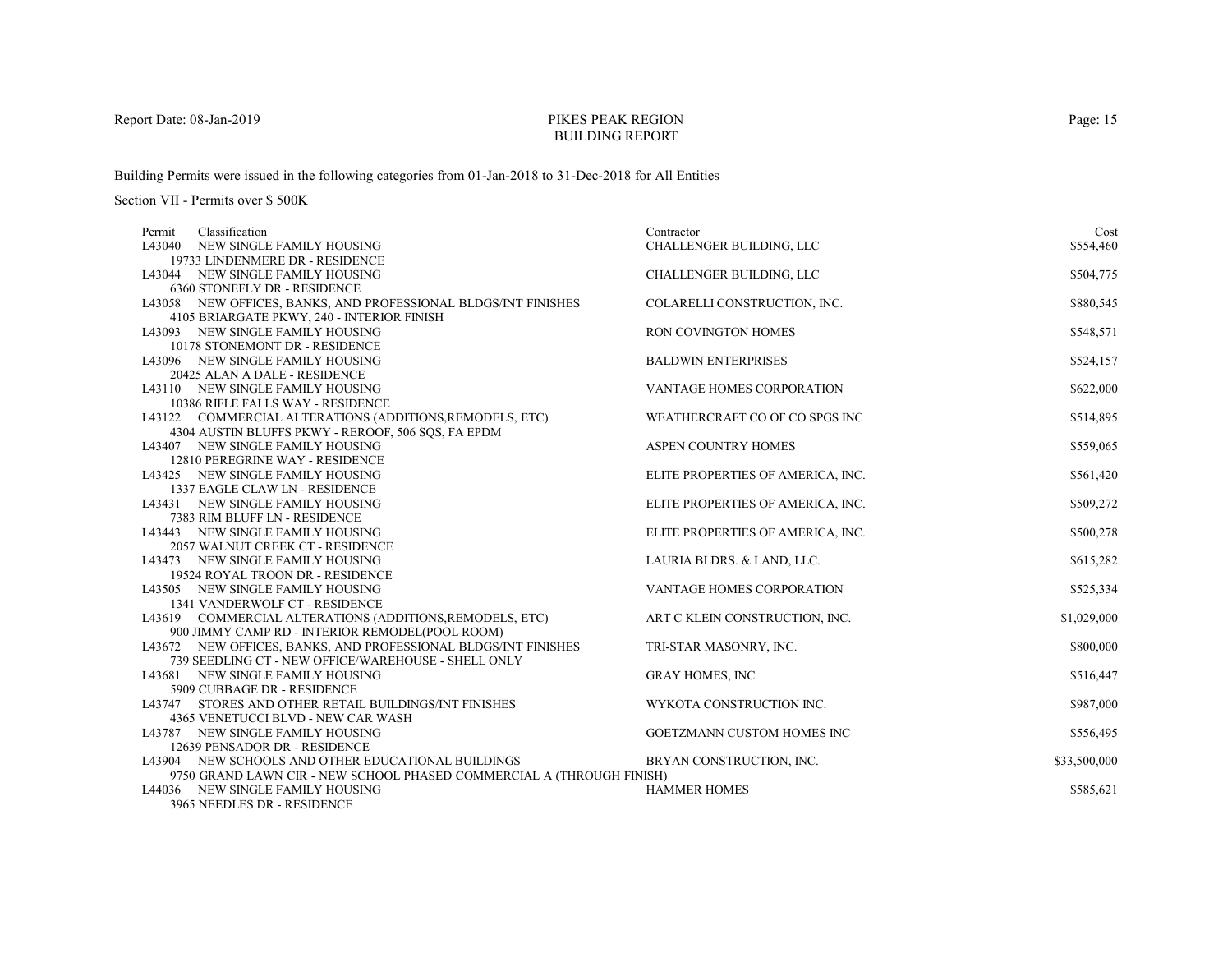# PIKES PEAK REGIONBUILDING REPORT

Building Permits were issued in the following categories from 01-Jan-2018 to 31-Dec-2018 for All Entities

| Classification<br>Permit                                          | Contractor                                                 | Cost         |
|-------------------------------------------------------------------|------------------------------------------------------------|--------------|
| L44063<br>STORES AND OTHER RETAIL BUILDINGS/INT FINISHES          | THE COPESTONE COMPANY                                      | \$924,435    |
| 7715 DUBLIN BLVD - NEW RETAIL BUILDING CORE AND SHELL             |                                                            |              |
| L44101 NEW SINGLE FAMILY HOUSING                                  | CLAYTON PROPERTIES GROUP II, INC. DBA OAKWOOD HOMES OF C/S | \$605,966    |
| 7010 BRAMBLE BLUFF CT - RESIDENCE                                 |                                                            |              |
| L44203 NEW SINGLE FAMILY HOUSING                                  | <b>HOMEOWNER</b>                                           | \$708,548    |
| 14325 EVANS RD - RESIDENCE                                        |                                                            |              |
| L44258 NEW OFFICES, BANKS, AND PROFESSIONAL BLDGS/INT FINISHES    | COLARELLI CONSTRUCTION, INC.                               | \$560,000    |
| 4105 BRIARGATE PKWY, 200 - INTERIOR FINISH - MEDICAL              |                                                            |              |
| L44286 NEW SINGLE FAMILY HOUSING                                  | <b>SCOTT BUILDING, INC</b>                                 | \$710,262    |
| 3755 TURKEY CANON RANCH RD - RESIDENCE                            |                                                            |              |
| L44404 NEW SINGLE FAMILY HOUSING                                  | ELITE PROPERTIES OF AMERICA, INC.                          | \$630,166    |
| 1376 CATNAP LN - RESIDENCE                                        |                                                            |              |
| L44405 NEW SINGLE FAMILY HOUSING                                  | ELITE PROPERTIES OF AMERICA, INC.                          | \$576,519    |
| 1426 CATNAP LN - RESIDENCE                                        |                                                            |              |
| L44408 NEW SINGLE FAMILY HOUSING                                  | ELITE PROPERTIES OF AMERICA, INC.                          | \$739,602    |
| 12514 CLOUDY BAY DR - RESIDENCE                                   |                                                            |              |
| L44611 NEW SINGLE FAMILY HOUSING                                  | COMITO BUILDING AND DESIGN, LLC                            | \$700,000    |
| 3665 OUTBACK VISTA PT - RESIDENCE                                 |                                                            |              |
| L44737 NEW SINGLE FAMILY HOUSING                                  | LEVEL 1 HOMES, INC                                         | \$600,000    |
| 2140 INGLENOOK GRV - RESIDENCE                                    |                                                            |              |
| L44845 COMMERCIAL ALTERATIONS (ADDITIONS, REMODELS, ETC)          | SHARP GENERAL CONTRACTORS, INC                             | \$825,000    |
| 111 S TEJON ST, 600 - INTERIOR REMODEL                            |                                                            |              |
| L44888 NEW HOTELS, MOTELS                                         | PORTER BROS., INC.                                         | \$8,933,424  |
| 1320 REPUBLIC DR - NEW HOTEL (104 UNITS) - THROUGH FINISH         |                                                            |              |
| L45049 COMMERCIAL ALTERATIONS (ADDITIONS, REMODELS, ETC)          | RANSOM CONSTRUCTION, INC.                                  | \$950,000    |
| 7755 KALEB GRV - INTERIOR REMODEL AND ADDITION (INCLUDES 3 DECKS) |                                                            |              |
| L45155 NEW FIVE OR MORE FAMILY BUILDINGS                          | <b>COLORADO STRUCTURES INC</b>                             | \$3,205,706  |
| 7646 ROB PT - 1-NEW APARTMENT BLDG TYPE 2 (24 UNITS)              |                                                            |              |
| L45160 NEW FIVE OR MORE FAMILY BUILDINGS                          | COLORADO STRUCTURES INC                                    | \$2,320,271  |
| 7596 PITCHER PT - NEW APARTMENT BLDG TYPE 3 (24 UNITS)            |                                                            |              |
| L45162 NEW FIVE OR MORE FAMILY BUILDINGS                          | COLORADO STRUCTURES INC                                    | \$2,320,271  |
| 7678 MCGEE VW - NEW APARTMENT BLDG TYPE 3 (24 UNITS)              |                                                            |              |
| L45169 NEW FIVE OR MORE FAMILY BUILDINGS                          | COLORADO STRUCTURES INC                                    | \$2,895,156  |
| 7681 PHOEBE RIVER VW - NEW APARTMENT BLDG TYPE 1 (24UNITS)        |                                                            |              |
| L45172 NEW FIVE OR MORE FAMILY BUILDINGS                          | COLORADO STRUCTURES INC                                    | \$2,895,156  |
| 7624 CAMERON VISTA PT - NEW APARTMENT BLDG TYPE 1 (24UNITS)       |                                                            |              |
| L45197 NEW SINGLE FAMILY HOUSING                                  | C. R. SHEA HOMES, INC.                                     | \$641,516    |
| 4525 DARR CIR - RESIDENCE                                         |                                                            |              |
| L45305 COMMERCIAL ALTERATIONS (ADDITIONS, REMODELS, ETC)          | ART C KLEIN CONSTRUCTION, INC.                             | \$12,385,897 |
| 515 N SANTA FE AVE - ADDITION (PHASE 3)                           |                                                            |              |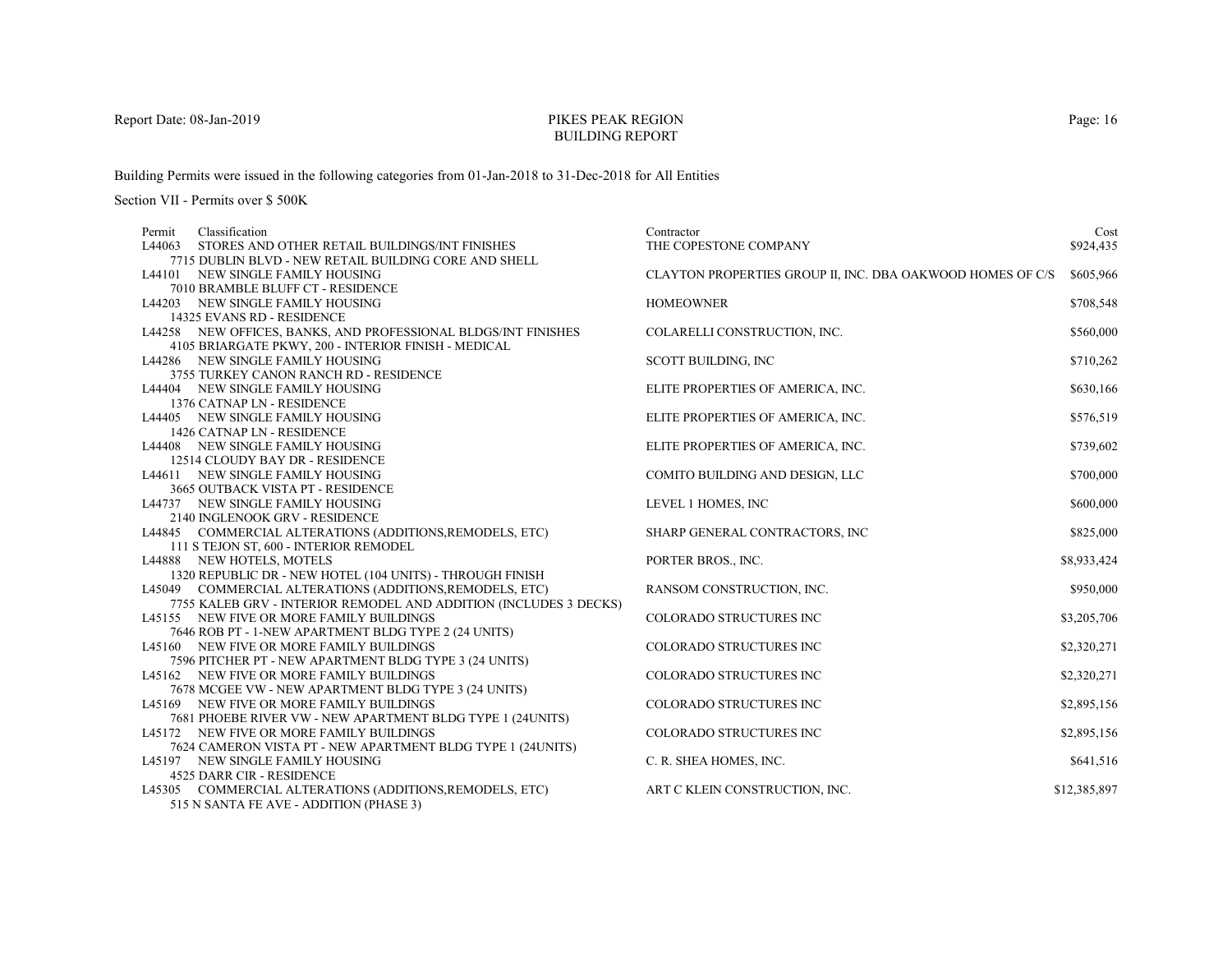# PIKES PEAK REGIONBUILDING REPORT

Building Permits were issued in the following categories from 01-Jan-2018 to 31-Dec-2018 for All Entities

Section VII - Permits over \$ 500K

| Classification<br>Permit                                                                        | Contractor                            | Cost        |
|-------------------------------------------------------------------------------------------------|---------------------------------------|-------------|
| L45373 NEW SINGLE FAMILY HOUSING                                                                | LAURIA BLDRS. & LAND, LLC.            | \$593,759   |
| 8727 WALKER RD - RESIDENCE                                                                      |                                       |             |
| L45405 NEW SINGLE FAMILY HOUSING                                                                | VANTAGE HOMES CORPORATION             | \$585,513   |
| 1385 CATNAP LN - RESIDENCE                                                                      |                                       |             |
| L45515 NEW SINGLE FAMILY HOUSING                                                                | ELITE PROPERTIES OF AMERICA, INC.     | \$559,172   |
| 7310 RIM BLUFF LN - RESIDENCE                                                                   |                                       |             |
| L45545 NEW SINGLE FAMILY HOUSING                                                                | RON COVINGTON HOMES                   | \$548,571   |
| 8981 PACIFIC CREST DR - RESIDENCE                                                               |                                       |             |
| L45564 NEW SINGLE FAMILY HOUSING                                                                | GOEBEL CONSTRUCTION, INC              | \$613,140   |
| 14973 SNOWY PINE PT - RESIDENCE - ENGINEER STAMPED                                              |                                       |             |
| L45603 COMMERCIAL ALTERATIONS (ADDITIONS, REMODELS, ETC)                                        | SCHEINER COMMERCIAL GROUP             | \$1,628,029 |
| 2424 W GARDEN OF THE GODS RD, 300 - INTERIOR REMODEL                                            |                                       |             |
| L45629 NEW SINGLE FAMILY HOUSING                                                                | ALL ABOUT HOME DESIGN, LLC            | \$1,100,000 |
| 5460 NOVELLA GRV - RESIDENCE                                                                    |                                       |             |
| L46121 NEW SINGLE FAMILY HOUSING                                                                | <b>GOLD RUSH CONSTR &amp; BLDG CO</b> | \$655,544   |
| 18536 WETHERILL RD - RESIDENCE                                                                  |                                       |             |
| L46147 NEW AMUSEMENT AND RECREATION BUILDINGS                                                   | MARTINES PALMEIRO CONSTRUCTION        | \$1,069,085 |
| 10691 CADENCE PT - CLUBHOUSE<br>L46169 NEW SINGLE FAMILY HOUSING                                | C. R. SHEA HOMES, INC.                |             |
| <b>1686 ROCKVIEW TRL - RESIDENCE</b>                                                            |                                       | \$667,001   |
|                                                                                                 | MARTINES PALMEIRO CONSTRUCTION        |             |
| L46200 NEW FIVE OR MORE FAMILY BUILDINGS<br>1120 TREK TRAIL HTS - APARTMENT - TYPE A (18 UNITS) |                                       | \$2,717,232 |
| L46202 NEW FIVE OR MORE FAMILY BUILDINGS                                                        | MARTINES PALMEIRO CONSTRUCTION        | \$2,717,232 |
| 10693 HIKER PEAK VW - APARTMENT - TYPE A (18 UNITS)                                             |                                       |             |
| L46208 NEW SINGLE FAMILY HOUSING                                                                | SADDLETREE HOLDINGS, INC              | \$516,233   |
| 1686 SUMMERGLOW LN - RESIDENCE                                                                  |                                       |             |
| L46218 NEW FIVE OR MORE FAMILY BUILDINGS                                                        | MARTINES PALMEIRO CONSTRUCTION        | \$2,977,575 |
| 1160 TREK TRAIL HTS - APARTMENT - TYPE B (18 UNITS)                                             |                                       |             |
| L46220 NEW FIVE OR MORE FAMILY BUILDINGS                                                        | MARTINES PALMEIRO CONSTRUCTION        | \$2,977,575 |
| 1110 MEDLEY GRV - APARTMENT - TYPE B (18 UNITS)                                                 |                                       |             |
| L46221 NEW FIVE OR MORE FAMILY BUILDINGS                                                        | MARTINES PALMEIRO CONSTRUCTION        | \$2,977,575 |
| 1261 PELOTON PT - APARTMENT - TYPE B (18 UNITS)                                                 |                                       |             |
| L46222 NEW FIVE OR MORE FAMILY BUILDINGS                                                        | MARTINES PALMEIRO CONSTRUCTION        | \$2,977,575 |
| 1181 MEDLEY GRV - APARTMENT - TYPE B (18 UNITS)                                                 |                                       |             |
| L46229 NEW FIVE OR MORE FAMILY BUILDINGS                                                        | MARTINES PALMEIRO CONSTRUCTION        | \$2,560,881 |
| 1119 TREK TRAIL HTS - APARTMENT - TYPE C (18 UNITS)                                             |                                       |             |
| L46231 NEW FIVE OR MORE FAMILY BUILDINGS                                                        | MARTINES PALMEIRO CONSTRUCTION        | \$2,560,881 |
| 10694 HIKER PEAK VW - APARTMENT - TYPE C (18 UNITS)                                             |                                       |             |
| L46235 NEW SINGLE FAMILY HOUSING                                                                | VANTAGE HOMES CORPORATION             | \$585,513   |
| 1436 CATNAP LN - RESIDENCE                                                                      |                                       |             |

Page: 17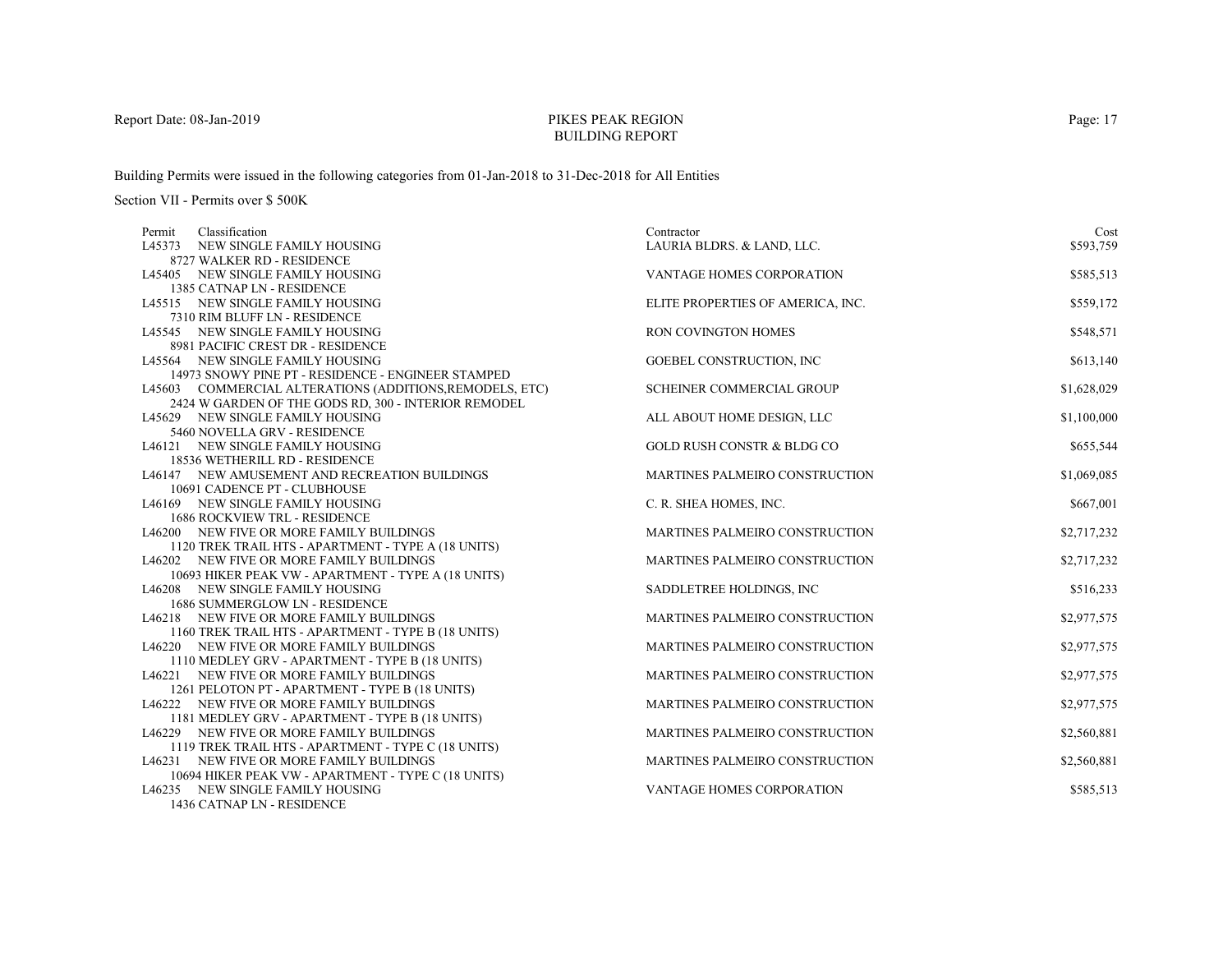# PIKES PEAK REGIONBUILDING REPORT

Building Permits were issued in the following categories from 01-Jan-2018 to 31-Dec-2018 for All Entities

| Classification<br>Permit                                             | Contractor                        | Cost        |
|----------------------------------------------------------------------|-----------------------------------|-------------|
| L46236 NEW FIVE OR MORE FAMILY BUILDINGS                             | MARTINES PALMEIRO CONSTRUCTION    | \$2,560,881 |
| 10644 HIKER PEAK VW - APARTMENT - TYPE C (18 UNITS)                  |                                   |             |
| L46237 NEW FIVE OR MORE FAMILY BUILDINGS                             | MARTINES PALMEIRO CONSTRUCTION    | \$2,560,881 |
| 10643 HIKER PEAK VW - APARTMENT - TYPE C (18 UNITS)                  |                                   |             |
| L46238 NEW SINGLE FAMILY HOUSING                                     | <b>VANTAGE HOMES CORPORATION</b>  | \$585,513   |
| 1367 EAGLE CLAW LN - RESIDENCE                                       |                                   |             |
| L46241 NEW FIVE OR MORE FAMILY BUILDINGS                             | MARTINES PALMEIRO CONSTRUCTION    | \$2,560,881 |
| 1159 TREK TRAIL HTS - APARTMENT - TYPE C (18 UNITS)                  |                                   |             |
| L46242 NEW FIVE OR MORE FAMILY BUILDINGS                             | MARTINES PALMEIRO CONSTRUCTION    | \$2,560,881 |
| 1281 PELOTON PT - APARTMENT - TYPE C (18 UNITS)                      |                                   |             |
| L46244 NEW FIVE OR MORE FAMILY BUILDINGS                             | MARTINES PALMEIRO CONSTRUCTION    | \$2,560,881 |
| 1282 PELOTON PT - APARTMENT - TYPE C (18 UNITS)                      |                                   |             |
| L46245 NEW FIVE OR MORE FAMILY BUILDINGS                             | MARTINES PALMEIRO CONSTRUCTION    | \$2,560,881 |
| 1180 MEDLEY GRV - APARTMENT - TYPE C (18 UNITS)                      |                                   |             |
| L46247 NEW FIVE OR MORE FAMILY BUILDINGS                             | MARTINES PALMEIRO CONSTRUCTION    | \$2,892,400 |
| 1111 MEDLEY GRV - APARTMENT - TYPE D (18 UNITS)                      |                                   |             |
| L46248 NEW FIVE OR MORE FAMILY BUILDINGS                             | MARTINES PALMEIRO CONSTRUCTION    | \$2,892,400 |
| 1211 PELOTON PT - APARTMENT - TYPE D (18 UNITS)                      |                                   |             |
| L46353 NEW SINGLE FAMILY HOUSING                                     | <b>HOMEOWNER</b>                  | \$527,476   |
| 2753 CATHEDRAL PARK VW - RESIDENCE                                   |                                   |             |
| L46413 NEW SINGLE FAMILY HOUSING                                     | PARAMOUNT HOMES COMPANY           | \$558,422   |
| 13175 N PEYTON HWY - RESIDENCE                                       |                                   |             |
| L46480 NEW SINGLE FAMILY HOUSING                                     | BRECKEN CONSTRUCTION, INC         | \$526,941   |
| 11755 SIR GALAHAD DR - RESIDENCE<br>L46561 NEW SINGLE FAMILY HOUSING | <b>MOUNTAIN VIEW HOMES</b>        | \$755,235   |
| 15550 WILDWIND TER - RESIDENCE                                       |                                   |             |
| L46571 COMMERCIAL ALTERATIONS (ADDITIONS, REMODELS, ETC)             | G E JOHNSON CONSTR CO, INC        | \$1,000,000 |
| 1702 N MURRAY BLVD - INTERIOR REMODEL                                |                                   |             |
| L46590 NEW SINGLE FAMILY HOUSING                                     | ELITE PROPERTIES OF AMERICA, INC. | \$513,770   |
| 1395 CATNAP LN - RESIDENCE                                           |                                   |             |
| L46591 NEW SINGLE FAMILY HOUSING                                     | ELITE PROPERTIES OF AMERICA, INC. | \$659,506   |
| 16256 THUNDER CAT WAY - RESIDENCE                                    |                                   |             |
| L46594 NEW SINGLE FAMILY HOUSING                                     | ELITE PROPERTIES OF AMERICA, INC. | \$559,172   |
| 7333 GLEN FOREST LN - RESIDENCE                                      |                                   |             |
| L46595 NEW SINGLE FAMILY HOUSING                                     | ELITE PROPERTIES OF AMERICA, INC. | \$512,271   |
| 7413 LEWIS CLARK TRL - RESIDENCE                                     |                                   |             |
| L46598 NEW SINGLE FAMILY HOUSING                                     | ELITE PROPERTIES OF AMERICA, INC. | \$535,293   |
| 7433 LEWIS CLARK TRL - RESIDENCE                                     |                                   |             |
| L46689 NEW SINGLE FAMILY HOUSING                                     | LOST CREEK CONSTRUCTION, LLC      | \$543,966   |
| 16131 MCCLELLAND RD - RESIDENCE                                      |                                   |             |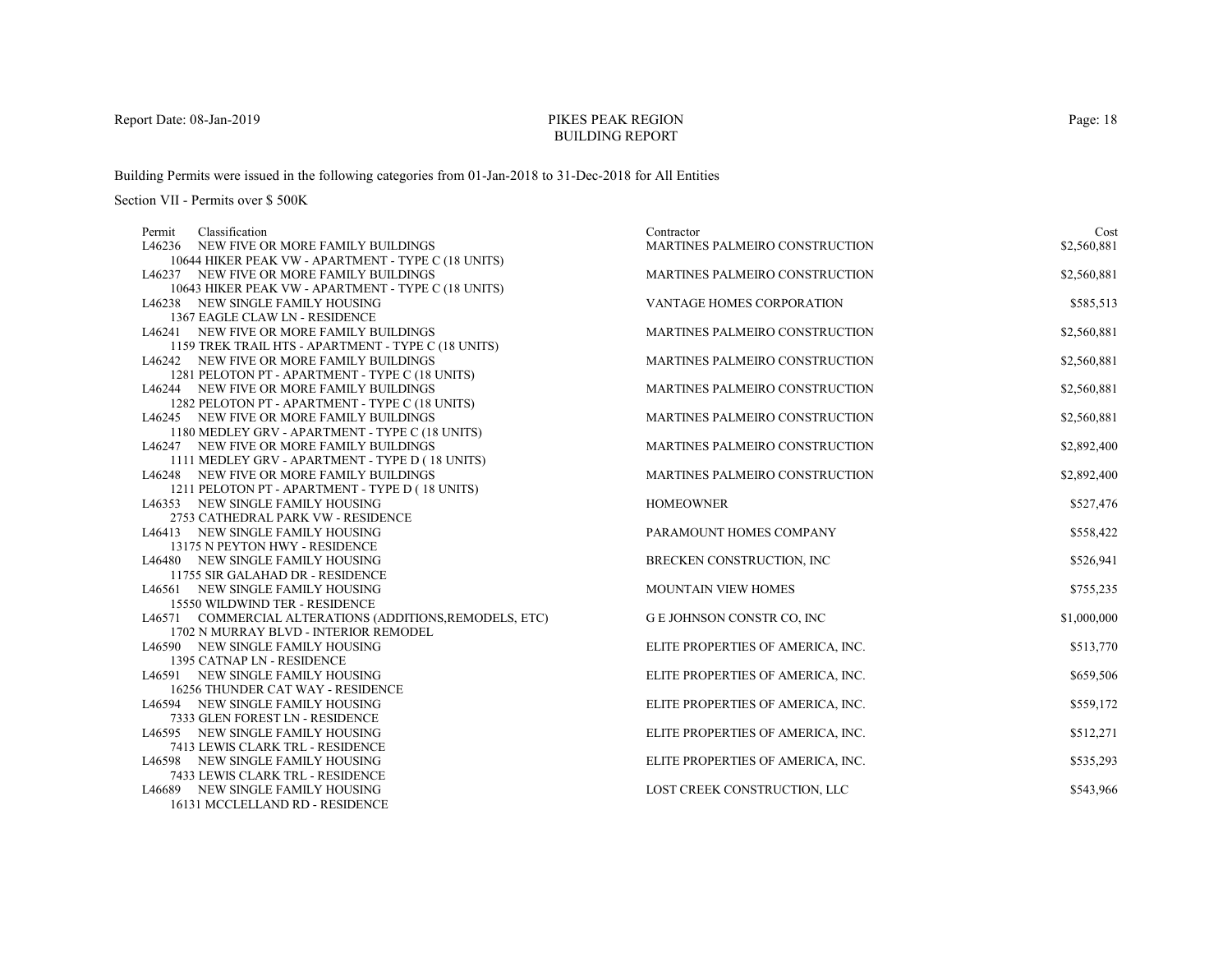# PIKES PEAK REGIONBUILDING REPORT

Building Permits were issued in the following categories from 01-Jan-2018 to 31-Dec-2018 for All Entities

Section VII - Permits over \$ 500K

| Classification<br>Permit                                                            | Contractor                        | Cost        |
|-------------------------------------------------------------------------------------|-----------------------------------|-------------|
| L46851 NEW SINGLE FAMILY HOUSING                                                    | ACUFF HOMES, INC.                 | \$525,120   |
| 6095 WYMAN LN - RESIDENCE                                                           |                                   |             |
| L46885 NEW SINGLE FAMILY HOUSING                                                    | BISON BUILDERS & ASSOCIATES, INC. | \$688,096   |
| 738 FOREST VIEW WAY - RESIDENCE                                                     |                                   |             |
| L47044 NEW SINGLE FAMILY HOUSING                                                    | VANTAGE HOMES CORPORATION         | \$613,675   |
| 12434 CARMEL RIDGE RD - RESIDENCE                                                   |                                   |             |
| L47045 NEW SINGLE FAMILY HOUSING                                                    | VANTAGE HOMES CORPORATION         | \$507,000   |
| 12465 CLOUDY BAY DR - RESIDENCE                                                     |                                   |             |
| L47047 NEW SINGLE FAMILY HOUSING                                                    | <b>VANTAGE HOMES CORPORATION</b>  | \$654,000   |
| 10387 RIFLE FALLS WAY - RESIDENCE                                                   |                                   |             |
| L47060 COMMERCIAL ALTERATIONS (ADDITIONS, REMODELS, ETC)                            | COLARELLI CONSTRUCTION, INC.      | \$4,200,000 |
| 950 CHAPEL HILLS DR - ADDITION/INTERIOR REMODEL                                     |                                   |             |
| L47096 STORES AND OTHER RETAIL BUILDINGS/INT FINISHES                               | COLORADO STRUCTURES INC           | \$4,299,957 |
| 5657 BARNES RD - NEW RETAIL/ SUPERSTRUCTURE                                         |                                   |             |
| L47199 NEW SINGLE FAMILY HOUSING                                                    | HIGH COTTON HOMES, INC            | \$728,251   |
| 19045 FURROW RD - RESIDENCE                                                         |                                   |             |
| L47227 NEW PUBLIC SERVICES & UTILITIES BUILDINGS                                    | INDUSTRIAL CONSTRUCTION MGRS INC  | \$760,847   |
| 1761 SPRING VALLEY DR - LIFT STATION (DRY PIT ACCESS BUILDING)                      |                                   |             |
| L47271 COMMERCIAL ALTERATIONS (ADDITIONS, REMODELS, ETC)                            | JR WILDER CONSTRUCTION, LLC       | \$600,000   |
| 2850 S CIRCLE DR - INTERIOR REMODEL - SOUTH ROOMS                                   |                                   |             |
| L47395 NEW SINGLE FAMILY HOUSING<br>4145 RIDGEWAY LN - RESIDENCE - ENGINEER STAMPED | <b>ASPEN COUNTRY HOMES</b>        | \$676,853   |
| L47434 NEW SINGLE FAMILY HOUSING                                                    | <b>ASPEN VIEW HOMES</b>           | \$670,214   |
| 2105 O'LEARY PT - RESIDENCE                                                         |                                   |             |
| L47435 NEW SINGLE FAMILY HOUSING                                                    | <b>ASPEN VIEW HOMES</b>           | \$728,894   |
| 1805 O'LEARY PT - RESIDENCE                                                         |                                   |             |
| L47436 NEW SINGLE FAMILY HOUSING                                                    | <b>ASPEN VIEW HOMES</b>           | \$814,558   |
| 1905 O'LEARY PT - RESIDENCE                                                         |                                   |             |
| L47521 NEW OFFICES, BANKS, AND PROFESSIONAL BLDGS/INT FINISHES                      | HAMMERS CONSTRUCTION, INC         | \$593,647   |
| 7259 COLE VW - OFFICE/WAREHOUSE                                                     |                                   |             |
| L47545 NEW SINGLE FAMILY HOUSING                                                    | <b>GOETZMANN CUSTOM HOMES INC</b> | \$556,495   |
| 2064 EVER RED CT - RESIDENCE                                                        |                                   |             |
| L47607 NEW OFFICES, BANKS, AND PROFESSIONAL BLDGS/INT FINISHES                      | GYS GENERAL CONTRACTING, LLC      | \$8,777,070 |
| 3601 BLUE HORIZON VW - COMMERCIAL BUILDING (THROUGH FINISH) - SELF STORAGE          |                                   |             |
| L47616 NEW SINGLE FAMILY HOUSING                                                    | ELITE PROPERTIES OF AMERICA, INC. | \$567,738   |
| 5637 CUBBAGE DR - RESIDENCE                                                         |                                   |             |
| L47617 NEW SINGLE FAMILY HOUSING                                                    | ELITE PROPERTIES OF AMERICA, INC. | \$567,738   |
| 9675 WICKMERE DR - RESIDENCE                                                        |                                   |             |
| L47630 NEW SINGLE FAMILY HOUSING                                                    | ELITE PROPERTIES OF AMERICA, INC. | \$514,091   |
| 2118 COLDEN MEADOW WAY DECIDEMENT                                                   |                                   |             |

3118 GOLDEN MEADOW WAY - RESIDENCE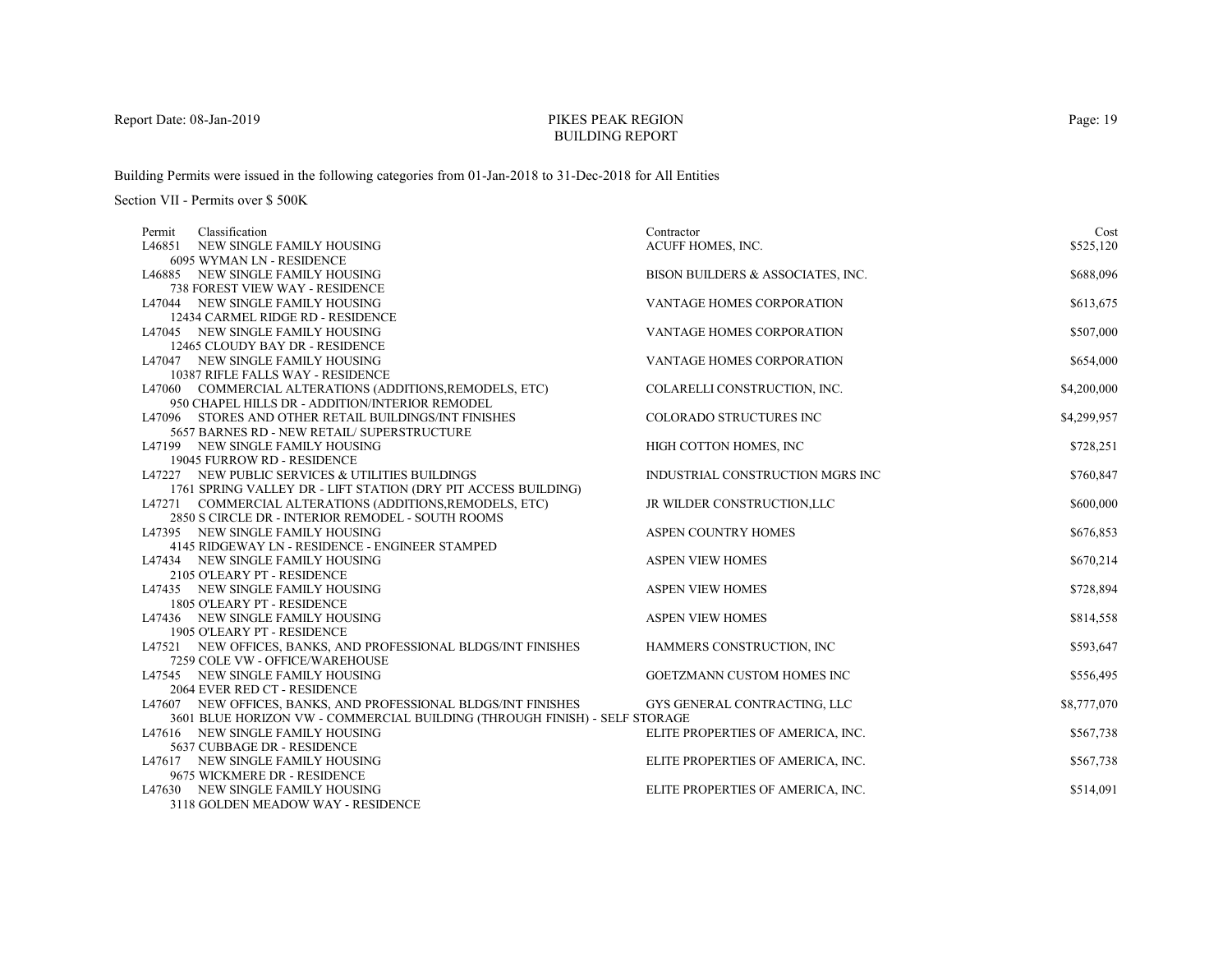# PIKES PEAK REGIONBUILDING REPORT

Building Permits were issued in the following categories from 01-Jan-2018 to 31-Dec-2018 for All Entities

| Classification<br>Permit                                            | Contractor                        | Cost         |
|---------------------------------------------------------------------|-----------------------------------|--------------|
| NEW SINGLE FAMILY HOUSING<br>L47668                                 | <b>HOMEOWNER</b>                  | \$685,205    |
| 11950 SILVER CONCHO TRL - RESIDENCE                                 |                                   |              |
| L47765 NEW SINGLE FAMILY HOUSING                                    | <b>KELLER HOMES INC</b>           | \$503,169    |
| 8115 DE ANZA PEAK TRL - RESIDENCE                                   |                                   |              |
| L47766 NEW SINGLE FAMILY HOUSING                                    | MAJESTIC CUSTOM HOMES, INC.       | \$628,881    |
| 12804 CLARK PEAK CT - RESIDENCE                                     |                                   |              |
| L47797 NEW SINGLE FAMILY HOUSING                                    | HL CUSTOM HOMES, LLC              | \$754,593    |
| 4480 SETON PL - RESIDENCE                                           |                                   |              |
| L47860 NEW SINGLE FAMILY HOUSING                                    | <b>HOMEOWNER</b>                  | \$850,000    |
| 2373 RAINBOWS END PT - RESIDENCE                                    |                                   |              |
| L47952 NEW SCHOOLS AND OTHER EDUCATIONAL BUILDINGS                  | NUNN CONSTRUCTION INC             | \$13,102,848 |
| 9233 VISTA DEL PICO BLVD - NEW SCHOOL (SUPER STRUCTURE)             |                                   |              |
| L48191 NEW FIVE OR MORE FAMILY BUILDINGS                            | <b>GOODWIN KNIGHT, LLC</b>        | \$2,949,054  |
| 1880 BIRMINGHAM LOOP - NEW APARTMENT BUILDING #1 (22 UNITS)         |                                   |              |
| L48192 NEW FIVE OR MORE FAMILY BUILDINGS                            | GOODWIN KNIGHT, LLC               | \$2,949,054  |
| 1896 BIRMINGHAM LOOP - NEW APARTMENT BUILDING #1 (22 UNITS)         |                                   |              |
| L48235 NEW SINGLE FAMILY HOUSING                                    | CHALLENGER BUILDING, LLC          | \$555,852    |
| 10748 HIDDEN PRAIRIE PKWY - RESIDENCE                               |                                   |              |
| L48248 NEW SINGLE FAMILY HOUSING                                    | C. R. SHEA HOMES, INC.            | \$685,098    |
| 2962 TREELINE VW - RESIDENCE                                        |                                   |              |
| L48320 NEW SINGLE FAMILY HOUSING                                    | <b>HOMEOWNER</b>                  | \$509,701    |
| 1140 KINGS CROWN RD - RESIDENCE - ENGINEER STAMPED                  |                                   |              |
| L48325 NEW AMUSEMENT AND RECREATION BUILDINGS                       | COLORADO STRUCTURES INC           | \$790,519    |
| 11275 NAHCOLITE PT - CLUBHOUSE FOR APARTMENTS (UPGRADE TO FINISH)   |                                   |              |
| L48395 COMMERCIAL ALTERATIONS (ADDITIONS, REMODELS, ETC)            | <b>G E JOHNSON CONSTR CO, INC</b> | \$935,000    |
| 2330-2318 N CASCADE AVE - INTERIOR REMODEL & MECH ENCLOSURE         |                                   |              |
| L48544 NEW SINGLE FAMILY HOUSING                                    | KIRELLA HOMES, INC                | \$675,461    |
| 19155 SIXPENNY LN - RESIDENCE                                       |                                   |              |
| L48585 NEW SINGLE FAMILY HOUSING<br>1905 VINE CLIFF HTS - RESIDENCE | ALL ABOUT HOME DESIGN, LLC        | \$1,200,000  |
| L48682 NEW SINGLE FAMILY HOUSING                                    | ELITE PROPERTIES OF AMERICA, INC. | \$504,347    |
| 9637 SURREY RUN DR - RESIDENCE                                      |                                   |              |
| L48746 NEW SINGLE FAMILY HOUSING                                    | MELSSEN HOMES LLC                 | \$638,732    |
| 16224 POLE PINE PT - RESIDENCE                                      |                                   |              |
| L48787 NEW OFFICES, BANKS, AND PROFESSIONAL BLDGS/INT FINISHES      | TIMBERLINE LANDSCAPING, INC.      | \$3,044,365  |
| 8110 OPPORTUNITY VW - NEW OFFICE/ WAREHOUSE BUILDING                |                                   |              |
| L48994 NEW SINGLE FAMILY HOUSING                                    | PALMER RIDGE CONSTRUCTION CO.     | \$689,167    |
| 19993 ROYAL TROON DR - RESIDENCE                                    |                                   |              |
| L49010 NEW SINGLE FAMILY HOUSING                                    | VANTAGE HOMES CORPORATION         | \$546,000    |
| 12557 HAWK STONE DR - RESIDENCE                                     |                                   |              |
|                                                                     |                                   |              |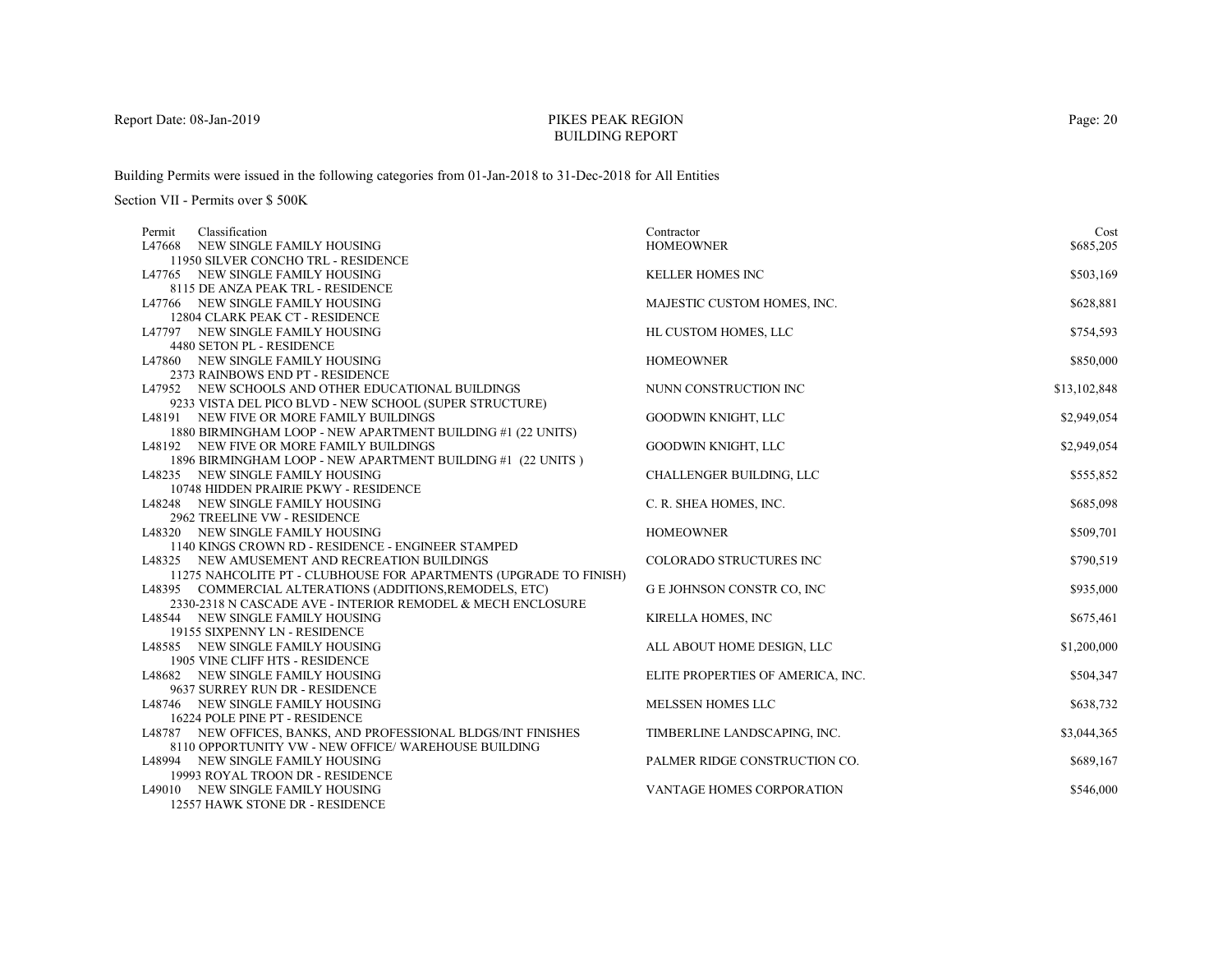# PIKES PEAK REGIONBUILDING REPORT

Building Permits were issued in the following categories from 01-Jan-2018 to 31-Dec-2018 for All Entities

| Classification<br>Permit                                                           | Contractor                                                 | Cost        |
|------------------------------------------------------------------------------------|------------------------------------------------------------|-------------|
| L49035 NEW SINGLE FAMILY HOUSING                                                   | WEEKLEY HOMES LLC DBA DAVID WEEKLEY HOMES                  | \$507,131   |
| 9969 MORNING VISTA DR - RESIDENCE                                                  |                                                            |             |
| L49122 STORES AND OTHER RETAIL BUILDINGS/INT FINISHES                              | EPIC CONSTRUCTION, INC.                                    | \$1,150,000 |
| 7587 N ACADEMY BLVD - RETAIL BUILDING - CORE AND SHELL                             |                                                            |             |
| L49194 NEW SINGLE FAMILY HOUSING                                                   | CLAYTON PROPERTIES GROUP II, INC. DBA OAKWOOD HOMES OF C/S | \$699,554   |
| 7024 BRAMBLE BLUFF CT - RESIDENCE                                                  |                                                            |             |
| L49195 NEW SINGLE FAMILY HOUSING                                                   | CLAYTON PROPERTIES GROUP II, INC. DBA OAKWOOD HOMES OF C/S | \$609,178   |
| 7038 BRAMBLE BLUFF CT - RESIDENCE                                                  |                                                            |             |
| L49233 NEW OFFICES, BANKS, AND PROFESSIONAL BLDGS/INT FINISHES                     | TRI-STAR MASONRY, INC.                                     | \$1,127,658 |
| 720 SEEDLING CT - NEW OFFICES/WAREHOUSE                                            |                                                            |             |
| L49260 NEW SINGLE FAMILY HOUSING                                                   | GMC CONSTRUCTION COMPANY, INC                              | \$783,826   |
| 19044 HILLTOP PINES PATH - RESIDENCE                                               |                                                            |             |
| L49429 COMMERCIAL ALTERATIONS (ADDITIONS, REMODELS, ETC)                           | NUNN CONSTRUCTION INC                                      | \$2,496,471 |
| 6910 CARLTON DR - INTERIOR REMODEL                                                 |                                                            |             |
| L49460 NEW SINGLE FAMILY HOUSING                                                   | <b>CHALLENGER BUILDING, LLC</b>                            | \$504,775   |
| 8437 CADDIS CT - RESIDENCE                                                         |                                                            |             |
| L49463 NEW SINGLE FAMILY HOUSING                                                   | DREAM TEAM CONSTRUCTION, INC                               | \$779,435   |
| 10095 BLACK FOREST RD - RESIDENCE - ENGINEER STAMPED                               |                                                            |             |
| L49474 NEW SINGLE FAMILY HOUSING                                                   | <b>BELLA VITA CUSTOM HOMES</b>                             | \$650,000   |
| 1747 REDBANK DR - RESIDENCE                                                        |                                                            |             |
| L49477 NEW SINGLE FAMILY HOUSING                                                   | COLUMBINE HOMES, INC.                                      | \$600,076   |
| 10580 ELIZABETH WAY - RESIDENCE (ENGINEER STAMPED)                                 |                                                            |             |
| L49529 STORES AND OTHER RETAIL BUILDINGS/INT FINISHES                              | LEADERSHIP CONSTRUCTION INC.                               | \$2,424,319 |
| 916 PARADISE LODGE LN - NEW GROCERY STORE                                          |                                                            |             |
| L49545 NEW FIVE OR MORE FAMILY BUILDINGS                                           | COLORADO STRUCTURES INC                                    | \$2,865,630 |
| 11240 CONGLOMERATE LOOP - NEW APARTMENT BLDG (TYPE 1) (20 UNITS) UPGRADE TO FINISH |                                                            |             |
| L49609 NEW SINGLE FAMILY HOUSING                                                   | MARC BUILDERS, INC.                                        | \$837,151   |
| 4961 TROUT CREEK RD - RESIDENCE - ENGINEER STAMPED                                 |                                                            |             |
| L49762 STORES AND OTHER RETAIL BUILDINGS/INT FINISHES                              | CHRISTOFFERSON COMM BLDRS INC                              | \$900,000   |
| 229 GLENEAGLE GATE VW - CONVENIENCE STORE                                          |                                                            |             |
| L49764 NEW SINGLE FAMILY HOUSING                                                   | ELITE PROPERTIES OF AMERICA, INC.                          | \$559,172   |
| 1365 CATNAP LN - RESIDENCE                                                         |                                                            |             |
| L49789 NEW SINGLE FAMILY HOUSING                                                   | HIGH COUNTRY INTL LTD                                      | \$524,371   |
| 2852 CATHEDRAL PARK VW - RESIDENCE                                                 |                                                            |             |
| L49886 NEW SINGLE FAMILY HOUSING                                                   | VANTAGE HOMES CORPORATION                                  | \$561,206   |
| 1396 CATNAP LN - RESIDENCE                                                         |                                                            |             |
| L49994 NEW SINGLE FAMILY HOUSING                                                   | <b>MURPHY'S CUSTOM HOMES</b>                               | \$528,547   |
| 11435 GREEN SPRING RD - RESIDENCE                                                  |                                                            |             |
| L50008 NEW SINGLE FAMILY HOUSING                                                   | ASPEN VALLEY CUSTOM HOMES, LLC                             | \$850,000   |
| 727 OVERLOOK RIDGE PT - RESIDENCE                                                  |                                                            |             |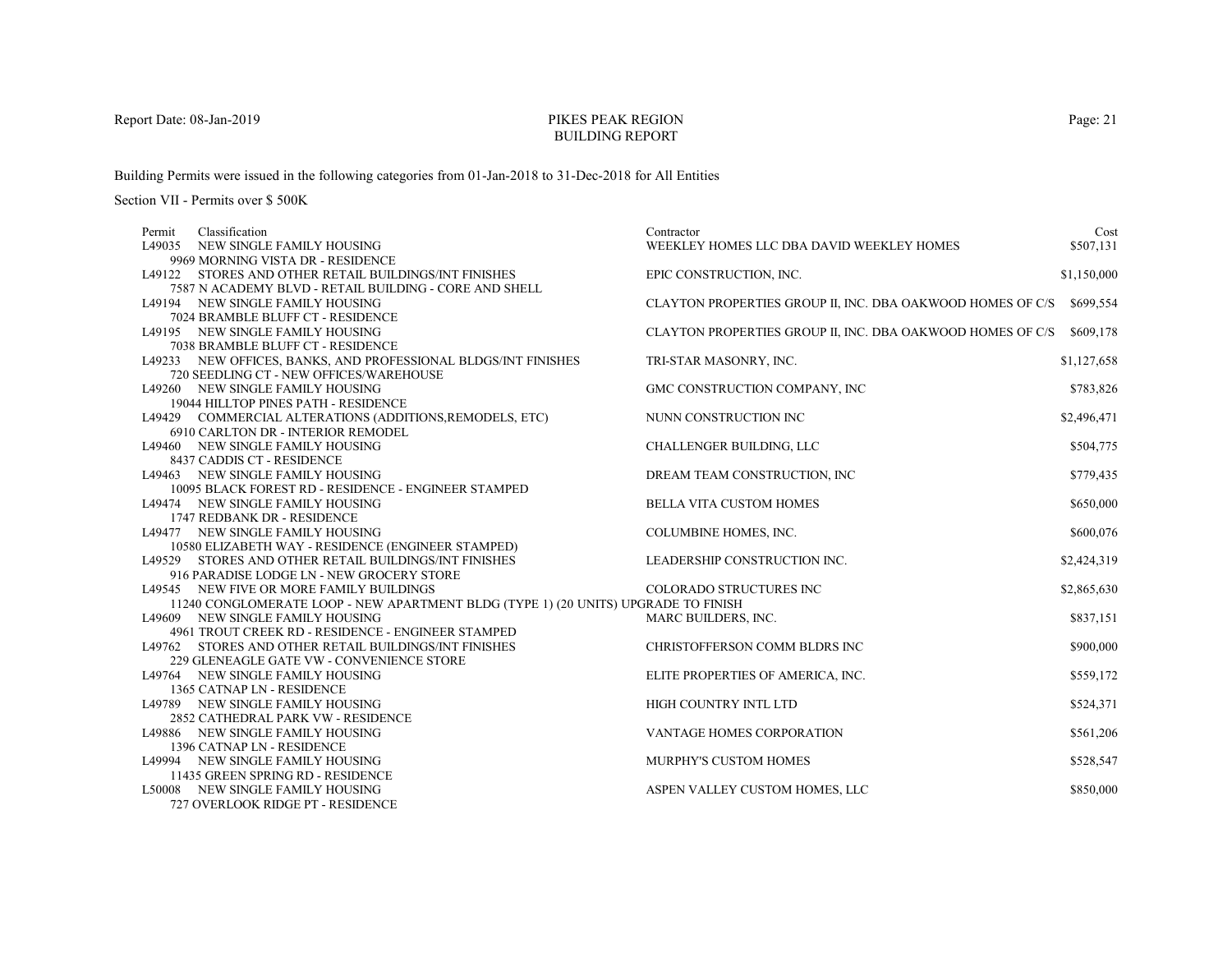# PIKES PEAK REGIONBUILDING REPORT

Building Permits were issued in the following categories from 01-Jan-2018 to 31-Dec-2018 for All Entities

| Classification<br>Permit                                                                 | Contractor                                | Cost        |
|------------------------------------------------------------------------------------------|-------------------------------------------|-------------|
| L50043 NEW FIVE OR MORE FAMILY BUILDINGS                                                 | <b>COLORADO STRUCTURES INC</b>            | \$2,865,630 |
| 11345 CONGLOMERATE LOOP - NEW APARTMENT BLDG TYPE 2 - 20 UNITS - UPGRADE TO FINISH       |                                           |             |
| L50048 NEW FIVE OR MORE FAMILY BUILDINGS                                                 | <b>COLORADO STRUCTURES INC</b>            | \$2,865,630 |
| 11245 CONGLOMERATE LOOP - NEW APART BLDG - TYPE 2 - 20 UNITS (UPGRADE TO FINISH)         |                                           |             |
| L50084 NEW SINGLE FAMILY HOUSING                                                         | VILLAGREE, LLC                            | \$768,192   |
| 20120 LOCKRIDGE DR - RESIDENCE                                                           |                                           |             |
| L50211 COMMERCIAL ALTERATIONS (ADDITIONS, REMODELS, ETC)                                 | CENTRAL STATES ROOF. & INSULAT            | \$633,523   |
| 615 WIDEFIELD DR - REROOF                                                                |                                           |             |
| L50258 NEW SINGLE FAMILY HOUSING                                                         | <b>CHARTERCRAFT HOMES INC</b>             | \$535,186   |
| 18311 GOOD LIFE VW - RESIDENCE - ENGINEER STAMPED                                        |                                           |             |
| L50261 STORES AND OTHER RETAIL BUILDINGS/INT FINISHES                                    | PEAK PROFESSIONAL CONTRS INC              | \$1,731,343 |
| 5935 DUBLIN BLVD - RETAIL BUILDING - CORE AND SHELL + TRASH ENCLOSURE                    |                                           |             |
| L50320 NEW SINGLE FAMILY HOUSING                                                         | HIGH COUNTRY INTL LTD                     | \$588,190   |
| 2812 CATHEDRAL PARK VW - RESIDENCE                                                       |                                           |             |
| L50337 NEW AMUSEMENT AND RECREATION BUILDINGS                                            | GOODWIN KNIGHT, LLC                       | \$648,118   |
| 2115 BIRMINGHAM LOOP - CLUBHOUSE                                                         |                                           |             |
| L50369 NEW SINGLE FAMILY HOUSING                                                         | <b>REUNION HOMES</b>                      | \$569,130   |
| 7671 PEACHLEAF DR - RESIDENCE                                                            |                                           |             |
| L50382 NEW SINGLE FAMILY HOUSING                                                         | ALLIANCE HOMES, LLC DBA ALLIANCE BUILDERS | \$2,153,288 |
| 5390 VESSEY RD - RESIDENCE                                                               |                                           |             |
| L50501 NEW FIVE OR MORE FAMILY BUILDINGS                                                 | GORDON CONSTRUCTION CO., INC.             | \$4,800,000 |
| 418 S TEJON ST - COMMERCIAL BLDG THRU FINISH - APTS(27 UNITS) AND RETAIL                 |                                           |             |
| L50579 NEW SINGLE FAMILY HOUSING                                                         | <b>HOMEOWNER</b>                          | \$597,399   |
| 2545 BROGANS BLUFF DR - RESIDENCE - ENGINEER STAMPED<br>L50594 NEW SINGLE FAMILY HOUSING |                                           |             |
| 10366 STAGECOACH PARK CT - RESIDENCE                                                     | SADDLETREE HOLDINGS, INC                  | \$634,877   |
| L50607 NEW SINGLE FAMILY HOUSING                                                         | VANTAGE HOMES CORPORATION                 | \$592,000   |
| 2027 WALNUT CREEK CT - RESIDENCE                                                         |                                           |             |
| L50792 NEW SINGLE FAMILY HOUSING                                                         | VANTAGE HOMES CORPORATION                 | \$507,345   |
| 16219 THUNDER CAT WAY - RESIDENCE                                                        |                                           |             |
| L50793 NEW SINGLE FAMILY HOUSING                                                         | VANTAGE HOMES CORPORATION                 | \$561,206   |
| 16357 SHADOW CAT PL - RESIDENCE                                                          |                                           |             |
| L50806 NEW SINGLE FAMILY HOUSING                                                         | <b>HOMEOWNER</b>                          | \$1,983,229 |
| 5530 MOLLY CT - RESIDENCE                                                                |                                           |             |
| L50811 NEW SINGLE FAMILY HOUSING                                                         | ELITE PROPERTIES OF AMERICA, INC.         | \$630,166   |
| 1317 EAGLE CLAW LN - RESIDENCE                                                           |                                           |             |
| L50816 NEW SINGLE FAMILY HOUSING                                                         | ELITE PROPERTIES OF AMERICA, INC.         | \$567,738   |
| 15981 LAKE MIST DR - RESIDENCE                                                           |                                           |             |
| L50822 NEW SINGLE FAMILY HOUSING                                                         | ELITE PROPERTIES OF AMERICA, INC.         | \$533,473   |
| 2590 GRAND PRIX CT - RESIDENCE                                                           |                                           |             |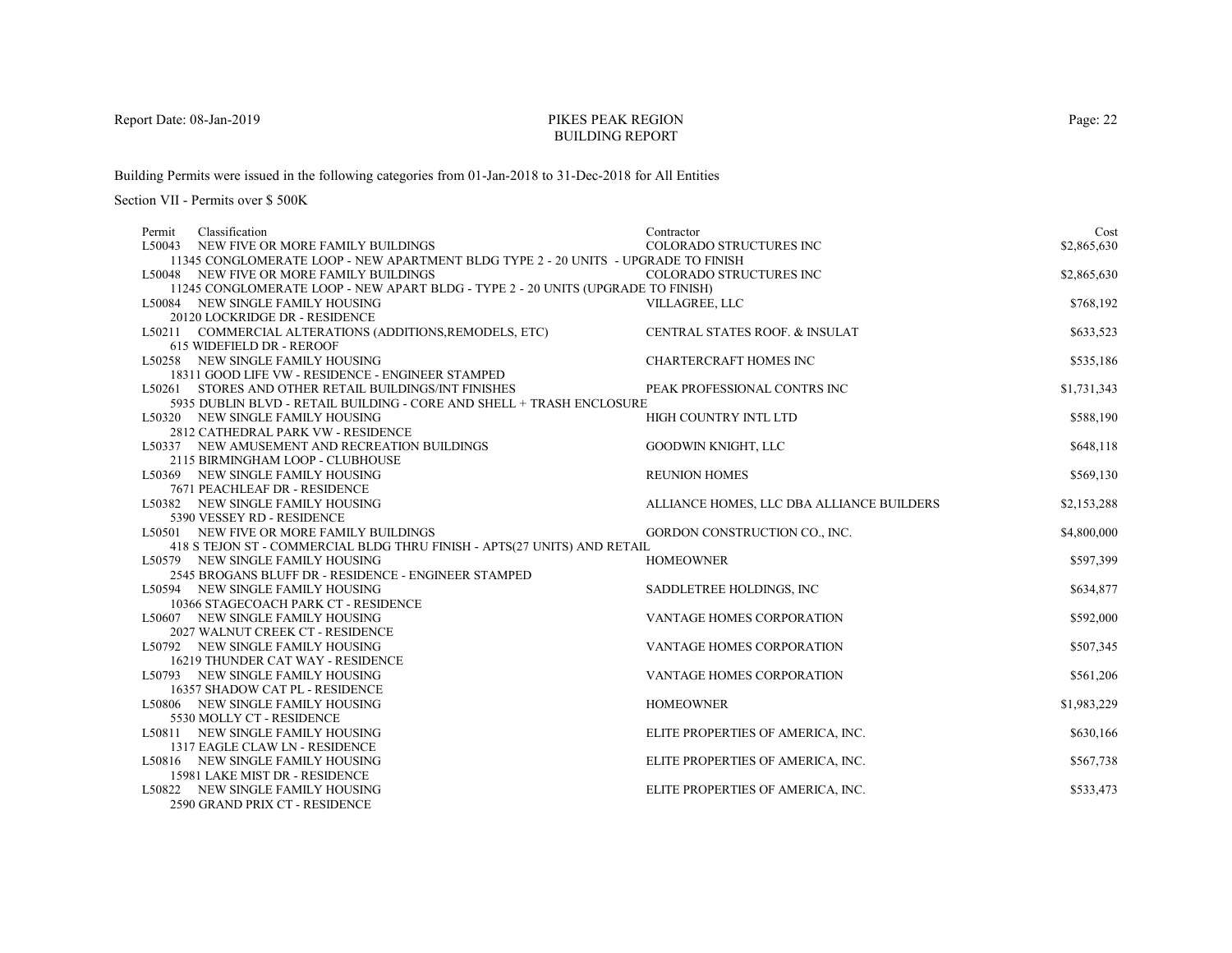# PIKES PEAK REGIONBUILDING REPORT

Building Permits were issued in the following categories from 01-Jan-2018 to 31-Dec-2018 for All Entities

| Classification<br>Permit                                                           | Contractor                        | Cost        |
|------------------------------------------------------------------------------------|-----------------------------------|-------------|
| L50836 NEW SINGLE FAMILY HOUSING                                                   | ELITE PROPERTIES OF AMERICA, INC. | \$683,492   |
| 1910 GOODYEAR CT - RESIDENCE                                                       |                                   |             |
| L50911 NEW SINGLE FAMILY HOUSING                                                   | MAJESTIC CUSTOM HOMES, INC.       | \$641,516   |
| 11436 PYRAMID PEAK DR - RESIDENCE                                                  |                                   |             |
| L50912 NEW SINGLE FAMILY HOUSING                                                   | MAJESTIC CUSTOM HOMES, INC.       | \$588,190   |
| 12605 BLACK HILLS DR - RESIDENCE                                                   |                                   |             |
| L50916 NEW SINGLE FAMILY HOUSING                                                   | MAJESTIC CUSTOM HOMES, INC.       | \$588,190   |
| 12694 BLACK HILLS DR - RESIDENCE                                                   |                                   |             |
| L50922 NEW SINGLE FAMILY HOUSING                                                   | <b>CENTURY COMMUNITIES</b>        | \$537,649   |
| 2605 LAKE OF THE ROCKIES DR - RESIDENCE                                            |                                   |             |
| L50923 NEW FIVE OR MORE FAMILY BUILDINGS                                           | PREMIER HOMES, INC.               | \$727,535   |
| 5748-5784 LION TRACK HTS - NEW APARTMENT BUILDING (7 UNITS)                        |                                   |             |
| L50931 NEW SINGLE FAMILY HOUSING                                                   | <b>CENTURY COMMUNITIES</b>        | \$517,839   |
| 17647 LAKE SIDE DR - RESIDENCE                                                     |                                   |             |
| L51061 NEW SINGLE FAMILY HOUSING                                                   | <b>KELLER HOMES INC</b>           | \$503,169   |
| 8120 GILPIN PEAK DR - RESIDENCE                                                    |                                   |             |
| L51122 NEW SINGLE FAMILY HOUSING                                                   | SADDLETREE HOLDINGS, INC          | \$747,525   |
| 12737 CLOUDY BAY DR - RESIDENCE                                                    |                                   |             |
| L51156 NEW SINGLE FAMILY HOUSING                                                   | SADDLETREE HOLDINGS, INC          | \$530,046   |
| 1746 TURNBULL DR - RESIDENCE                                                       |                                   |             |
| L51263 NEW FIVE OR MORE FAMILY BUILDINGS                                           | COLORADO STRUCTURES INC           | \$2,865,630 |
| 11335 NAHCOLITE PT - NEW APARTMENT BLDG, TYPE 1, 20 UNITS (UPGRADE TO FINISH)      |                                   |             |
| L51322 NEW SINGLE FAMILY HOUSING<br>16950 HIGH TREE DR - RESIDENCE                 | <b>GOWLER CUSTOM HOMES, INC</b>   | \$503,169   |
| L51329 NEW FIVE OR MORE FAMILY BUILDINGS                                           | COLORADO STRUCTURES INC           | \$2,865,630 |
| 11320 YULE MARBLE HTS - NEW APARTMENT BLDG - TYPE 1 - 20 UNITS (UPGRADE TO FINISH) |                                   |             |
| L51378 NEW SINGLE FAMILY HOUSING                                                   | RON COVINGTON HOMES               | \$548,571   |
| 10152 BOULDER CREEK WAY - RESIDENCE                                                |                                   |             |
| L51380 NEW SINGLE FAMILY HOUSING                                                   | RON COVINGTON HOMES               | \$548,571   |
| 10192 BOULDER CREEK WAY - RESIDENCE                                                |                                   |             |
| L51397 NEW SINGLE FAMILY HOUSING                                                   | VANTAGE HOMES CORPORATION         | \$594,000   |
| 12706 CLOUDY BAY DR - RESIDENCE                                                    |                                   |             |
| L51398 NEW SINGLE FAMILY HOUSING                                                   | VANTAGE HOMES CORPORATION         | \$602,000   |
| 12014 MONARCHOS LN - RESIDENCE                                                     |                                   |             |
| L51432 COMMERCIAL ALTERATIONS (ADDITIONS, REMODELS, ETC)                           | DANIEL-BARRY CONSTRUCTION INC     | \$2,291,236 |
| 10750 THUNDER MOUNTAIN AVE - TWO STORY ADDITION - ACADEMY SCHOOL DIST 20           |                                   |             |
| L51714 NEW SINGLE FAMILY HOUSING                                                   | CHALLENGER BUILDING, LLC          | \$504,775   |
| 8436 MAYFLY DR - RESIDENCE                                                         |                                   |             |
| L51848 NEW SINGLE FAMILY HOUSING                                                   | <b>MURPHY'S CUSTOM HOMES</b>      | \$600,000   |
| 19260 SHILOH RANCH DR - RESIDENCE                                                  |                                   |             |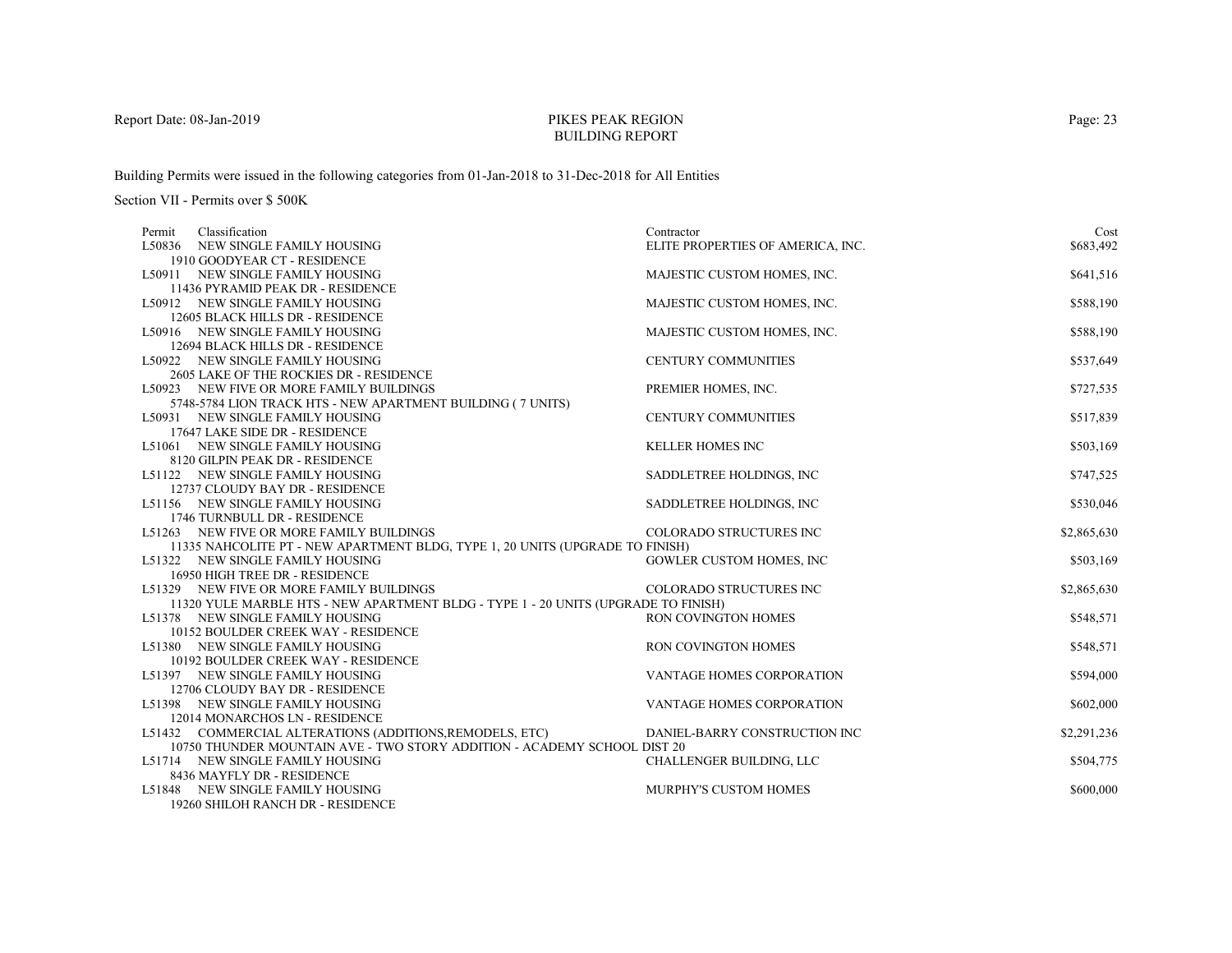# PIKES PEAK REGIONBUILDING REPORT

Building Permits were issued in the following categories from 01-Jan-2018 to 31-Dec-2018 for All Entities

| Classification<br>Permit                                                                                                                       | Contractor                        | Cost         |
|------------------------------------------------------------------------------------------------------------------------------------------------|-----------------------------------|--------------|
| L51889 RESIDENTIAL ALTERATIONS (REMODEL, ADDITIONS, ETC)                                                                                       | RELIABLE ROOFING SYSTEMS, INC     | \$1,012,500  |
| 1419 N MURRAY BLVD - REROOF HOME AND SHED                                                                                                      |                                   |              |
| L51957 COMMERCIAL ALTERATIONS (ADDITIONS, REMODELS, ETC)                                                                                       | NUNN CONSTRUCTION INC             | \$1,323,000  |
| 95 CLUBHOUSE DR - POOL ENCLOSURE ADDITION UPGRADE TO FINISH                                                                                    |                                   |              |
| L52006 NEW SINGLE FAMILY HOUSING                                                                                                               | <b>HOMEOWNER</b>                  | \$580,052    |
| 2710 BLODGETT RANCH TRL - RESIDENCE                                                                                                            |                                   |              |
| L52136 NEW SINGLE FAMILY HOUSING                                                                                                               | ELITE PROPERTIES OF AMERICA, INC. | \$630,166    |
| 16454 DANCING BEAR LN - RESIDENCE                                                                                                              |                                   |              |
| L52138 NEW SINGLE FAMILY HOUSING                                                                                                               | ELITE PROPERTIES OF AMERICA, INC. | \$569,023    |
| 10070 THRIVE LN - RESIDENCE                                                                                                                    |                                   |              |
| L52150 NEW SINGLE FAMILY HOUSING                                                                                                               | ELITE PROPERTIES OF AMERICA, INC. | \$504,347    |
| 12545 CLOUDY BAY DR - RESIDENCE                                                                                                                |                                   |              |
| L52151 NEW SINGLE FAMILY HOUSING                                                                                                               | ELITE PROPERTIES OF AMERICA, INC. | \$563,669    |
| 12594 CLOUDY BAY DR - RESIDENCE                                                                                                                |                                   |              |
| L52152 NEW SINGLE FAMILY HOUSING                                                                                                               | ELITE PROPERTIES OF AMERICA, INC. | \$561,420    |
| 12457 CARMEL RIDGE RD - RESIDENCE                                                                                                              |                                   |              |
| L52167 COMMERCIAL ALTERATIONS (ADDITIONS, REMODELS, ETC)<br>4710 NORTHPARK DR, 100 - INTERIOR REMODEL/PARTIAL CHANGE OF OCCUPANCY CREATE SUITE | PRO WALL SYSTEMS LLC              | \$548,630    |
| L52240 NEW SINGLE FAMILY HOUSING                                                                                                               | <b>VANTAGE HOMES CORPORATION</b>  | \$561,206    |
| 16406 DANCING BEAR LN - RESIDENCE                                                                                                              |                                   |              |
| L52241 NEW SINGLE FAMILY HOUSING                                                                                                               | VANTAGE HOMES CORPORATION         | \$619,000    |
| 12562 CLOUDY BAY DR - RESIDENCE                                                                                                                |                                   |              |
| L52389 NEW SINGLE FAMILY HOUSING                                                                                                               | <b>BUILTRITE BUILDERS</b>         | \$582,000    |
| 19627 GUILDFORD CT - RESIDENCE                                                                                                                 |                                   |              |
| L52691 COMMERCIAL ALTERATIONS (ADDITIONS, REMODELS, ETC)                                                                                       | <b>IICON CONSTRUCTION GROUP</b>   | \$555,452    |
| 2101 MANITOBA DR - CLASSROOM ADDITION - THRU FINISH                                                                                            |                                   |              |
| L52705 NEW SINGLE FAMILY HOUSING                                                                                                               | VANTAGE HOMES CORPORATION         | \$579,410    |
| 1347 EAGLE CLAW LN - RESIDENCE                                                                                                                 |                                   |              |
| L52827 NEW SINGLE FAMILY HOUSING                                                                                                               | <b>BLACK OAK HOMES, INC</b>       | \$528,333    |
| 11935 SILVER CONCHO TRL - RESIDENCE                                                                                                            |                                   |              |
| L52929 NEW SINGLE FAMILY HOUSING                                                                                                               | HACIENDA CONSTRUCTION, INC.       | \$612,498    |
| 4460 SETTLERS RANCH RD - RESIDENCE                                                                                                             |                                   |              |
| L53041 NEW FIVE OR MORE FAMILY BUILDINGS                                                                                                       | <b>COLORADO STRUCTURES INC</b>    | \$2,865,630  |
| 11325 YULE MARBLE HTS - NEW APARTMENT BLDG, TYPE 1, (20 UNITS) UPGRADE TO FINISH                                                               |                                   |              |
| L53046 NEW FIVE OR MORE FAMILY BUILDINGS                                                                                                       | COLORADO STRUCTURES INC           | \$2,865,630  |
| 11355 NAHCOLITE PT - NEW APARTMENT BLDG, TYPE 1 (20 UNITS) UPGRADE TO FINISH                                                                   |                                   |              |
| L53130 NONRESIDENTIAL BUILDINGS (STORAGE SHEDS, ETC)                                                                                           | <b>EMJ CORPORATION</b>            | \$11,553,864 |
| 6190 TUTT BLVD - SELF STORAGE THRU FINISH                                                                                                      |                                   |              |
| L53141 NONRESIDENTIAL BUILDINGS (STORAGE SHEDS, ETC)                                                                                           | <b>EMJ CORPORATION</b>            | \$10,862,076 |
| 3488 ASTROZON BLVD - COMMERCIAL BUILDING THRU FINISH - SELF STORAGE (129,728 SF)                                                               |                                   |              |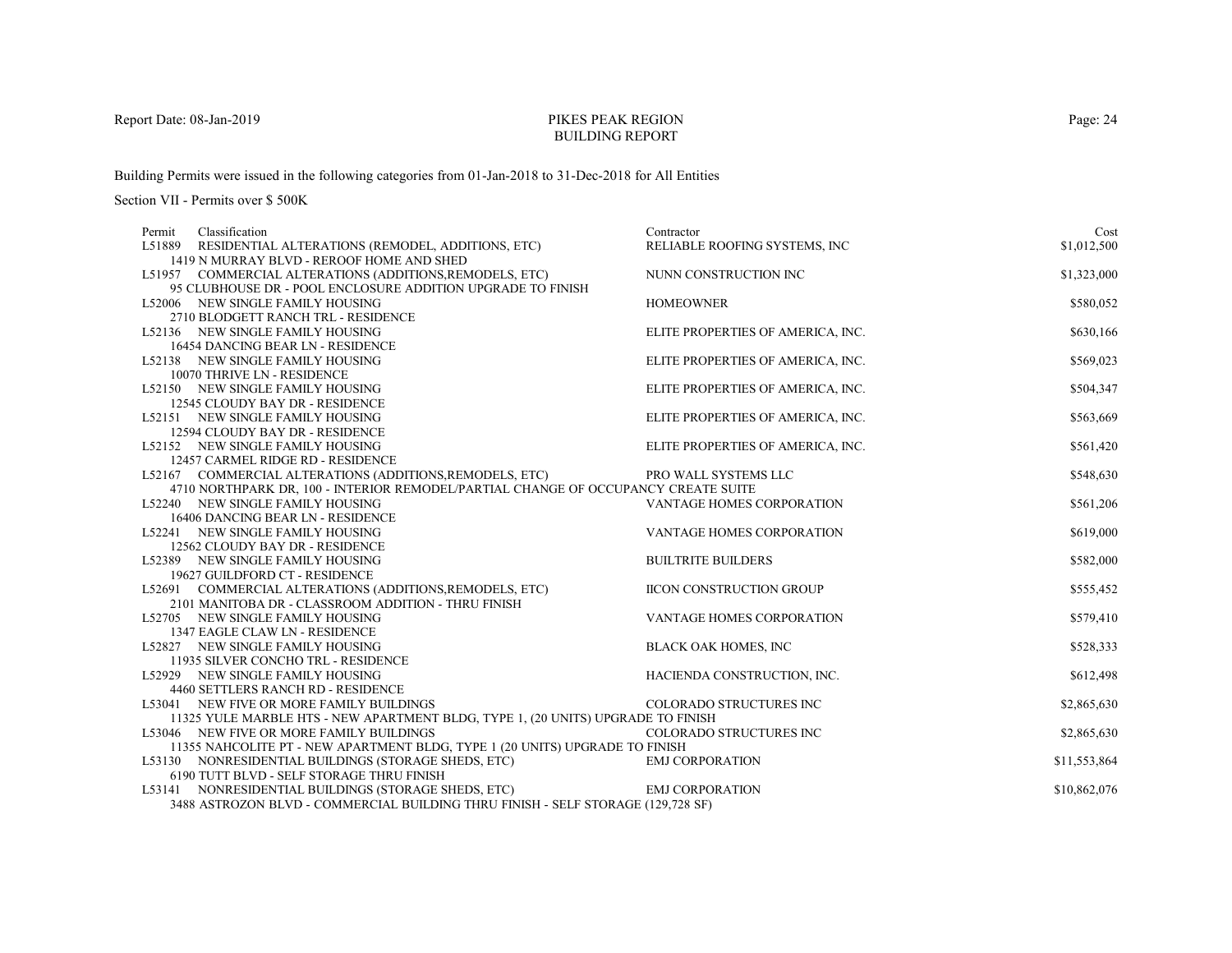# PIKES PEAK REGIONBUILDING REPORT

Building Permits were issued in the following categories from 01-Jan-2018 to 31-Dec-2018 for All Entities

Section VII - Permits over \$ 500K

| Classification<br>Permit                                                                                   | Contractor                             | Cost         |
|------------------------------------------------------------------------------------------------------------|----------------------------------------|--------------|
| L53241 COMMERCIAL ALTERATIONS (ADDITIONS, REMODELS, ETC)                                                   | <b>COLORADO STRUCTURES INC</b>         | \$1,950,000  |
| 25 N SPRUCE ST - COMMERCIAL ADDITION/INTERIOR REMODEL                                                      |                                        |              |
| L53299 NEW SINGLE FAMILY HOUSING                                                                           | <b>HOMEOWNER</b>                       | \$864,778    |
| 13110 FRANK RD - RESIDENCE                                                                                 |                                        |              |
| L53306 STORES AND OTHER RETAIL BUILDINGS/INT FINISHES                                                      | <b>G E JOHNSON CONSTR CO, INC</b>      | \$51,230,858 |
| 14115 PIKES PEAK HWY - NEW SUMMIT HOUSE - FOUNDATION ONLY                                                  |                                        |              |
| L53320 NEW SINGLE FAMILY HOUSING                                                                           | PREMIER HOMES, INC.                    | \$515,911    |
| 16190 REATA RD - RESIDENCE                                                                                 |                                        |              |
| L53332 NEW SINGLE FAMILY HOUSING                                                                           | ELITE PROPERTIES OF AMERICA, INC.      | \$710,047    |
| 16343 SHADOW CAT PL - RESIDENCE                                                                            |                                        |              |
| L53333 NEW SINGLE FAMILY HOUSING                                                                           | ELITE PROPERTIES OF AMERICA, INC.      | \$638,625    |
| 16255 THUNDER CAT WAY - RESIDENCE                                                                          |                                        |              |
| L53334 NEW SINGLE FAMILY HOUSING                                                                           | ELITE PROPERTIES OF AMERICA, INC.      | \$535,293    |
| 16386 SHADOW CAT PL - RESIDENCE                                                                            |                                        |              |
| L53346 NEW SINGLE FAMILY HOUSING                                                                           | ELITE PROPERTIES OF AMERICA, INC.      | \$559,172    |
| 3249 BRIGHT MOON DR - RESIDENCE                                                                            |                                        |              |
| L53359 NEW SINGLE FAMILY HOUSING                                                                           | ALBANO CONSTRUCTION, INC.              | \$642,266    |
| 19889 ROYAL TROON DR - RESIDENCE                                                                           |                                        |              |
| L53393 NEW THREE AND FOUR FAMILY BUILDINGS                                                                 | SYNERGY HOMES DC, LLC                  | \$605,864    |
| 1578 MONTEREY RD - NEW FOUR PLEX                                                                           |                                        |              |
| L53395 NEW THREE AND FOUR FAMILY BUILDINGS                                                                 | SYNERGY HOMES DC, LLC                  | \$624,602    |
| 1592 MONTEREY RD - NEW FOUR PLEX                                                                           |                                        |              |
| L53398 NEW THREE AND FOUR FAMILY BUILDINGS                                                                 | SYNERGY HOMES DC, LLC                  | \$624,602    |
| 1606 MONTEREY RD - NEW FOUR PLEX                                                                           |                                        |              |
| L53898 NEW OFFICES, BANKS, AND PROFESSIONAL BLDGS/INT FINISHES                                             | GORDON CONSTRUCTION CO., INC.          | \$1,100,000  |
| 4480 EDISON AVE - NEW OFFICE/ WAREHOUSE                                                                    |                                        |              |
| L53988 NEW SINGLE FAMILY HOUSING                                                                           | VANTAGE HOMES CORPORATION              | \$570,000    |
| 2052 EVER RED CT - RESIDENCE                                                                               |                                        |              |
| L54159 NEW FIVE OR MORE FAMILY BUILDINGS                                                                   | GOODWIN KNIGHT, LLC                    | \$2,949,054  |
| 1832 BIRMINGHAM LOOP - NEW APARTMENT BUILDINGS #1(22 UNITS)                                                |                                        |              |
| L54171 NEW FIVE OR MORE FAMILY BUILDINGS                                                                   | GOODWIN KNIGHT, LLC                    | \$2,949,054  |
| 1866 CHIPPENHAM HTS - NEW APARTMENT BUILDING #1 (22 UNITS)                                                 |                                        |              |
| L54176 NEW FIVE OR MORE FAMILY BUILDINGS                                                                   | GOODWIN KNIGHT, LLC                    | \$2,949,054  |
| 1834 CHIPPENHAM HTS - NEW APARTMENT BUILDING #1 (22 UNITS)                                                 |                                        |              |
| L54256 NEW AMUSEMENT AND RECREATION BUILDINGS                                                              | COLORADO COMMERCIAL CONSTRUCTION, INC. | \$2,600,000  |
| 13071 BASS PRO DR - NEW EVENT CENTER - UPGRADE TO FINISH                                                   |                                        |              |
| L54345 NEW SINGLE FAMILY HOUSING                                                                           | CHALLENGER BUILDING, LLC               | \$508,737    |
| 8425 MAYFLY DR - RESIDENCE                                                                                 |                                        |              |
| L54351 COMMERCIAL ALTERATIONS (ADDITIONS, REMODELS, ETC)<br>$075$ etailt bn $\blacksquare$ between benoner | WELLS & WEST GENERAL CONT. INC         | \$600,000    |

975 STOUT RD - INTERIOR REMODEL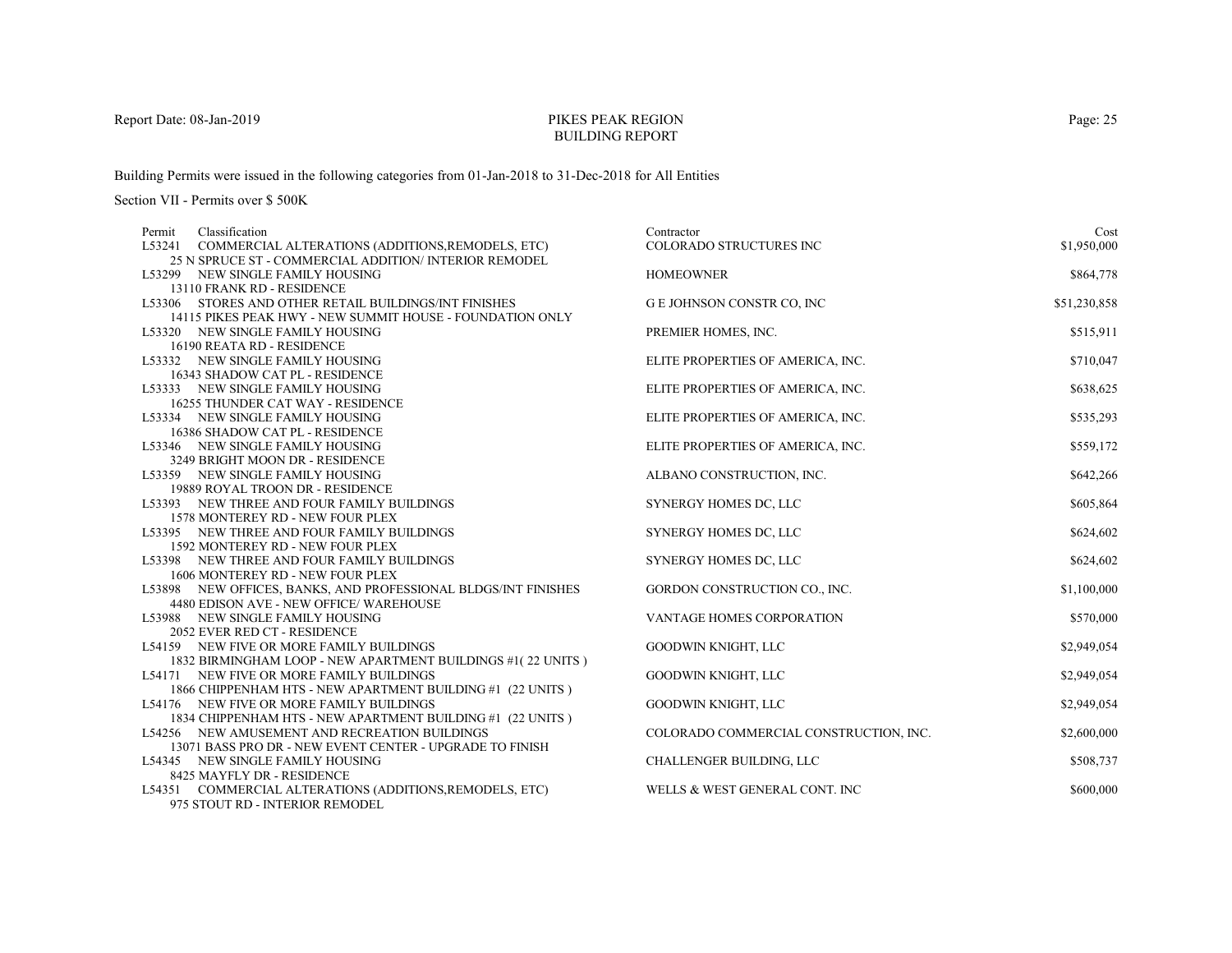# PIKES PEAK REGIONBUILDING REPORT

Building Permits were issued in the following categories from 01-Jan-2018 to 31-Dec-2018 for All Entities

| Permit | Classification                                                       | Contractor                                                 | Cost         |
|--------|----------------------------------------------------------------------|------------------------------------------------------------|--------------|
| L54406 | NEW SINGLE FAMILY HOUSING                                            | WOOD STONE CONSTRUCTION, LLC.                              | \$634,877    |
|        | 22345 ROXIE RIDGE VW - RESIDENCE                                     |                                                            |              |
|        | L54509 NEW SINGLE FAMILY HOUSING                                     | <b>GRAY HOMES, INC</b>                                     | \$530,796    |
|        | 6021 CUBBAGE DR - RESIDENCE                                          |                                                            |              |
|        | L54519 NEW SINGLE FAMILY HOUSING                                     | <b>REUNION HOMES</b>                                       | \$569,130    |
|        | 7685 PEACHLEAF DR - RESIDENCE                                        |                                                            |              |
|        | L54659 NEW SCHOOLS AND OTHER EDUCATIONAL BUILDINGS                   | NUNN CONSTRUCTION INC                                      | \$21,851,334 |
|        | 11060 FONTAINE BLVD - SCHOOL BUILDING - UPGRADE TO FINISH            |                                                            |              |
|        | L54833 NEW SINGLE FAMILY HOUSING                                     | ELITE PROPERTIES OF AMERICA, INC.                          | \$535,292    |
|        | 1446 CATNAP LN - RESIDENCE                                           |                                                            |              |
|        | L54835 NEW SINGLE FAMILY HOUSING                                     | ELITE PROPERTIES OF AMERICA, INC.                          | \$500,278    |
|        | 5575 TONBRIDGE PL - RESIDENCE                                        |                                                            |              |
|        | L54839 NEW SINGLE FAMILY HOUSING                                     | ELITE PROPERTIES OF AMERICA, INC.                          | \$507,452    |
|        | 7188 ISSAQUAH DR - RESIDENCE                                         |                                                            |              |
|        | L54843 NEW SINGLE FAMILY HOUSING                                     | ELITE PROPERTIES OF AMERICA, INC.                          | \$542,039    |
|        | 7356 GLEN FOREST LN - RESIDENCE                                      |                                                            |              |
|        | L54849 NEW SINGLE FAMILY HOUSING                                     | ELITE PROPERTIES OF AMERICA, INC.                          | \$533,473    |
|        | 3451 PRAIRIE BLUFF CIR - RESIDENCE                                   |                                                            |              |
|        | L54920 NEW SINGLE FAMILY HOUSING                                     | VANGUARD HOMES CORP.                                       | \$538,077    |
|        | 10045 THRIVE LN - RESIDENCE                                          |                                                            |              |
|        | L54964 NEW PARKING GARAGES                                           | <b>EXECUTIVE CUSTOM CONSTRUCTION</b>                       | \$32,175,708 |
|        | 800 GOSPEL TRUTH WAY - NEW PARKING GARAGE 5 LEVELS                   |                                                            |              |
|        | L55029 NEW SINGLE FAMILY HOUSING                                     | <b>KELLER HOMES INC</b>                                    | \$502,741    |
|        | 3863 BIERSTADT LAKE CT - RESIDENCE                                   |                                                            |              |
|        | L55214 NEW SINGLE FAMILY HOUSING                                     | <b>TUSCANY HOMES LLC</b>                                   | \$741,850    |
|        | 13605 RANDOM RIDGE VW - RESIDENCE - ENGINEER STAMPED                 |                                                            |              |
|        | L55515 NEW SINGLE FAMILY HOUSING                                     | <b>RON COVINGTON HOMES</b>                                 | \$548,571    |
|        | 10148 STONEMONT DR - RESIDENCE                                       |                                                            |              |
|        | L55552 NEW SINGLE FAMILY HOUSING                                     | VANTAGE HOMES CORPORATION                                  | \$526,727    |
|        | 3130 GOLDEN MEADOW WAY - RESIDENCE                                   |                                                            |              |
|        | L55556 NEW SINGLE FAMILY HOUSING                                     | <b>CENTRAL COLORADO BLDRS INC</b>                          | \$539,255    |
|        | 4610 RED ROCK RANCH DR - RESIDENCE                                   |                                                            |              |
|        | L55589 NEW SINGLE FAMILY HOUSING                                     | CLAYTON PROPERTIES GROUP II, INC. DBA OAKWOOD HOMES OF C/S | \$619,542    |
|        | 8707 TRANQUIL KNOLL LN - RESIDENCE                                   |                                                            |              |
|        | L55602 NEW SINGLE FAMILY HOUSING                                     | CLAYTON PROPERTIES GROUP II, INC. DBA OAKWOOD HOMES OF C/S | \$574,981    |
|        |                                                                      |                                                            |              |
|        | 9325 TIMBERLAKE LOOP - RESIDENCE<br>L55741 NEW SINGLE FAMILY HOUSING | TIFFANY HOMES, LLC.                                        | \$1,000,000  |
|        |                                                                      |                                                            |              |
|        | 2005 O'LEARY PT - RESIDENCE                                          |                                                            |              |
|        | L56018 COMMERCIAL ALTERATIONS (ADDITIONS, REMODELS, ETC)             | UNIFIED BUILDING GROUP LLC                                 | \$800,000    |
|        | 7899 LEXINGTON DR - INTERIOR REMODEL (CHG OF OCC) - PUBLIC CHARTER   |                                                            |              |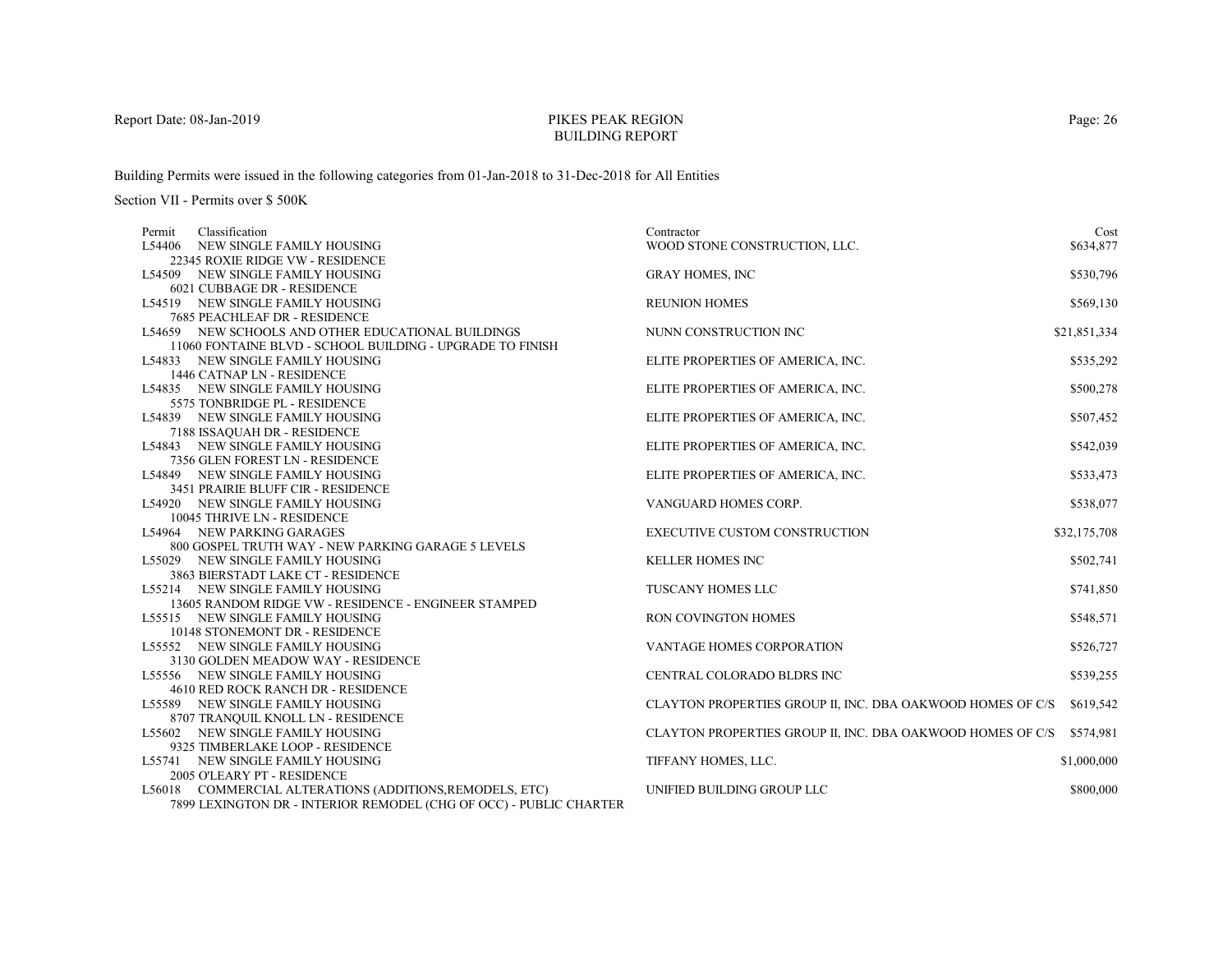# PIKES PEAK REGIONBUILDING REPORT

Building Permits were issued in the following categories from 01-Jan-2018 to 31-Dec-2018 for All Entities

| Permit | Classification                                                                             | Contractor                                                 | Cost        |
|--------|--------------------------------------------------------------------------------------------|------------------------------------------------------------|-------------|
|        | L56054 NEW SINGLE FAMILY HOUSING                                                           | CHALLENGER BUILDING, LLC                                   | \$508,737   |
|        | 10877 HIDDEN PRAIRIE PKWY - RESIDENCE                                                      |                                                            |             |
|        | L56675 NEW SINGLE FAMILY HOUSING                                                           | ELITE PROPERTIES OF AMERICA, INC.                          | \$602,325   |
|        | 12561 CLOUDY BAY DR - RESIDENCE                                                            |                                                            |             |
|        | L56831 NEW OFFICES, BANKS, AND PROFESSIONAL BLDGS/INT FINISHES                             | PEAK PROFESSIONAL CONTRS INC                               | \$1,325,000 |
|        | 4250 CHEYENNE MOUNTAIN ZOO RD, EDVENTURE - NEW OFFICE AND KID ACTIVITY BLDG                |                                                            |             |
|        | L56833 NEW SINGLE FAMILY HOUSING                                                           | CLAYTON PROPERTIES GROUP II, INC. DBA OAKWOOD HOMES OF C/S | \$530,046   |
|        | 8763 TRANQUIL KNOLL LN - RESIDENCE                                                         |                                                            |             |
|        | L56864 NEW SINGLE FAMILY HOUSING                                                           | TIFFANY HOMES, LLC.                                        | \$1,000,000 |
|        | 1395 VINE CLIFF HTS - RESIDENCE                                                            |                                                            |             |
|        | L57035 NEW SINGLE FAMILY HOUSING                                                           | <b>CENTURY COMMUNITIES</b>                                 | \$614,746   |
|        | 2589 LAKE OF THE ROCKIES DR - RESIDENCE                                                    |                                                            |             |
|        | L57038 NEW SINGLE FAMILY HOUSING                                                           | <b>CENTURY COMMUNITIES</b>                                 | \$537,649   |
|        | 17704 LEISURE LAKE DR - RESIDENCE                                                          |                                                            |             |
|        | L57039 NEW SINGLE FAMILY HOUSING                                                           | <b>CENTURY COMMUNITIES</b>                                 | \$537,649   |
|        | 17567 LAKE SIDE DR - RESIDENCE                                                             |                                                            |             |
|        | L57040 NEW SINGLE FAMILY HOUSING                                                           | <b>CENTURY COMMUNITIES</b>                                 | \$537,649   |
|        | 2669 LAKE OF THE ROCKIES DR - RESIDENCE                                                    |                                                            |             |
|        | L57074 NEW SINGLE FAMILY HOUSING                                                           | SNIDER CUSTOM HOMES DBA G.J. GARDNER HOMES                 | \$675,000   |
|        | 1326 ETHEREAL CIR - RESIDENCE                                                              |                                                            |             |
|        | L57084 NEW SINGLE FAMILY HOUSING                                                           | RON COVINGTON HOMES                                        | \$548,571   |
|        | <b>6842 SEDGEROCK LN - RESIDENCE</b><br>L57106 NEW SCHOOLS AND OTHER EDUCATIONAL BUILDINGS |                                                            | \$986,024   |
|        | 515 N SANTA FE AVE - INTERIOR FINISH (PHASE 4 AREA-1)                                      | ART C KLEIN CONSTRUCTION, INC.                             |             |
|        | L57107 COMMERCIAL ALTERATIONS (ADDITIONS, REMODELS, ETC)                                   | ART C KLEIN CONSTRUCTION, INC.                             | \$5,119,534 |
|        | 515 N SANTA FE AVE - ADDITION (PHASE 5 AREA E)                                             |                                                            |             |
|        | L57231 NEW OFFICES, BANKS, AND PROFESSIONAL BLDGS/INT FINISHES                             | ALEXANDHER BUILDING CO., INC.                              | \$682,041   |
|        | 3295 N ACADEMY BLVD - NEW OFFICE BUILDING CORE AND SHELL                                   |                                                            |             |
|        | L57254 NEW SINGLE FAMILY HOUSING                                                           | CUVALA CONSTRUCTION, INC.                                  | \$588,940   |
|        | 803 FOREST VIEW WAY - RESIDENCE-ENGINEER STAMPED                                           |                                                            |             |
|        | L57268 NEW SINGLE FAMILY HOUSING                                                           | SADDLETREE HOLDINGS, INC                                   | \$543,645   |
|        | 10269 HEWLETTS GULCH CT - RESIDENCE                                                        |                                                            |             |
|        | L57270 NEW SINGLE FAMILY HOUSING                                                           | SADDLETREE HOLDINGS, INC.                                  | \$502,741   |
|        | 12495 ARROW CREEK CT - RESIDENCE                                                           |                                                            |             |
|        | L57274 NEW SINGLE FAMILY HOUSING                                                           | SADDLETREE HOLDINGS, INC                                   | \$534,222   |
|        | 1248 COUNT FLEET CT - RESIDENCE                                                            |                                                            |             |
|        | L57288 NEW SINGLE FAMILY HOUSING                                                           | <b>CUSTOM CASTLES</b>                                      | \$525,977   |
|        | 17464 POND VIEW PL - RESIDENCE                                                             |                                                            |             |
|        | L57290 NEW SINGLE FAMILY HOUSING                                                           | CLAYTON PROPERTIES GROUP II, INC. DBA OAKWOOD HOMES OF C/S | \$531,438   |
|        | 7921 LUMINARY LN - RESIDENCE                                                               |                                                            |             |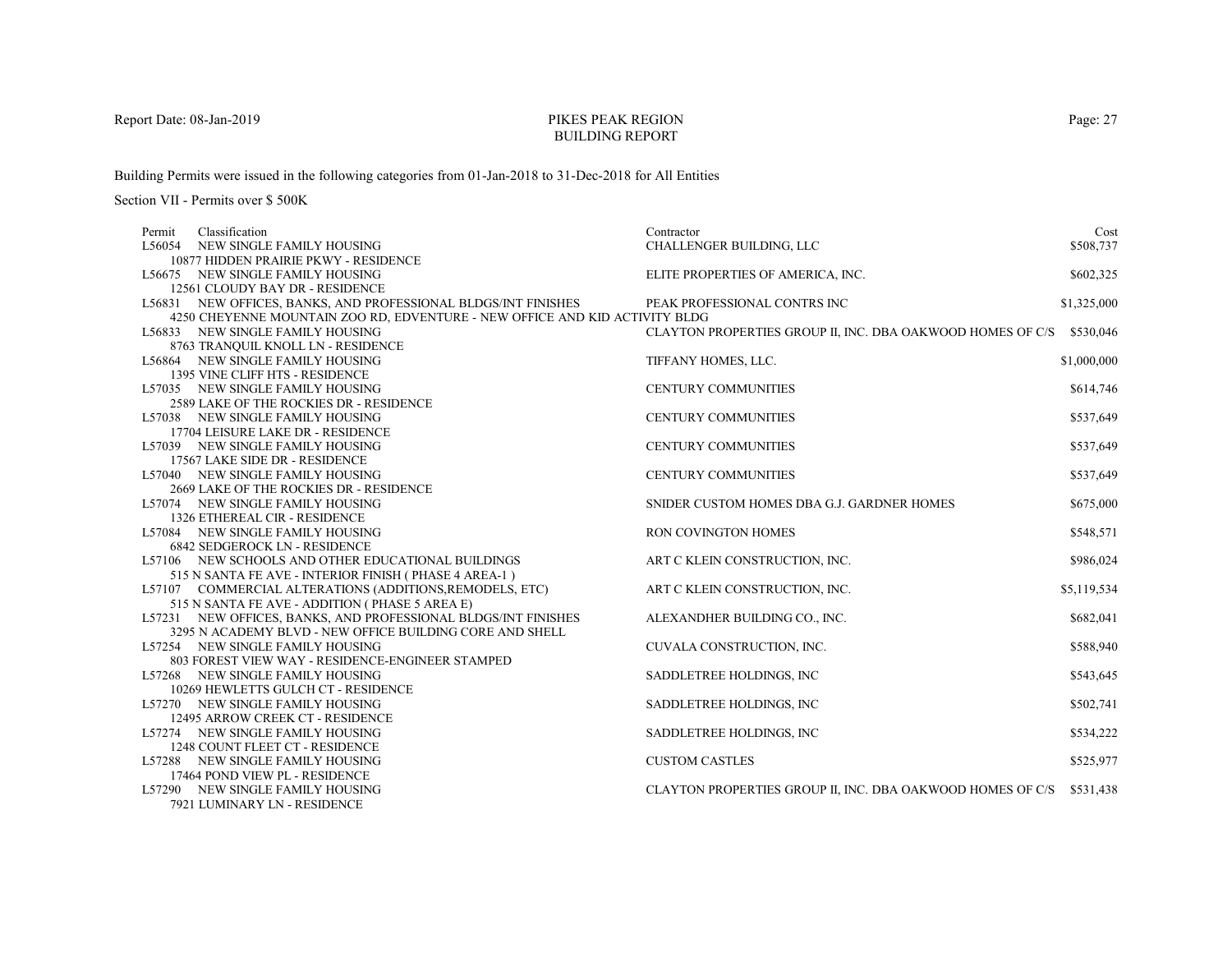# PIKES PEAK REGIONBUILDING REPORT

Building Permits were issued in the following categories from 01-Jan-2018 to 31-Dec-2018 for All Entities

| Permit | Classification                                                                | Contractor                                                 | Cost        |
|--------|-------------------------------------------------------------------------------|------------------------------------------------------------|-------------|
|        | L57612 NEW SINGLE FAMILY HOUSING                                              | 5 STAR HOME CONSTRUCTION, LLC.                             | \$506,810   |
|        | 1339 FIRESTONE DR - RESIDENCE                                                 |                                                            |             |
|        | L58153 NEW SINGLE FAMILY HOUSING                                              | <b>CANAAN COMPANY</b>                                      | \$533,872   |
|        | 1376 TOP O THE ROCK WAY - RESIDENCE                                           |                                                            |             |
|        | L58211 NEW SINGLE FAMILY HOUSING                                              | SADDLETREE HOLDINGS, INC                                   | \$595,258   |
|        | 16280 THUNDER CAT WAY - RESIDENCE - ENGINEER STAMPED                          |                                                            |             |
|        | L58251 STORES AND OTHER RETAIL BUILDINGS/INT FINISHES                         | CHRISTOFFERSON COMM BLDRS INC                              | \$1,500,000 |
|        | 5905 DUBLIN BLVD - COMMERCIAL BUILDING (THROUGH FINISH)                       |                                                            |             |
|        | L58288 NEW SINGLE FAMILY HOUSING                                              | GALIANT HOMES, LLC.                                        | \$570,415   |
|        | 1135 CAMBROOK CT - RESIDENCE                                                  |                                                            |             |
|        | L58402 NEW FIVE OR MORE FAMILY BUILDINGS                                      | COLORADO STRUCTURES INC                                    | \$2,865,630 |
|        | 11395 NAHCOLITE PT - NEW APARTMENT BLDG TYPE 2 - 20 UNITS - UPGRADE TO FINISH |                                                            |             |
|        | L58420 NEW FIVE OR MORE FAMILY BUILDINGS                                      | COLORADO STRUCTURES INC                                    | \$2,865,630 |
|        | 11375 NAHCOLITE PT - NEW APARTMENT BLDG (TYPE 1) (20 UNITS) UPGRADE TO FINISH |                                                            |             |
|        | L58432 NEW FIVE OR MORE FAMILY BUILDINGS                                      | COLORADO STRUCTURES INC                                    | \$2,865,630 |
|        | 1775 TELLURITE GRV - NEW APARTMENT BLDG (TYPE 1) (20 UNITS) UPGRADE TO FINISH |                                                            |             |
|        | L58469 NEW SINGLE FAMILY HOUSING                                              | ELITE PROPERTIES OF AMERICA, INC.                          | \$638,625   |
|        | 16329 SHADOW CAT PL - RESIDENCE                                               |                                                            |             |
|        | L58478 NEW SINGLE FAMILY HOUSING                                              | ELITE PROPERTIES OF AMERICA, INC.                          | \$502,526   |
|        | 7406 MANISTIQUE DR - RESIDENCE                                                |                                                            |             |
|        | L58481 NEW SINGLE FAMILY HOUSING                                              | ELITE PROPERTIES OF AMERICA, INC.                          | \$504,347   |
|        | 10118 THRIVE LN - RESIDENCE                                                   |                                                            |             |
|        | L58554 NEW SINGLE FAMILY HOUSING                                              | VANTAGE HOMES CORPORATION                                  | \$535,000   |
|        | 1209 COUNT FLEET CT - RESIDENCE                                               |                                                            |             |
|        | L58558 NEW SINGLE FAMILY HOUSING                                              | VANTAGE HOMES CORPORATION                                  | \$667,108   |
|        | 16267 THUNDER CAT WAY - RESIDENCE                                             |                                                            |             |
|        | L58606 COMMERCIAL ALTERATIONS (ADDITIONS, REMODELS, ETC)                      | GOLDEN TRIANGLE CONSTRUCTION, INC.                         | \$1,258,700 |
|        | 4955 NEW CAR DR - ADDITION                                                    |                                                            |             |
|        | L58752 NEW SINGLE FAMILY HOUSING                                              | AVALON DEVELOPMENT COMPANY LLC                             | \$515,162   |
|        | 893 UINTAH BLUFFS PL - RESIDENCE                                              |                                                            |             |
|        | L59427 NEW SINGLE FAMILY HOUSING                                              | ALLIANCE HOMES, LLC DBA ALLIANCE BUILDERS                  | \$889,673   |
|        | 1315 WALSEN RD - RESIDENCE                                                    |                                                            |             |
|        | L59701 NEW SINGLE FAMILY HOUSING                                              | ROCKY MOUNTAIN RESTORATION & CONSTRUCTION LLC              | \$629,845   |
|        | 3575 HARE HAVEN LN - RESIDENCE - ENGINEER STAMPED                             |                                                            |             |
|        | L59943 NEW SINGLE FAMILY HOUSING                                              | ALLIANCE HOMES, LLC DBA ALLIANCE BUILDERS                  | \$1,140,322 |
|        | 14625 MILLHAVEN PL - RESIDENCE                                                |                                                            |             |
|        | L59979 NEW SINGLE FAMILY HOUSING                                              | SADDLETREE HOLDINGS, INC                                   | \$504,882   |
|        | 4096 NEW SANTA FE TRL - RESIDENCE                                             |                                                            |             |
|        | L60015 NEW SINGLE FAMILY HOUSING                                              | CLAYTON PROPERTIES GROUP II, INC. DBA OAKWOOD HOMES OF C/S | \$584,014   |
|        | 7936 LUMINARY LN - RESIDENCE                                                  |                                                            |             |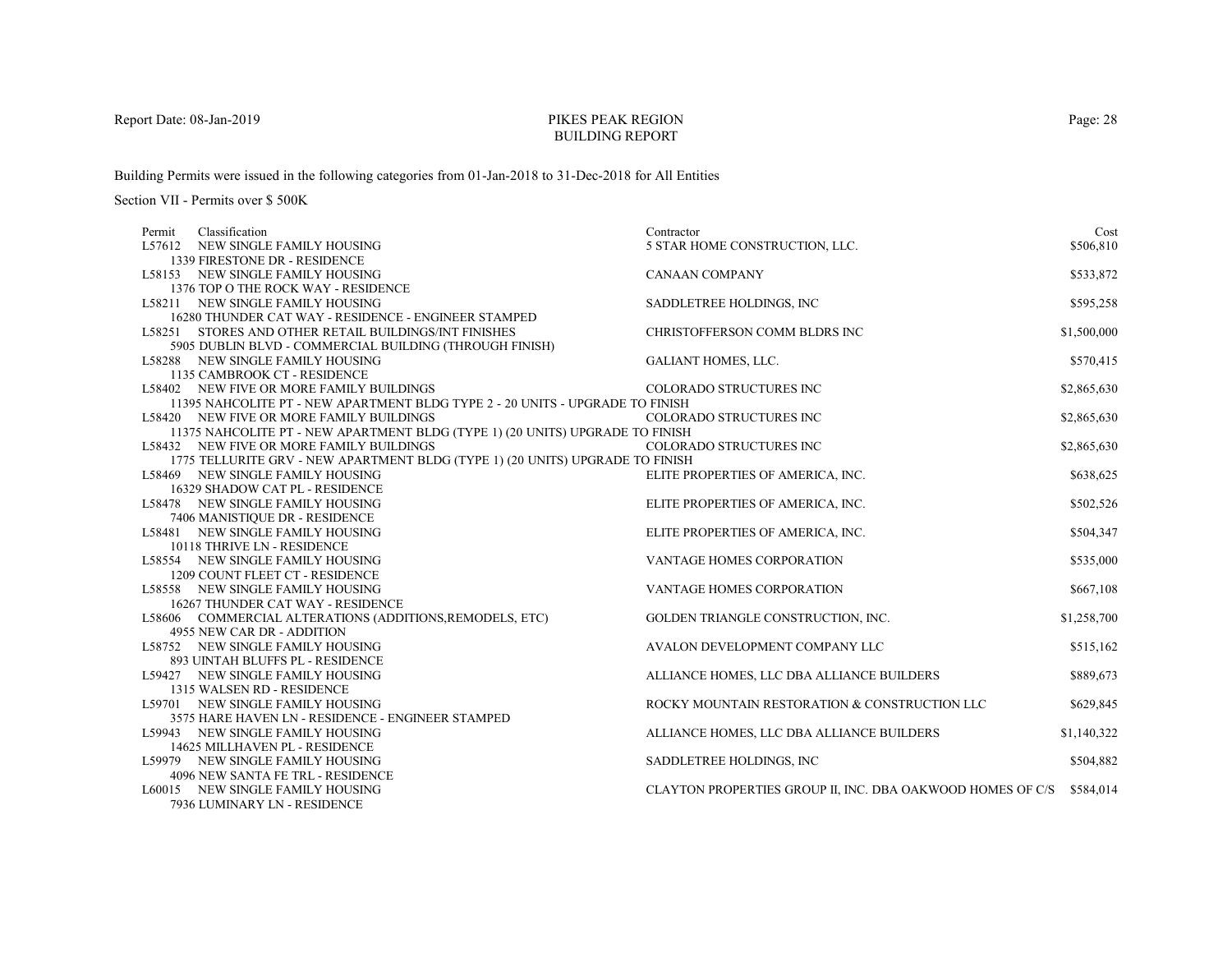# PIKES PEAK REGIONBUILDING REPORT

Building Permits were issued in the following categories from 01-Jan-2018 to 31-Dec-2018 for All Entities

| Classification<br>Permit                                       | Contractor                                 | Cost         |
|----------------------------------------------------------------|--------------------------------------------|--------------|
| L60037 NEW SINGLE FAMILY HOUSING                               | GOEBEL CONSTRUCTION, INC.                  | \$828,157    |
| 730 LANCERS CT - RESIDENCE - ENGINEER STAMPED                  |                                            |              |
| L60050 COMMERCIAL ALTERATIONS (ADDITIONS, REMODELS, ETC)       | BRYAN CONSTRUCTION, INC.                   | \$1,200,000  |
| 1625 W GARDEN OF THE GODS RD - INTERIOR REMODEL - CHG OF OCC.  |                                            |              |
| L60195 NEW SINGLE FAMILY HOUSING                               | <b>KIRELLA HOMES, INC</b>                  | \$814,772    |
| 19485 SOARING WING CT - RESIDENCE                              |                                            |              |
| L60216 NEW OFFICES, BANKS, AND PROFESSIONAL BLDGS/INT FINISHES | HANNA DESIGN GROUP, INC                    | \$1,257,765  |
| 7795 DUBLIN BLVD - MEDICAL BUILDING                            |                                            |              |
| L60482 NEW SINGLE FAMILY HOUSING                               | <b>NEW HAVEN HOMES</b>                     | \$537,649    |
| 11425 SOAP WEED RD - RESIDENCE                                 |                                            |              |
| L60510 NEW SINGLE FAMILY HOUSING                               | RON COVINGTON HOMES                        | \$548,571    |
| 12578 GRANITE SPRING PL - RESIDENCE                            |                                            |              |
| L60556 NEW SINGLE FAMILY HOUSING                               | <b>HOMEOWNER</b>                           | \$625,347    |
| 12572 GOODSON RD - RESIDENCE                                   |                                            |              |
| L60557 NEW SINGLE FAMILY HOUSING                               | CUCUZZA CONSTRUCTION, INC.                 | \$505,632    |
| 11270 EGGAR DR - RESIDENCE                                     |                                            |              |
| L60847 NEW SINGLE FAMILY HOUSING                               | CAMPBELL HOMES LTD.                        | \$531,010    |
| 4368 CAPTAIN JACK LN - RESIDENCE                               |                                            |              |
| L60894 NEW SINGLE FAMILY HOUSING                               | <b>TUSCANY HOMES LLC</b>                   | \$823,659    |
| 1425 VINE CLIFF HTS - RESIDENCE                                |                                            |              |
| L60962 NEW SINGLE FAMILY HOUSING                               | ELITE PROPERTIES OF AMERICA, INC.          | \$533,473    |
| 2626 GRAND PRIX CT - RESIDENCE                                 |                                            |              |
| L60969 NEW SINGLE FAMILY HOUSING                               | ELITE PROPERTIES OF AMERICA, INC.          | \$561,420    |
| 12668 PENSADOR DR - RESIDENCE                                  |                                            |              |
| L60977 NEW SINGLE FAMILY HOUSING                               | ELITE PROPERTIES OF AMERICA, INC.          | \$563,669    |
| 1415 CATNAP LN - RESIDENCE                                     |                                            |              |
| L61050 NEW SINGLE FAMILY HOUSING                               | SAINT AUBYN HOMES, LLC                     | \$540,326    |
| 12651 LONGVIEW PARK LN - RESIDENCE                             |                                            |              |
| L61223 NONRESIDENTIAL BUILDINGS (STORAGE SHEDS, ETC)           | LONE WESTERN STAR DEVELOPMENT, LLC         | \$8,500,000  |
| 5723 CAMBER VW - NEW AIRCRAFT HANGAR THROUGH FINISH            |                                            |              |
| L61312 NEW SINGLE FAMILY HOUSING                               | STAUFFER AND SONS CONSTRUCTION             | \$555,424    |
| 4440 TIERRA ROJO DR - RESIDENCE                                |                                            |              |
| L61390 NONRESIDENTIAL BUILDINGS (STORAGE SHEDS, ETC)           | MYERS & SONS CONSTRUCTION, LP              | \$14,292,000 |
| 2735 MESA RD - NEW EQUIPMENT BUILDING                          |                                            |              |
| L61729 NEW SINGLE FAMILY HOUSING                               | <b>HOMEOWNER</b>                           | \$580,267    |
| 3748 RED CANON PL - RESIDENCE                                  |                                            |              |
| L61890 NEW DUPLEX                                              | SNIDER CUSTOM HOMES DBA G.J. GARDNER HOMES | \$602,860    |
| 1323 W COLORADO AVE, 101, 102 - DUPLEX                         |                                            |              |
| L61953 NEW SINGLE FAMILY HOUSING                               | VANTAGE HOMES CORPORATION                  | \$563,000    |
| 10482 CRYSTAL LAKE CT - RESIDENCE                              |                                            |              |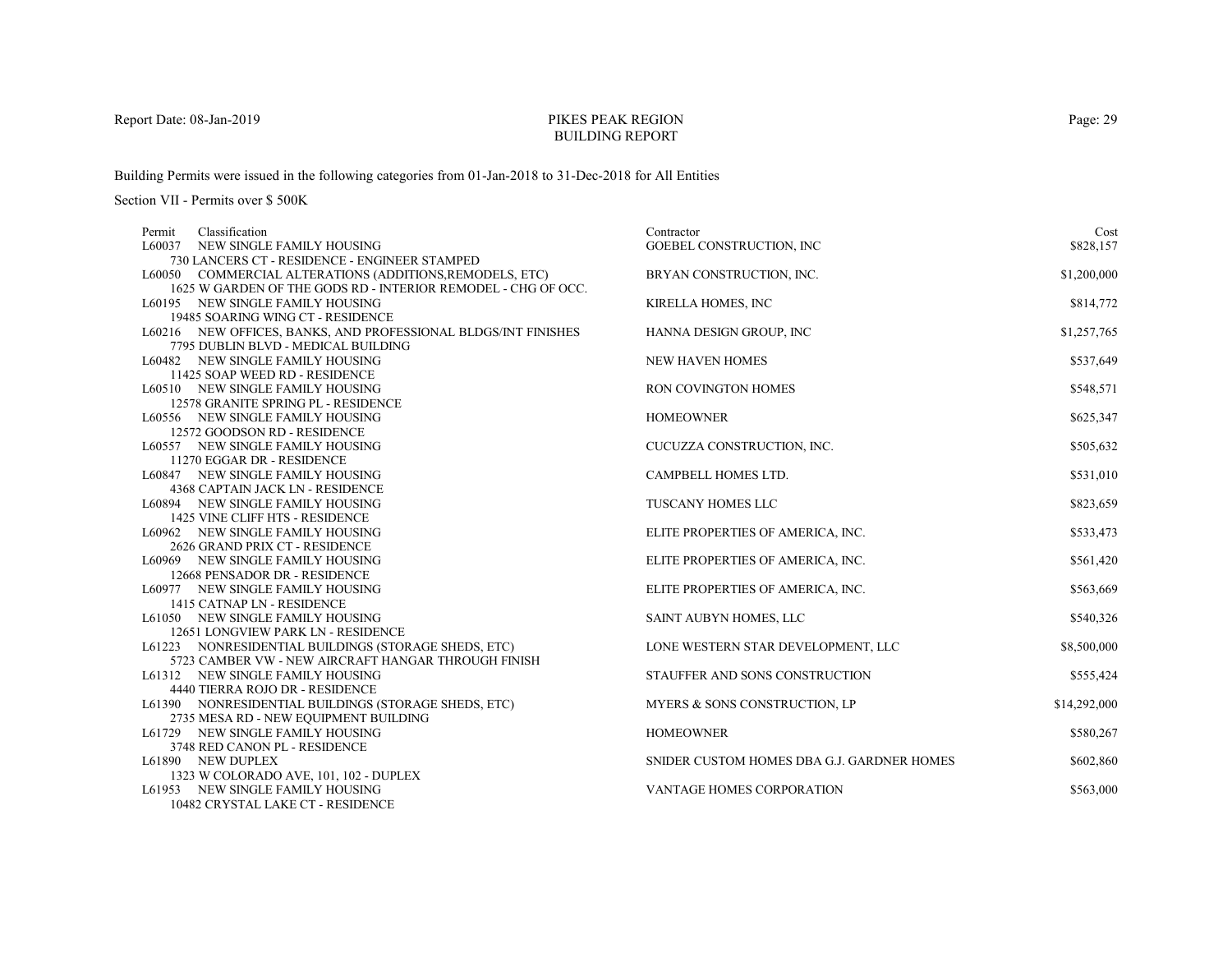# PIKES PEAK REGIONBUILDING REPORT

Building Permits were issued in the following categories from 01-Jan-2018 to 31-Dec-2018 for All Entities

| Permit | Classification                                           | Contractor                                                             | Cost        |
|--------|----------------------------------------------------------|------------------------------------------------------------------------|-------------|
|        | L62027 NEW SINGLE FAMILY HOUSING                         | ELITE PROPERTIES OF AMERICA, INC.                                      | \$542,039   |
|        | 15951 LAKE MIST DR - RESIDENCE                           |                                                                        |             |
|        | L62299 NEW SINGLE FAMILY HOUSING                         | <b>RON COVINGTON HOMES</b>                                             | \$548,571   |
|        | 6906 SEDGEROCK LN - RESIDENCE                            |                                                                        |             |
|        | L62487 NEW SINGLE FAMILY HOUSING                         | CLAYTON PROPERTIES GROUP II, INC. DBA OAKWOOD HOMES OF C/S \$533,151   |             |
|        | 8739 TRANQUIL KNOLL LN - RESIDENCE                       |                                                                        |             |
|        | L62512 NEW SINGLE FAMILY HOUSING                         | CLAYTON PROPERTIES GROUP II, INC. DBA OAKWOOD HOMES OF C/S \$1,563,154 |             |
|        | 7896 LUMINARY LN - RESIDENCE                             |                                                                        |             |
|        | L62517 NEW SINGLE FAMILY HOUSING                         | CLAYTON PROPERTIES GROUP II, INC. DBA OAKWOOD HOMES OF C/S             | \$530,367   |
|        | 7904 LUMINARY LN - RESIDENCE                             |                                                                        |             |
|        | L62841 COMMERCIAL ALTERATIONS (ADDITIONS, REMODELS, ETC) | PEAK PROFESSIONAL CONTRS INC                                           | \$993,046   |
|        | 1155 ACADEMY PARK LOOP - COMMERCIAL INTERIOR REMODEL     |                                                                        |             |
|        | L62844 STORES AND OTHER RETAIL BUILDINGS/INT FINISHES    | THE COPESTONE COMPANY                                                  | \$1,405,700 |
|        | 613 MEADOWBROOK PKWY - NEW CONVENIENCE STORE             |                                                                        |             |
|        | L62969 NEW SINGLE FAMILY HOUSING                         | MASTER BILT HOMES, INC.                                                | \$517,196   |
|        | 15968 HUCKLEBERRY HTS - RESIDENCE                        |                                                                        |             |
|        | L63042 COMMERCIAL ALTERATIONS (ADDITIONS, REMODELS, ETC) | MARK YOUNG CONSTRUCTION, INC.                                          | \$1,715,000 |
|        | 1850 E WOODMEN RD - INTERIOR REMODEL AND ADDITION        |                                                                        |             |
|        | L63405 NEW SINGLE FAMILY HOUSING                         | ELITE PROPERTIES OF AMERICA, INC.                                      | \$567,738   |
|        | 10160 THRIVE LN - RESIDENCE                              |                                                                        |             |
|        | L63418 NEW SINGLE FAMILY HOUSING                         | ELITE PROPERTIES OF AMERICA, INC.                                      | \$638,625   |
|        | 16243 THUNDER CAT WAY - RESIDENCE                        |                                                                        |             |
|        | L63422 NEW SINGLE FAMILY HOUSING                         | ELITE PROPERTIES OF AMERICA, INC.                                      | \$563,669   |
|        | 16315 SHADOW CAT PL - RESIDENCE                          |                                                                        |             |
|        | L63538 COMMERCIAL ALTERATIONS (ADDITIONS, REMODELS, ETC) | MARK YOUNG CONSTRUCTION, INC.                                          | \$1,337,377 |
|        | 1622 S ACADEMY BLVD - COMMERCIAL INTERIOR REMODEL        |                                                                        |             |
|        | L63807 NEW SINGLE FAMILY HOUSING                         | TIMBER LODGE BUILDERS, INC.                                            | \$743,992   |
|        | 24141 HWY 110 - RESIDENCE                                |                                                                        |             |
|        | L63935 NEW SINGLE FAMILY HOUSING                         | <b>HOMEOWNER</b>                                                       | \$549,106   |
|        | 16494 MT HERMAN LN - RESIDENCE                           |                                                                        |             |
|        | L64247 NEW SINGLE FAMILY HOUSING                         | <b>HOMEOWNER</b>                                                       | \$650,000   |
|        | 15820 PARK AVE - RESIDENCE                               |                                                                        |             |
|        | L64526 NEW SINGLE FAMILY HOUSING                         | HIGH DESERT CONSTRUCTION COMPANY, INC.                                 | \$605,002   |
|        | <b>45 DORAL WAY - RESIDENCE</b>                          |                                                                        |             |
|        | L64657 NEW SINGLE FAMILY HOUSING                         | RON COVINGTON HOMES                                                    | \$548,571   |
|        | 10154 MOON WALK DR - RESIDENCE                           |                                                                        |             |
|        | L64749 NEW SINGLE FAMILY HOUSING                         | <b>HOMEOWNER</b>                                                       | \$543,324   |
|        | 2365 PEGASUS PARK VW - RESIDENCE - ENGINEER STAMPED      |                                                                        |             |
|        | L64943 NEW SINGLE FAMILY HOUSING                         | <b>GOWLER CUSTOM HOMES, INC</b>                                        | \$667,751   |
|        | 11745 QUIET WATERS PT - RESIDENCE                        |                                                                        |             |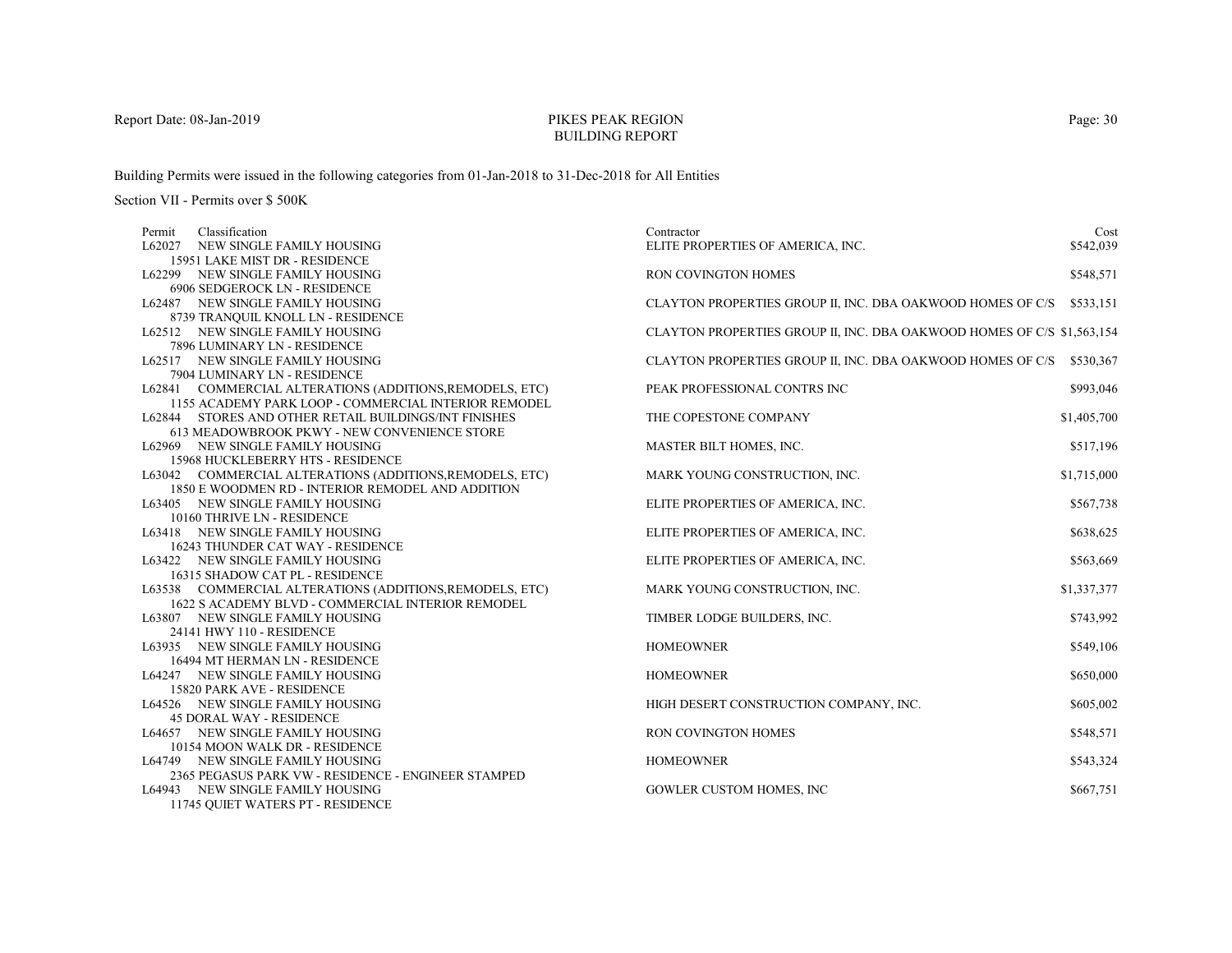# PIKES PEAK REGIONBUILDING REPORT

Building Permits were issued in the following categories from 01-Jan-2018 to 31-Dec-2018 for All Entities

| Classification<br>Permit                                      | Contractor                           | Cost        |
|---------------------------------------------------------------|--------------------------------------|-------------|
| L65293 NEW SINGLE FAMILY HOUSING                              | <b>JD BUILT HOMES</b>                | \$900,000   |
| 20304 ROYAL TROON DR - RESIDENCE                              |                                      |             |
| L65474 NONRESIDENTIAL BUILDINGS (STORAGE SHEDS, ETC)          | GYS GENERAL CONTRACTING, LLC         | \$972,036   |
| 3737 MAIZELAND RD, K - STORAGE BUILDING                       |                                      |             |
| L65498 NONRESIDENTIAL BUILDINGS (STORAGE SHEDS, ETC)          | GYS GENERAL CONTRACTING, LLC         | \$598,176   |
| 3737 MAIZELAND RD, C - STORAGE BUILDING                       |                                      |             |
| L65502 NONRESIDENTIAL BUILDINGS (STORAGE SHEDS, ETC)          | GYS GENERAL CONTRACTING, LLC         | \$567,021   |
| 3737 MAIZELAND RD, D - STORAGE BUILDING                       |                                      |             |
| L65507 NONRESIDENTIAL BUILDINGS (STORAGE SHEDS, ETC)          | GYS GENERAL CONTRACTING, LLC         | \$519,250   |
| 3737 MAIZELAND RD, F - STORAGE BUILDING                       |                                      |             |
| L65545 NONRESIDENTIAL BUILDINGS (STORAGE SHEDS, ETC)          | <b>GERALD H PHIPPS INC</b>           | \$700,000   |
| 1345 INVERNESS DR - NEW MAINTENANCE BLDG                      |                                      |             |
| L65562 NEW SINGLE FAMILY HOUSING                              | ELITE PROPERTIES OF AMERICA, INC.    | \$533,473   |
| 12640 PENSADOR DR - RESIDENCE                                 |                                      |             |
| L65633 NEW SINGLE FAMILY HOUSING                              | <b>GRAY HOMES, INC</b>               | \$507,131   |
| 5976 FERGUS DR - RESIDENCE                                    |                                      |             |
| L65734 NEW SINGLE FAMILY HOUSING                              | <b>BLACK OAK HOMES, INC</b>          | \$565,382   |
| 11910 SILVER CONCHO TRL - RESIDENCE                           |                                      |             |
| L66015 NEW SINGLE FAMILY HOUSING                              | <b>HAMMER HOMES</b>                  | \$635,091   |
| 1837 REDBANK DR - RESIDENCE                                   |                                      |             |
| L66110 NEW SINGLE FAMILY HOUSING                              | VILLAGREE, LLC                       | \$670,214   |
| 4035 DEER VALLEY CT - RESIDENCE                               | <b>HOMEOWNER</b>                     |             |
| L66159 NEW SINGLE FAMILY HOUSING<br>311 SENECA RD - RESIDENCE |                                      | \$749,453   |
| L66181 NEW SINGLE FAMILY HOUSING                              | SOLID ROCK CONSTRUCTION, LLC         | \$547,821   |
| 16375 OPEN SKY WAY - RESIDENCE                                |                                      |             |
| L66413 NEW SINGLE FAMILY HOUSING                              | <b>HOMEOWNER</b>                     | \$598,577   |
| 19230 SIXPENNY LN - RESIDENCE - ENGINEER STAMPED              |                                      |             |
| L66615 NEW SINGLE FAMILY HOUSING                              | <b>REUNION HOMES</b>                 | \$569,130   |
| 10895 SHAVANO PEAK CT - RESIDENCE                             |                                      |             |
| L66921 NEW SINGLE FAMILY HOUSING                              | GOETZMANN CUSTOM HOMES INC           | \$593,009   |
| 1143 KELSO PL - RESIDENCE                                     |                                      |             |
| L67179 NEW SINGLE FAMILY HOUSING                              | SADDLETREE HOLDINGS, INC             | \$532,616   |
| 10310 STAGECOACH PARK CT - RESIDENCE                          |                                      |             |
| L67225 NEW SINGLE FAMILY HOUSING                              | LARRY ANDERSON CONSTRUCTION          | \$546,643   |
| 13710 BUFFALO RIVER TRL - RESIDENCE                           |                                      |             |
| L67391 COMMERCIAL ALTERATIONS (ADDITIONS, REMODELS, ETC)      | SUN CONSTRUCTION & FACILITY SERVICES | \$3,592,375 |
| 305 S ROCKRIMMON BLVD - COMMERCIAL INTERIOR REMODEL           |                                      |             |
| L67441 COMMERCIAL ALTERATIONS (ADDITIONS, REMODELS, ETC)      | HAMMERS CONSTRUCTION, INC            | \$874,965   |
| 3350 N DRENNAN INDUSTRIAL LOOP - ADDITION TO METAL BUILDING   |                                      |             |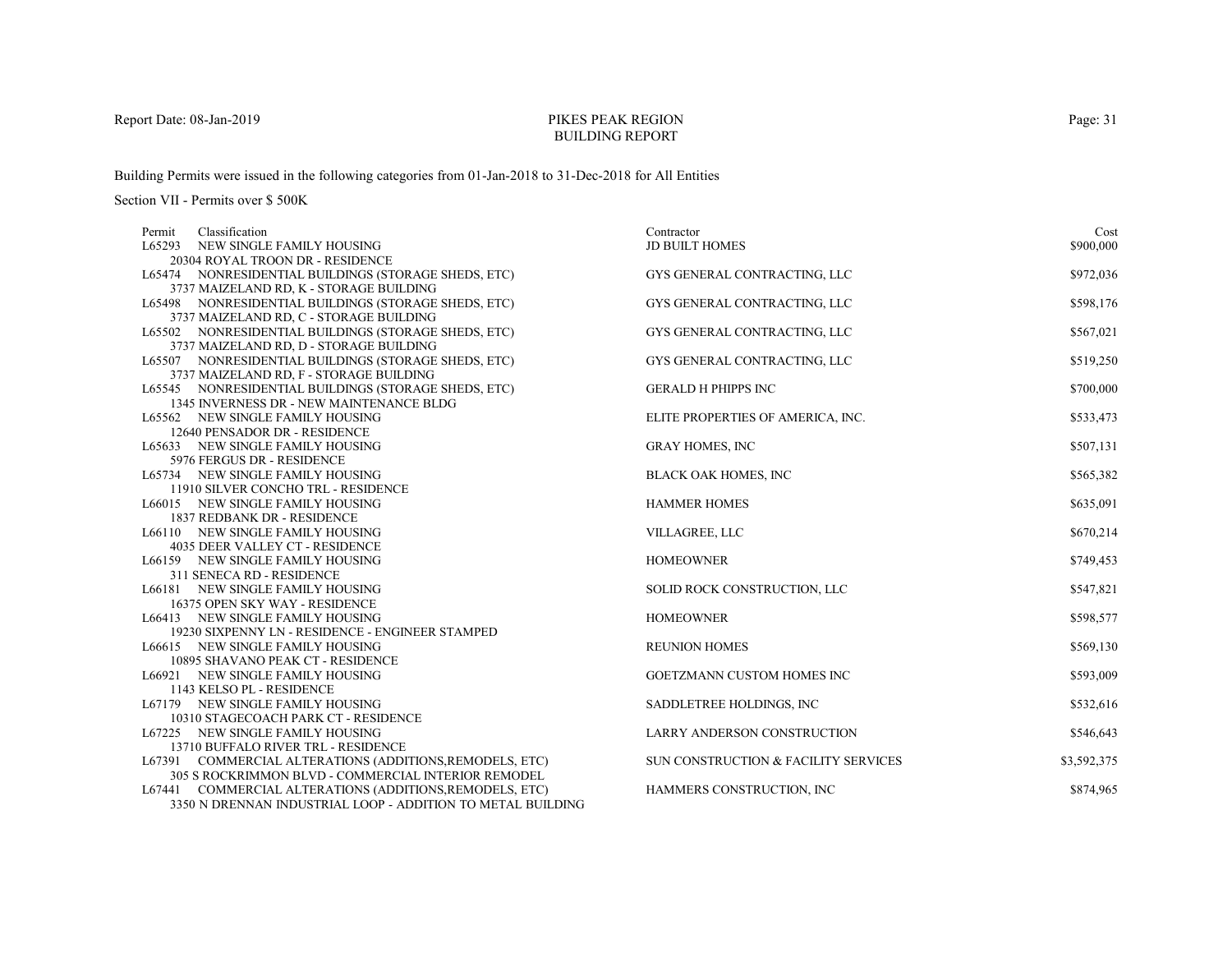# PIKES PEAK REGIONBUILDING REPORT

Building Permits were issued in the following categories from 01-Jan-2018 to 31-Dec-2018 for All Entities

| Classification<br>Permit                                       | Contractor                                                       | Cost        |
|----------------------------------------------------------------|------------------------------------------------------------------|-------------|
| L67838 NEW SINGLE FAMILY HOUSING                               | <b>HOMEOWNER</b>                                                 | \$600,398   |
| 14969 CROOKED SPUR LN - RESIDENCE - ENGINEER STAMPED           |                                                                  |             |
| L67878 NEW SINGLE FAMILY HOUSING                               | <b>GARDEN OF THE GODS HOMES INC.</b>                             | \$509,701   |
| 3097 CATHEDRAL PARK VW - RESIDENCE                             |                                                                  |             |
| L67902 COMMERCIAL ALTERATIONS (ADDITIONS, REMODELS, ETC)       | WEATHERCRAFT CO OF CO SPGS INC                                   | \$952,061   |
| 7657-7673 N UNION BLVD - REROOF                                |                                                                  |             |
| L67916 NEW SINGLE FAMILY HOUSING                               | ELITE PROPERTIES OF AMERICA, INC.                                | \$507,238   |
| 6313 HARNEY DR - SINGLE FAMILY ATTACHED UNIT 4F                |                                                                  |             |
| L67938 NEW SINGLE FAMILY HOUSING                               | <b>VANTAGE HOMES CORPORATION</b>                                 | \$628,238   |
| 16237 THUNDER CAT WAY - RESIDENCE                              |                                                                  |             |
| L68117 NEW SINGLE FAMILY HOUSING                               | <b>CRAFTSMAN HOMES &amp; INTERIORS LLC</b>                       | \$550,712   |
| 2822 WATERFRONT DR - RESIDENCE                                 |                                                                  |             |
| L68307 NEW SINGLE FAMILY HOUSING                               | VANTAGE HOMES CORPORATION                                        | \$502,000   |
| 1087 KELSO PL - RESIDENCE                                      |                                                                  |             |
| L68308 NEW SINGLE FAMILY HOUSING                               | <b>VANTAGE HOMES CORPORATION</b>                                 | \$543,000   |
| 1095 KELSO PL - RESIDENCE                                      |                                                                  |             |
| L68310 NEW SINGLE FAMILY HOUSING                               | CUTTING EDGE CONSTRUCTION COMPANY DBA ELK RIDGE CUSTOM HOWES 41  |             |
| 19195 BRETON PL - RESIDENCE                                    |                                                                  |             |
| L68407 NEW SINGLE FAMILY HOUSING                               | <b>RON COVINGTON HOMES</b>                                       | \$548,571   |
| 9740 SURREY RUN DR - RESIDENCE                                 |                                                                  |             |
| L68464 NEW OFFICES, BANKS, AND PROFESSIONAL BLDGS/INT FINISHES | <b>ELDER CONSTRUCTION</b>                                        | \$715,000   |
| 565 SPACE CENTER DR, 220 - INTERIOR FINISH - OFFICE            |                                                                  |             |
| L68594 NEW SINGLE FAMILY HOUSING                               | HI POINT HOME BUILDERS LLC                                       | \$627,703   |
| 9791 HIGHLAND GLEN PL - RESIDENCE                              |                                                                  |             |
| L68704 COMMERCIAL ALTERATIONS (ADDITIONS, REMODELS, ETC)       | COLARELLI CONSTRUCTION, INC.                                     | \$800,000   |
| 240-250 E WOODMEN RD - INTERIOR REMODEL                        |                                                                  |             |
| L69213 NEW SINGLE FAMILY HOUSING                               | CUTTING EDGE CONSTRUCTION COMPANY DBA ELK RIDGE CUSTOM HOMODS 98 |             |
| 20375 SOARING WING DR - RESIDENCE                              |                                                                  |             |
| L69354 NEW OFFICES, BANKS, AND PROFESSIONAL BLDGS/INT FINISHES | <b>B &amp; T ENTERPRISES INC.</b>                                | \$8,600,000 |
| 6180 AIRPORT RD - COMMERCIAL THRU FINISH - CROSS DOCK W/OFFICE |                                                                  |             |
| L69409 NEW SINGLE FAMILY HOUSING                               | MELSSEN CONSTRUCTION LLC                                         | \$594,936   |
| 18661 CHERRY SPRINGS RANCH DR - RESIDENCE                      |                                                                  |             |
| L69706 NEW SINGLE FAMILY HOUSING                               | ELITE PROPERTIES OF AMERICA, INC.                                | \$745,705   |
| 16231 THUNDER CAT WAY - RESIDENCE                              |                                                                  |             |
| L69715 NEW SINGLE FAMILY HOUSING                               | ELITE PROPERTIES OF AMERICA, INC.                                | \$563,669   |
| 16574 DANCING BEAR LN - RESIDENCE                              |                                                                  |             |
| L69717 NEW SINGLE FAMILY HOUSING                               | ELITE PROPERTIES OF AMERICA, INC.                                | \$507,452   |
| 15992 LAKE MIST DR - RESIDENCE                                 |                                                                  |             |
| L69756 NEW SINGLE FAMILY HOUSING                               | CLAYTON PROPERTIES GROUP II, INC. DBA OAKWOOD HOMES OF C/S       | \$584,014   |
| 7880 LUMINARY LN - RESIDENCE                                   |                                                                  |             |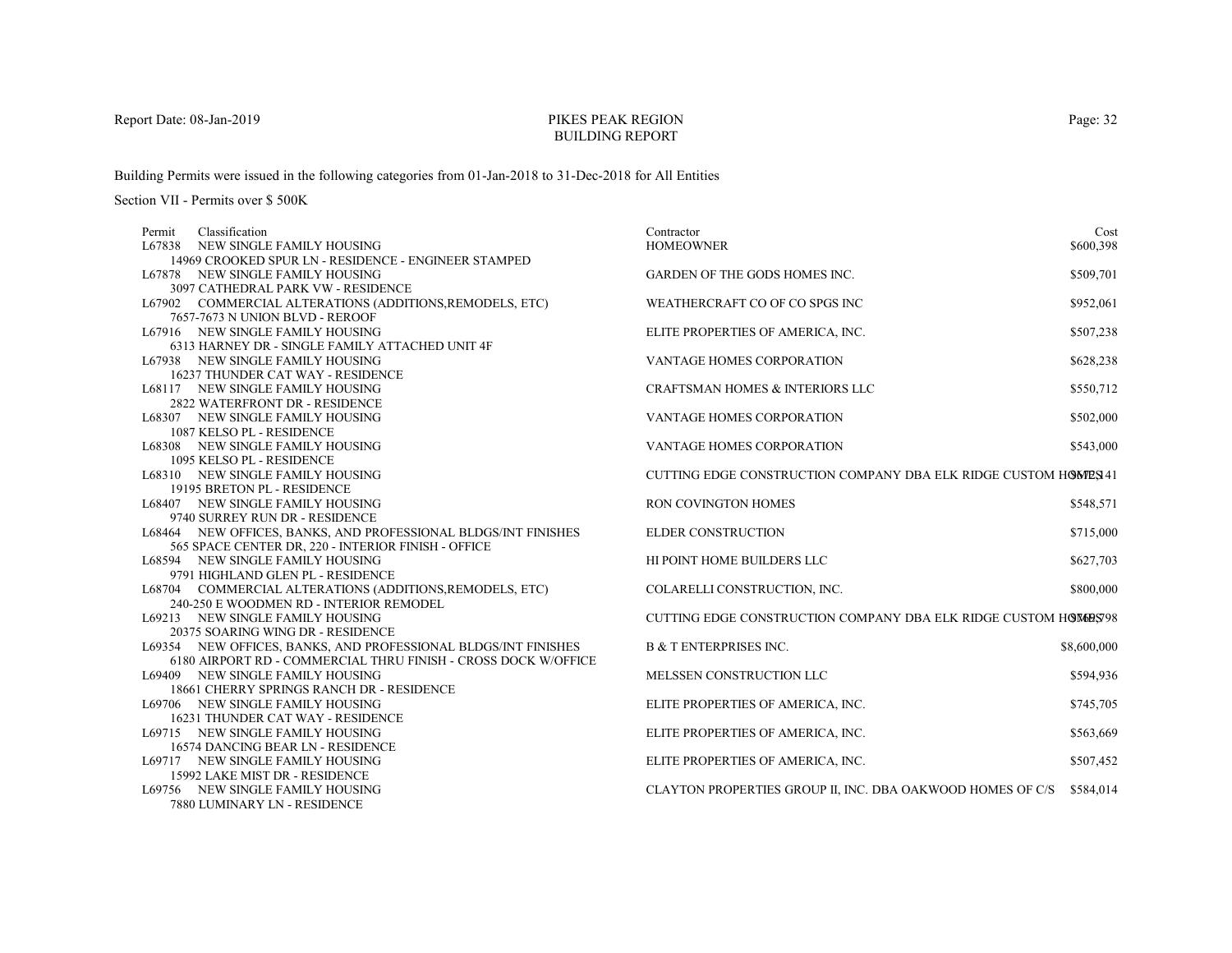# PIKES PEAK REGIONBUILDING REPORT

Building Permits were issued in the following categories from 01-Jan-2018 to 31-Dec-2018 for All Entities

Section VII - Permits over \$ 500K

| Permit | Classification                                                                   | Contractor                                                 | Cost        |
|--------|----------------------------------------------------------------------------------|------------------------------------------------------------|-------------|
| L69893 | NEW OFFICES, BANKS, AND PROFESSIONAL BLDGS/INT FINISHES                          | COLORADO COMMERCIAL CONSTRUCTION, INC.                     | \$1,300,000 |
|        | 5495 POWERS CENTER PT - OFFICE BUILDING THRU FINISH                              |                                                            |             |
|        | L69968 STORES AND OTHER RETAIL BUILDINGS/INT FINISHES                            | INK CONSTRUCTION LLC                                       | \$1,300,000 |
|        | 4445 VENETUCCI BLVD - NEW RESTAURANT                                             |                                                            |             |
|        | L70148 NEW SINGLE FAMILY HOUSING                                                 | MASTER BILT HOMES, INC.                                    | \$667,430   |
|        | 19353 OUEENS CRESCENT WAY - RESIDENCE                                            |                                                            |             |
|        | L70260 NEW SINGLE FAMILY HOUSING                                                 | MOUNTAINSCAPE, INC.                                        | \$527,476   |
|        | 12850 HODGEN RD - RESIDENCE                                                      |                                                            |             |
|        | L70500 STORES AND OTHER RETAIL BUILDINGS/INT FINISHES                            | CLINT DARNELL DBA GREAT SPACES PROPERTY IMPROVEMENTS       | \$1,250,000 |
|        | 8005 FOUNTAIN MESA RD - RETAIL BLDG                                              |                                                            |             |
|        | L70519 NEW SINGLE FAMILY HOUSING                                                 | ELEVATION HOMES, LLC                                       | \$900,000   |
|        | 19783 KNIGHTS XING - RESIDENCE                                                   |                                                            |             |
|        | L70592 NEW SINGLE FAMILY HOUSING                                                 | S.C. SCOTT CONST. CONSULTING                               | \$569,023   |
|        | 10775 S FOREST DR - RESIDENCE - ENGINEER STAMPED                                 |                                                            |             |
|        | L70692 NEW SINGLE FAMILY HOUSING                                                 | VANTAGE HOMES CORPORATION                                  | \$505,739   |
|        | 12062 MONARCHOS LN - RESIDENCE                                                   |                                                            |             |
|        | L71294 NEW SINGLE FAMILY HOUSING                                                 | CLAYTON PROPERTIES GROUP II, INC. DBA OAKWOOD HOMES OF C/S | \$606,715   |
|        | 7053 BRAMBLE BLUFF CT - RESIDENCE                                                |                                                            |             |
|        | L71381 NEW SINGLE FAMILY HOUSING                                                 | MOUNTAIN VISTA HOMES LLC                                   | \$609,499   |
|        | 3808 BLUE HERON SPRING LN - RESIDENCE                                            |                                                            |             |
|        | L71744 NEW SINGLE FAMILY HOUSING                                                 | SADDLETREE HOLDINGS, INC                                   | \$624,276   |
|        | 10338 STAGECOACH PARK CT - RESIDENCE                                             |                                                            |             |
|        | L72034 NEW SINGLE FAMILY HOUSING                                                 | <b>KELLER HOMES INC</b>                                    | \$539,897   |
|        | 3733 HERMOSA CREEK CT - RESIDENCE                                                |                                                            |             |
|        | L72054 COMMERCIAL ALTERATIONS (ADDITIONS, REMODELS, ETC)                         | <b>ELDER CONSTRUCTION</b>                                  | \$1,592,500 |
|        | 9355 PEACEFUL VALLEY RD - ADDITION                                               |                                                            |             |
|        | L72101 NEW SINGLE FAMILY HOUSING                                                 | MAJESTIC CUSTOM HOMES, INC.                                | \$588,190   |
|        | 12748 CLARK PEAK CT - RESIDENCE                                                  |                                                            |             |
|        | L72220 NEW SINGLE FAMILY HOUSING                                                 | CRAFTSMAN HOMES & INTERIORS LLC                            | \$650,000   |
|        | 18165 PRAIRIE COACH VW - RESIDENCE                                               |                                                            |             |
|        | L72243 COMMERCIAL ALTERATIONS (ADDITIONS, REMODELS, ETC)                         | STOUT BUILDING CONTRACTORS, LLC                            | \$674,698   |
|        | 3440 ASTROZON PL - INTERIOR REMODEL                                              |                                                            |             |
|        | L72421 NEW SINGLE FAMILY HOUSING                                                 | <b>REUNION HOMES</b>                                       | \$569,130   |
|        | 7642 PEACHLEAF DR - RESIDENCE                                                    |                                                            |             |
|        | L72663 COMMERCIAL ALTERATIONS (ADDITIONS, REMODELS, ETC)                         | G E JOHNSON CONSTR CO, INC                                 | \$2,225,000 |
|        | 3215 VENETUCCI BLVD - METAL BUILDING TO HOUSE MECH. EQUIPMENT (UPGRADE TO FINISH |                                                            |             |
|        | L72667 NEW OFFICES, BANKS, AND PROFESSIONAL BLDGS/INT FINISHES                   | G E JOHNSON CONSTR CO, INC                                 | \$650,000   |
|        | 2500 CENTENNIAL BLVD - OFFICE/WAREHOUSE - UPGRADE TO FINISH                      |                                                            |             |
|        | L72675 COMMERCIAL ALTERATIONS (ADDITIONS, REMODELS, ETC)                         | IDEAL BUILDING SOLUTIONS, LLC                              | \$754,543   |
|        | 4425 VENETUCCI BLVD - REROOF                                                     |                                                            |             |

Page: 33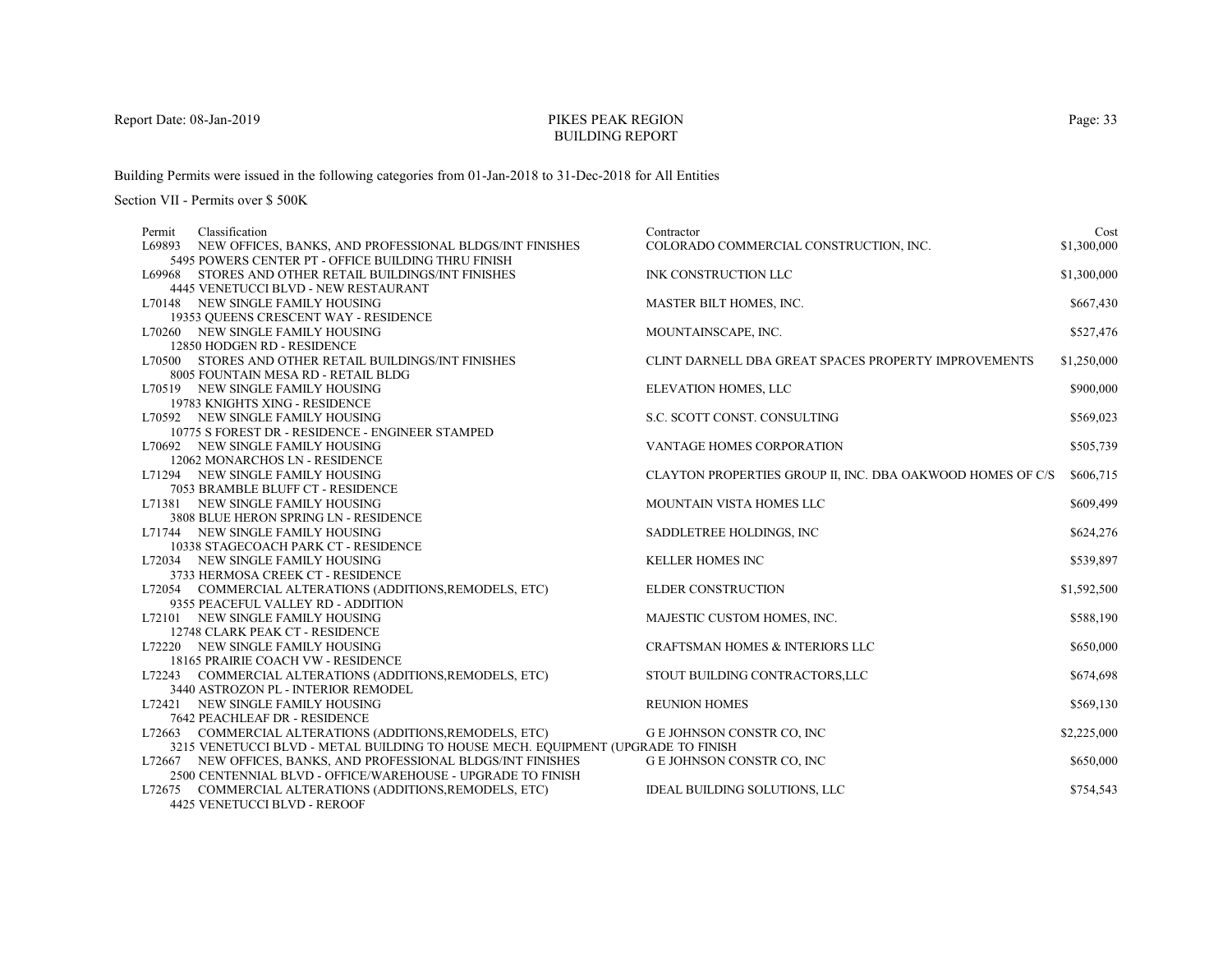# PIKES PEAK REGIONBUILDING REPORT

Building Permits were issued in the following categories from 01-Jan-2018 to 31-Dec-2018 for All Entities

Section VII - Permits over \$ 500K

| Permit | Classification                                                                   | Contractor                                                 | Cost        |
|--------|----------------------------------------------------------------------------------|------------------------------------------------------------|-------------|
| L72677 | COMMERCIAL ALTERATIONS (ADDITIONS, REMODELS, ETC)                                | IDEAL BUILDING SOLUTIONS, LLC                              | \$723,494   |
|        | 4385 VENETUCCI BLVD - REROOF                                                     |                                                            |             |
|        | L73103 NEW SINGLE FAMILY HOUSING                                                 | SNIDER CUSTOM HOMES DBA G.J. GARDNER HOMES                 | \$550,000   |
|        | 1971 MESA PARK VW - RESIDENCE                                                    |                                                            |             |
|        | L73131 NEW HOTELS, MOTELS                                                        | JETA FL LLC DBA BEDROCK CONSTRUCTION GROUP                 | \$3,770,000 |
|        | 7710 OFFICE CIR - NEW HOTEL THROUGH SUPERSTRUCTURE ONLY                          |                                                            |             |
|        | L73378 NEW SERVICE STATIONS AND REPAIR GARAGES                                   | <b>B &amp; T ENTERPRISES INC.</b>                          | \$2,814,134 |
|        | 6170 AIRPORT RD - COMMERCIAL BLDG THRU FINISH - MAINTENANCE SHOP AND FUEL ISLAND |                                                            |             |
|        | L73396 NEW SINGLE FAMILY HOUSING                                                 | CONSTRUCTION BY GENESIS, INC.                              | \$604,574   |
|        | 4539 SETTLERS RANCH RD - RESIDENCE                                               |                                                            |             |
|        | L73766 NEW SINGLE FAMILY HOUSING                                                 | ELITE PROPERTIES OF AMERICA, INC.                          | \$559,172   |
|        | 5829 CUBBAGE DR - RESIDENCE                                                      |                                                            |             |
|        | L73780 NEW SINGLE FAMILY HOUSING                                                 | <b>GRAY HOMES, INC</b>                                     | \$550,000   |
|        | 5925 CUBBAGE DR - RESIDENCE                                                      |                                                            |             |
|        | L74085 NEW SINGLE FAMILY HOUSING                                                 | KIRELLA HOMES, INC                                         | \$1,088,147 |
|        | <b>18885 HILLTOP PINES PATH - RESIDENCE</b>                                      |                                                            |             |
|        | L74195 NEW SINGLE FAMILY HOUSING                                                 | BILLINGSLEY CONSTRUCTION DBA MIDCO CONSTRUCTION, INC.      | \$593,973   |
|        | 1209 HERMOSA WAY - RESIDENCE - ENGINEER STAMPED                                  |                                                            |             |
|        | L74211 NEW SINGLE FAMILY HOUSING                                                 | VANTAGE HOMES CORPORATION                                  | \$526,727   |
|        | 4214 CAPTAIN JACK LN - RESIDENCE                                                 |                                                            |             |
|        | L74491 NEW SINGLE FAMILY HOUSING                                                 | SADDLETREE HOLDINGS, INC                                   | \$596,757   |
|        | 1737 REDBANK DR - RESIDENCE                                                      |                                                            |             |
|        | L74494 NEW SINGLE FAMILY HOUSING                                                 | SADDLETREE HOLDINGS, INC                                   | \$549,213   |
|        | 12060 WHIRLAWAY PL - RESIDENCE                                                   |                                                            |             |
|        | L74606 NEW SINGLE FAMILY HOUSING                                                 | CLAYTON PROPERTIES GROUP II, INC. DBA OAKWOOD HOMES OF C/S | \$518,160   |
|        | 8882 TRANQUIL KNOLL LN - RESIDENCE                                               |                                                            |             |
|        | L74687 NEW SINGLE FAMILY HOUSING                                                 | LOST CREEK CONSTRUCTION, LLC                               | \$1,408,209 |
|        | 16790 ROLLER COASTER RD - RESIDENCE                                              |                                                            |             |
|        | L74761 NEW SINGLE FAMILY HOUSING                                                 | VANTAGE HOMES CORPORATION                                  | \$585,000   |
|        | 4653 PORTILLO PL - RESIDENCE                                                     |                                                            |             |
|        | L75077 STORES AND OTHER RETAIL BUILDINGS/INT FINISHES                            | MAHLER GC GENERAL CONTRACTING COMPANY                      | \$922,000   |
|        | 8035 FOUNTAIN MESA RD - NEW STRIP MALL - CORE AND SHELL                          |                                                            |             |
|        | L75432 COMMERCIAL ALTERATIONS (ADDITIONS, REMODELS, ETC)                         | CROSSLAND CONSTRUCTION COMPANY, INC.                       | \$8,500,000 |
|        | 4095 LEE VANCE DR - NEW MINI STORAGE WAREHOUSE (127,320 SF)                      |                                                            |             |
|        | L75498 NEW SINGLE FAMILY HOUSING                                                 | POULSON CONSTRUCTION, INC.                                 | \$583,586   |
|        | 18290 TABLE ROCK RD - RESIDENCE (MFG HSG)                                        |                                                            |             |
|        | L75662 COMMERCIAL ALTERATIONS (ADDITIONS, REMODELS, ETC)                         | BRYAN CONSTRUCTION, INC.                                   | \$1,500,000 |
|        | 7770 MILTON E PROBY PKWY - INTERIOR REMODEL                                      |                                                            |             |
|        | L75861 NEW SINGLE FAMILY HOUSING<br>$1$ (214 THENIDED $CATWAX$ DECIDEMEN         | ELITE PROPERTIES OF AMERICA, INC.                          | \$572,021   |
|        |                                                                                  |                                                            |             |

16214 THUNDER CAT WAY - RESIDENCE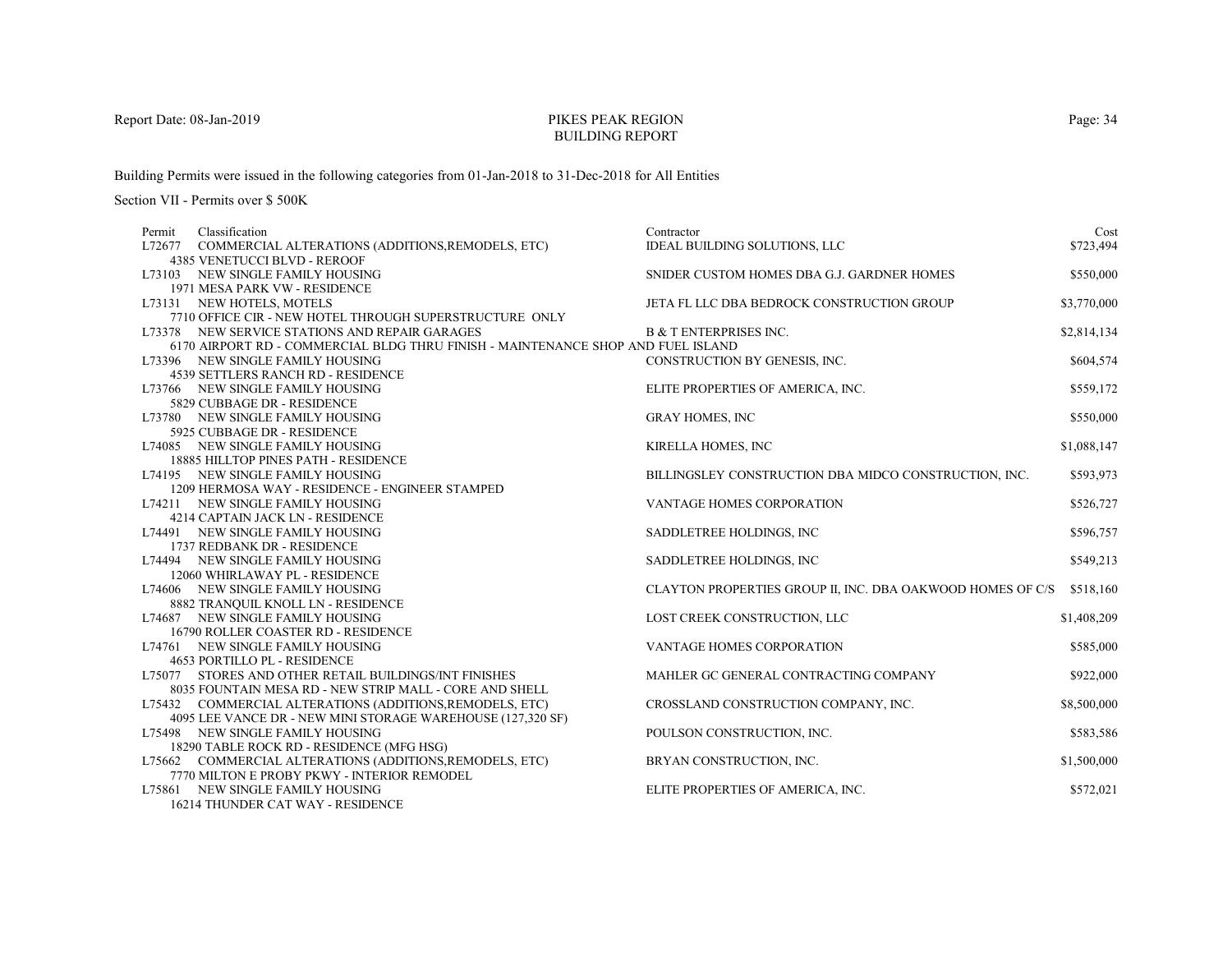# PIKES PEAK REGIONBUILDING REPORT

Building Permits were issued in the following categories from 01-Jan-2018 to 31-Dec-2018 for All Entities

| Permit | Classification                                                                      | Contractor                                                 | Cost        |
|--------|-------------------------------------------------------------------------------------|------------------------------------------------------------|-------------|
|        | L76386 NEW FIVE OR MORE FAMILY BUILDINGS                                            | GORDON CONSTRUCTION CO., INC.                              | \$6,308,000 |
|        | 2620 GRAND VISTA CIR - NEW APARTMENT BUILDINGS TYPE C (52 UNITS)                    |                                                            |             |
|        | L76419 NEW SINGLE FAMILY HOUSING                                                    | BISON BUILDERS & ASSOCIATES, INC.                          | \$818,091   |
|        | 5225 SAXTON HOLLOW RD - RESIDENCE - ENGINEER STAMPED                                |                                                            |             |
|        | L76475 NEW SINGLE FAMILY HOUSING                                                    | <b>JACKSON HOMES LLC</b>                                   | \$716,794   |
|        | 3887 NEEDLES DR - RESIDENCE                                                         |                                                            |             |
|        | L76514 NEW SINGLE FAMILY HOUSING                                                    | GOETZMANN CUSTOM HOMES INC                                 | \$561,313   |
|        | 1166 KELSO PL - RESIDENCE                                                           |                                                            |             |
|        | L76698 NEW SINGLE FAMILY HOUSING                                                    | <b>HOMEOWNER</b>                                           | \$734,890   |
|        | 16170 OPEN D GRV - RESIDENCE                                                        |                                                            |             |
|        | L76796 NEW SINGLE FAMILY HOUSING                                                    | SADDLETREE HOLDINGS, INC                                   | \$502,634   |
|        | <b>4528 OUTLOOK RIDGE TRL - RESIDENCE</b>                                           |                                                            |             |
|        | L76841 NEW SINGLE FAMILY HOUSING                                                    | CLAYTON PROPERTIES GROUP II, INC. DBA OAKWOOD HOMES OF C/S | \$530,046   |
|        | 8747 TRANQUIL KNOLL LN - RESIDENCE                                                  |                                                            |             |
|        | L76842 NEW SINGLE FAMILY HOUSING                                                    | CLAYTON PROPERTIES GROUP II, INC. DBA OAKWOOD HOMES OF C/S | \$530,046   |
|        | 8874 TRANQUIL KNOLL LN - RESIDENCE                                                  |                                                            |             |
|        | L76961 NEW SINGLE FAMILY HOUSING                                                    | L. SPEAR BUILDERS, INC.                                    | \$600,000   |
|        | 1620 OAKWOOD DR - RESIDENCE                                                         |                                                            |             |
|        | L77370 NEW SINGLE FAMILY HOUSING                                                    | VANTAGE HOMES CORPORATION                                  | \$628,238   |
|        | 1476 CATNAP LN - RESIDENCE                                                          |                                                            |             |
|        | L77420 NEW SINGLE FAMILY HOUSING                                                    | LAURIA BLDRS. & LAND, LLC.                                 | \$767,335   |
|        | 10710 HUNTSMAN RD - RESIDENCE                                                       |                                                            |             |
|        | L77492 COMMERCIAL ALTERATIONS (ADDITIONS, REMODELS, ETC)                            | BLUSKY RESTORATION CONTRACTORS, LLC                        | \$1,399,784 |
|        | 1575 W GARDEN OF THE GODS RD - REROOF                                               |                                                            |             |
|        | L77644 NEW SINGLE FAMILY HOUSING                                                    | ELITE PROPERTIES OF AMERICA, INC.                          | \$852,249   |
|        | 16495 WOODWARD TER - SINGLE FAMILY ATTACHED MODEL 1D                                |                                                            |             |
|        | L77648 NEW SINGLE FAMILY HOUSING                                                    | ELITE PROPERTIES OF AMERICA, INC.                          | \$852,249   |
|        | 16479 WOODWARD TER - SINGLE FAMILY ATTACHED 4D                                      |                                                            |             |
|        | L77656 NEW SINGLE FAMILY HOUSING                                                    | ELITE PROPERTIES OF AMERICA, INC.                          | \$569,880   |
|        | 16249 THUNDER CAT WAY - RESIDENCE                                                   |                                                            |             |
|        | L77658 NEW SINGLE FAMILY HOUSING                                                    | ELITE PROPERTIES OF AMERICA, INC.                          | \$535,293   |
|        | 6044 GRIFFIN DR - RESIDENCE                                                         |                                                            |             |
|        | L77730 NEW SINGLE FAMILY HOUSING                                                    | <b>VANTAGE HOMES CORPORATION</b>                           | \$588,000   |
|        | 12779 PENSADOR DR - RESIDENCE                                                       |                                                            | \$830,800   |
|        | L77873 COMMERCIAL ALTERATIONS (ADDITIONS, REMODELS, ETC)<br>2101 WOLF CT - ADDITION | HAMMERS CONSTRUCTION, INC                                  |             |
|        | L77899 NEW CONDOMINIUMS                                                             | INTEGRATED DESIGN AND CONSTRUCTION                         | \$524,692   |
|        | 250 EAGLE SUMMIT PT, 101/102 - NEW CONDOMINIUMS                                     |                                                            |             |
|        | L77902 NEW CONDOMINIUMS                                                             | INTEGRATED DESIGN AND CONSTRUCTION                         | \$589,154   |
|        | 240 EAGLE SUMMIT PT, 101/102 - NEW CONDOMINIUMS                                     |                                                            |             |
|        |                                                                                     |                                                            |             |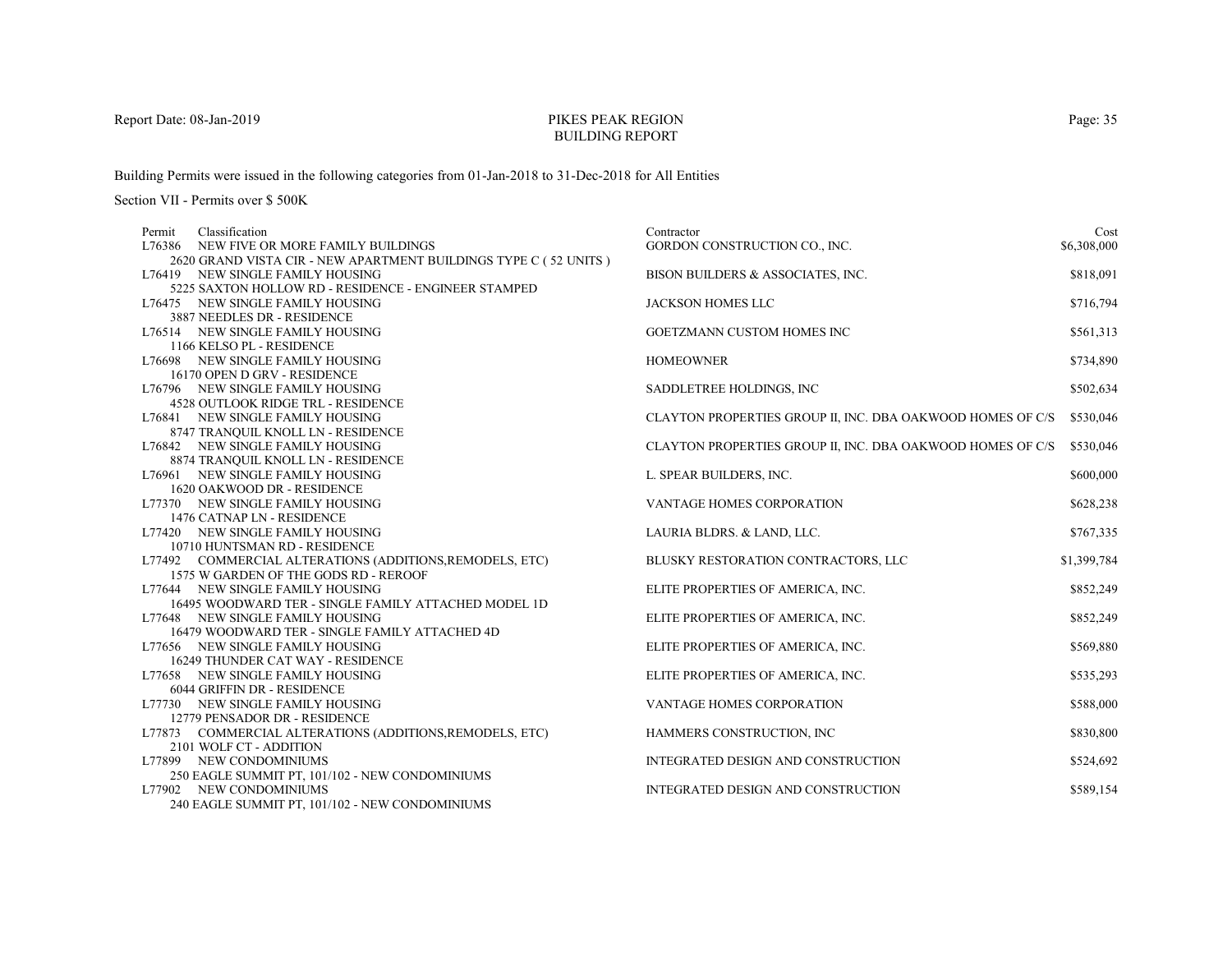# PIKES PEAK REGIONBUILDING REPORT

Building Permits were issued in the following categories from 01-Jan-2018 to 31-Dec-2018 for All Entities

Section VII - Permits over \$ 500K

| Permit | Classification                                                         | Contractor                                      | Cost        |
|--------|------------------------------------------------------------------------|-------------------------------------------------|-------------|
|        | L78159 COMMERCIAL ALTERATIONS (ADDITIONS, REMODELS, ETC)               | WANER CONSTRUCTION CO., INC.                    | \$727,285   |
|        | 7635 N ACADEMY BLVD - COMMERCIAL INTERIOR REMODEL                      |                                                 |             |
|        | L78599 COMMERCIAL ALTERATIONS (ADDITIONS, REMODELS, ETC)               | <b>CENTRAL STATES ROOF. &amp; INSULAT</b>       | \$858,284   |
|        | 2121 WAYNOKA RD - REROOF                                               |                                                 |             |
|        | L78713 NEW SINGLE FAMILY HOUSING                                       | ZARK CUSTOM HOMES                               | \$507,988   |
|        | 1270 FALLEN TREE RD - RESIDENCE                                        |                                                 |             |
|        | L78836 STORES AND OTHER RETAIL BUILDINGS/INT FINISHES                  | GOLDEN TRIANGLE CONSTRUCTION, INC.              | \$520,000   |
|        | 2457 N MARKSHEFFEL RD - RETAIL BUILDING - CORE AND SHELL               |                                                 |             |
|        | L79000 NONRESIDENTIAL BUILDINGS (STORAGE SHEDS, ETC)                   | CLEARSPAN FABRIC STRUCTURES INTERNATIONAL, INC. | \$2,805,943 |
|        | 7704 MILTON E PROBY PKWY, BLDG4 - COMMERCIAL TEMPORARY STRUCTURE       |                                                 |             |
|        | L79312 COMMERCIAL ALTERATIONS (ADDITIONS, REMODELS, ETC)               | COLARELLI CONSTRUCTION, INC.                    | \$780,000   |
|        | 111 S TEJON ST, 204 - COMMERCIAL INTERIOR REMODEL                      |                                                 |             |
|        | L79506 NEW SINGLE FAMILY HOUSING                                       | ACORDIA HOMES, INC.                             | \$572,450   |
|        | 17275 GWILYM CT - RESIDENCE                                            |                                                 |             |
|        | L79532 COMMERCIAL ALTERATIONS (ADDITIONS, REMODELS, ETC)               | BRYAN CONSTRUCTION, INC.                        | \$772,000   |
|        | 2260 BRIARGATE PKWY - INTERIOR REMODEL                                 |                                                 |             |
|        | L79828 NEW OFFICES, BANKS, AND PROFESSIONAL BLDGS/INT FINISHES         | COLARELLI CONSTRUCTION, INC.                    | \$525,000   |
|        | 2315 BRIARGATE PKWY, 100 - COMMERCIAL INTERIOR FINISH-OFFICE EXPANSION |                                                 |             |
|        | L79978 NEW SINGLE FAMILY HOUSING                                       | ROCKWOOD HOMES, LLC                             | \$578,232   |
|        | 7841 EMILY LOOP - RESIDENCE                                            |                                                 |             |
|        | L79980 NEW SINGLE FAMILY HOUSING                                       | ROCKWOOD HOMES, LLC                             | \$578,232   |
|        | 7829 EMILY LOOP - RESIDENCE UNIT B                                     |                                                 |             |
|        | L80120 COMMERCIAL ALTERATIONS (ADDITIONS, REMODELS, ETC)               | DAYSTAR BUILDING COMPANY                        | \$700,000   |
|        | 1515 S TEJON ST - INTERIOR REMODEL/CHANGE OF OCCUPANCY                 |                                                 |             |
|        | L80157 COMMERCIAL ALTERATIONS (ADDITIONS, REMODELS, ETC)               | MOLTZ CONSTRUCTION, INC.                        | \$1,988,400 |
|        | 6510 SOUTHMOOR DR, C - ADDITION TO WASWATER TREATMENT FACILITY         |                                                 |             |
|        | L80230 NEW SINGLE FAMILY HOUSING                                       | ELITE PROPERTIES OF AMERICA, INC.               | \$638,625   |
|        | 1328 EAGLE CLAW LN - RESIDENCE                                         |                                                 |             |
|        | L80231 NEW SINGLE FAMILY HOUSING<br>16225 THUNDER CAT WAY - RESIDENCE  | ELITE PROPERTIES OF AMERICA, INC.               | \$561,420   |
|        | L80233 NEW SINGLE FAMILY HOUSING                                       | ELITE PROPERTIES OF AMERICA, INC.               | \$630,166   |
|        | 16526 DANCING BEAR LN - RESIDENCE                                      |                                                 |             |
|        | L80243 NEW SINGLE FAMILY HOUSING                                       | ELITE PROPERTIES OF AMERICA, INC.               | \$535,293   |
|        | 3214 GOLDEN MEADOW WAY - RESIDENCE                                     |                                                 |             |
|        | L80266 NEW SINGLE FAMILY HOUSING                                       | CONSTRUCTION BY GENESIS, INC.                   | \$644,407   |
|        | 3205 MESA TOP DR - RESIDENCE                                           |                                                 |             |
|        | L80277 NEW SINGLE FAMILY HOUSING                                       | BARBARA MCGRATH CUST.HOME BLDR                  | \$813,058   |
|        | 595 VISTA GRANDE DR - RESIDENCE AND WORKSHOP - ENGINEER STAMPED        |                                                 |             |
|        | L80330 NEW SINGLE FAMILY HOUSING                                       | VANGUARD HOMES CORP.                            | \$514,734   |
|        | 6003 GRIFFIN DR - RESIDENCE                                            |                                                 |             |
|        |                                                                        |                                                 |             |

Page: 36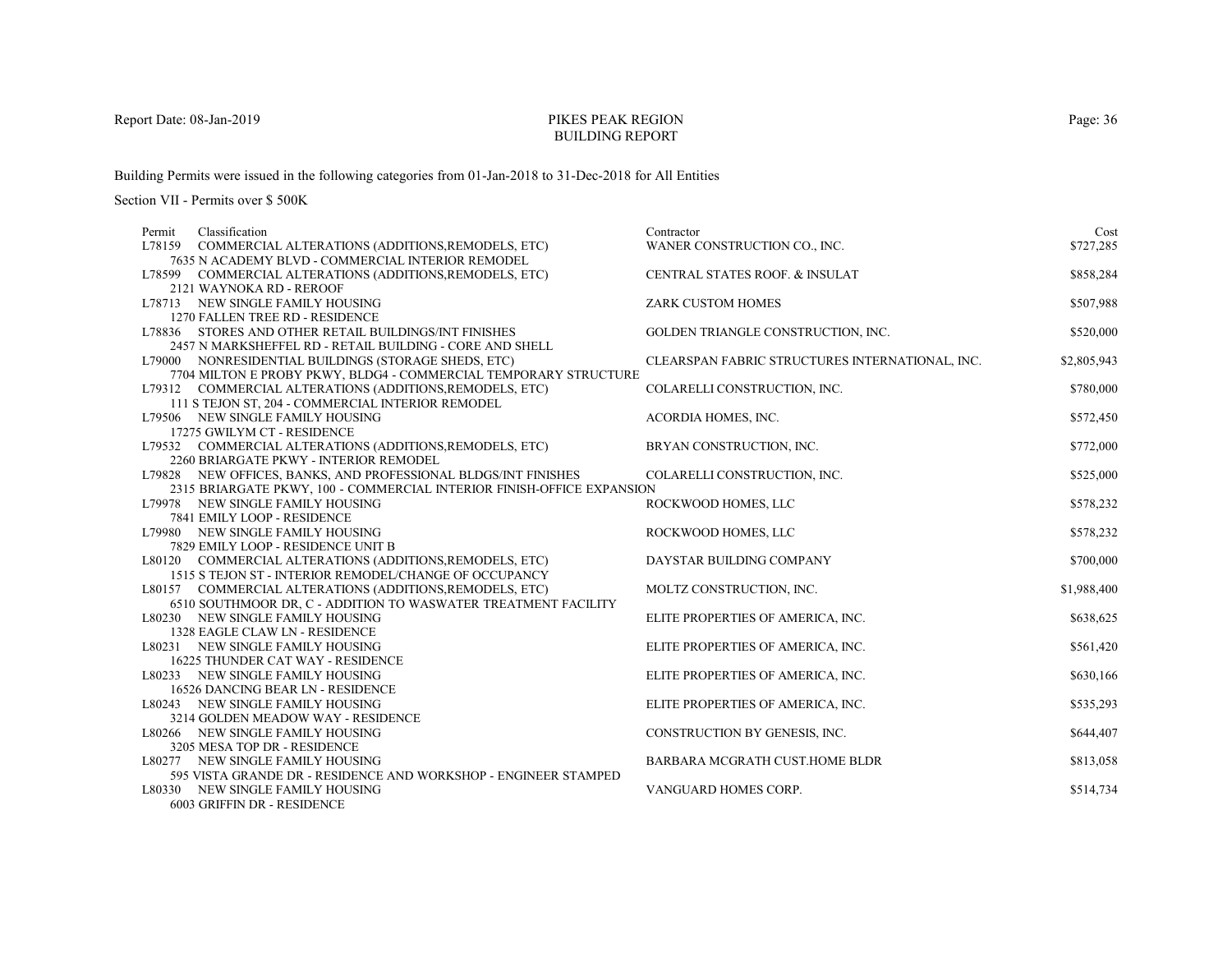# PIKES PEAK REGIONBUILDING REPORT

Building Permits were issued in the following categories from 01-Jan-2018 to 31-Dec-2018 for All Entities

| Classification<br>Permit                                                              | Contractor                        | Cost        |
|---------------------------------------------------------------------------------------|-----------------------------------|-------------|
| L80368 COMMERCIAL ALTERATIONS (ADDITIONS, REMODELS, ETC)                              | PETRALI ROOFING                   | \$650,000   |
| 1201 RMB CT - REROOF                                                                  |                                   |             |
| L80418 NEW SINGLE FAMILY HOUSING                                                      | VANTAGE HOMES CORPORATION         | \$540,000   |
| 1147 BARBARO TER - RESIDENCE                                                          |                                   |             |
| L80590 NEW FIVE OR MORE FAMILY BUILDINGS                                              | GORDON CONSTRUCTION CO., INC.     | \$4,733,000 |
| 2610 GRAND VISTA CIR - NEW APARTMENT BUILDINGS TYPE A (39 UNITS)                      |                                   |             |
| L80656 COMMERCIAL ALTERATIONS (ADDITIONS, REMODELS, ETC)                              | FACILITIES CONTRACTING, INC.      | \$3,602,000 |
| 3035 NEW CENTER PT - INTERIOR REMODEL                                                 |                                   |             |
| L80736 NEW AMUSEMENT AND RECREATION BUILDINGS                                         | <b>VANTAGE HOMES CORPORATION</b>  | \$2,000,000 |
| 11141 RIDGELINE DR - NEW COMMUNITY CENTER AND POOL - UPGRADE TO SUPERSTRUCTURE/FINISH |                                   |             |
| L80775 NEW SINGLE FAMILY HOUSING                                                      | <b>RON COVINGTON HOMES</b>        | \$548,571   |
| 6050 GRIFFIN DR - RESIDENCE                                                           |                                   |             |
| L80806 NEW SINGLE FAMILY HOUSING                                                      | <b>HOMEOWNER</b>                  | \$619,244   |
| 348 RASPBERRY LN - RESIDENCE                                                          |                                   |             |
| L81201 NEW SINGLE FAMILY HOUSING                                                      | HARLAN HOMES, INC.                | \$717,436   |
| 10365 ELIZABETH WAY - RESIDENCE - ENGINEER STAMPED                                    |                                   |             |
| L81422 STORES AND OTHER RETAIL BUILDINGS/INT FINISHES                                 | HAMMERS CONSTRUCTION, INC         | \$1,057,910 |
| 2410 EXECUTIVE CIR - RETAIL BUILDING THRU FINISH                                      |                                   |             |
| L81674 NEW SINGLE FAMILY HOUSING                                                      | CHALLENGER BUILDING, LLC          | \$504,775   |
| 6311 STONEFLY DR - RESIDENCE                                                          |                                   |             |
| L81711 NEW SINGLE FAMILY HOUSING<br>571 MOUNTAIN PASS VW - RESIDENCE                  | SAINT AUBYN HOMES, LLC            | \$540,326   |
| L81929 NEW SINGLE FAMILY HOUSING                                                      |                                   |             |
| 11970 SILVER CONCHO TRL - RESIDENCE                                                   | <b>BLACK OAK HOMES, INC</b>       | \$542,681   |
| L81955 NEW SINGLE FAMILY HOUSING                                                      | ROCKWOOD HOMES, LLC               | \$578,232   |
| 7865 EMILY LOOP - RESIDENCE                                                           |                                   |             |
| L81998 COMMERCIAL ALTERATIONS (ADDITIONS, REMODELS, ETC)                              | NUNN CONSTRUCTION INC             | \$550,000   |
| 20 N CASCADE AVE - INTERIOR REMODEL                                                   |                                   |             |
| L82009 NONRESIDENTIAL BUILDINGS (STORAGE SHEDS, ETC)                                  | <b>SR SIEVERS COMPANY</b>         | \$960,000   |
| 4930 GEIGER BLVD - STORAGE WAREHOUSE                                                  |                                   |             |
| L82049 NEW SINGLE FAMILY HOUSING                                                      | <b>HOMEOWNER</b>                  | \$523,193   |
| 14545 WYANDOTT DR - RESIDENCE                                                         |                                   |             |
| L82111 RESIDENTIAL ALTERATIONS (REMODEL, ADDITIONS, ETC)                              | BARLO, INC.DBA INTERSTATE ROOFING | \$5,797,056 |
| 5470 BACKGLEN DR - REROOF                                                             |                                   |             |
| L82340 NEW SINGLE FAMILY HOUSING                                                      | KIRELLA HOMES, INC                | \$666,894   |
| 4113 HODGEN POND CT - RESIDENCE                                                       |                                   |             |
| L82429 NEW SINGLE FAMILY HOUSING                                                      | ELITE PROPERTIES OF AMERICA, INC. | \$632,736   |
| 12654 PENSADOR DR - RESIDENCE                                                         |                                   |             |
| L82438 NEW SINGLE FAMILY HOUSING                                                      | ELITE PROPERTIES OF AMERICA, INC. | \$506,488   |
| 9621 SURREY RUN DR - RESIDENCE                                                        |                                   |             |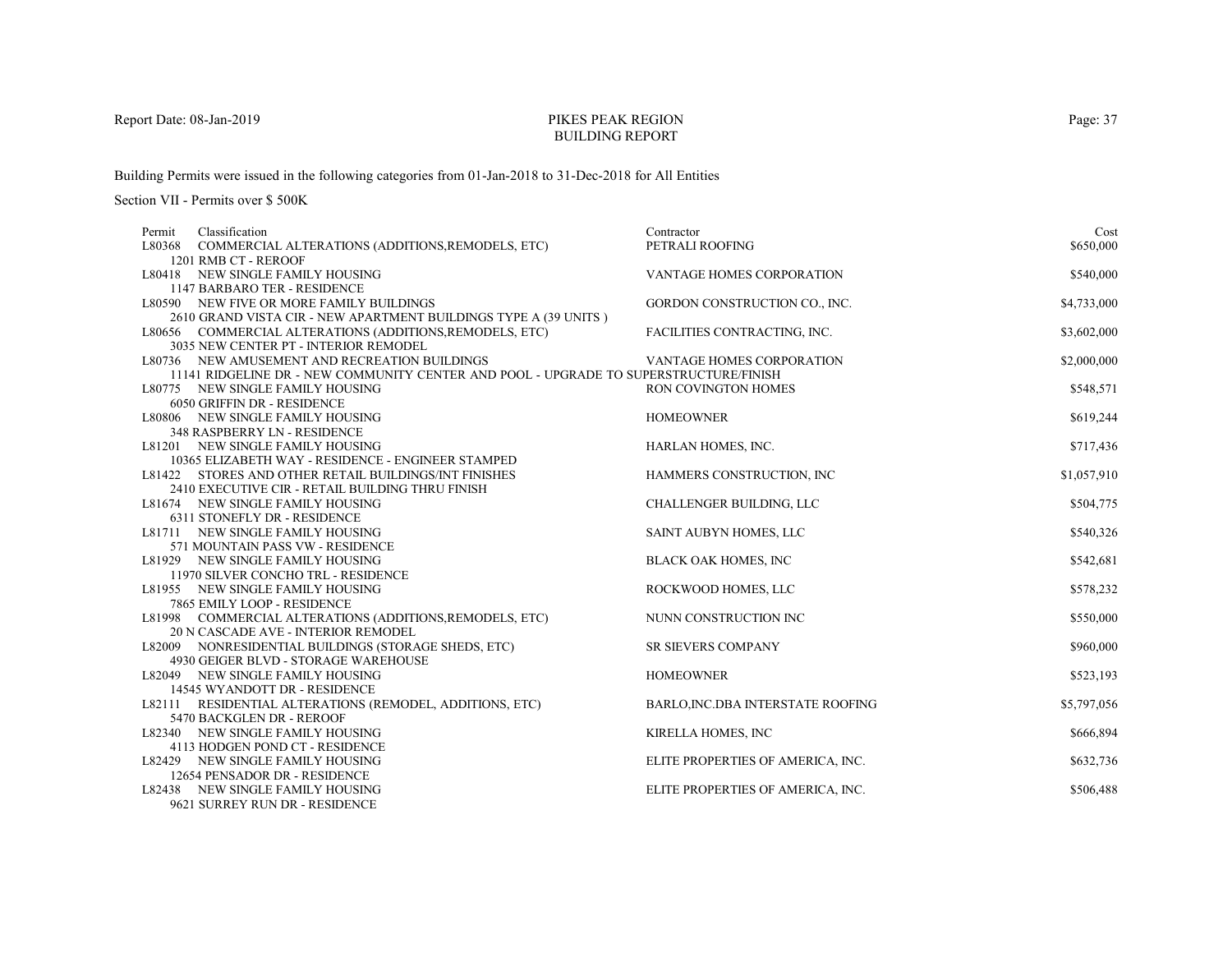# PIKES PEAK REGIONBUILDING REPORT

Building Permits were issued in the following categories from 01-Jan-2018 to 31-Dec-2018 for All Entities

| Classification<br>Permit                                                                  | Contractor                                | Cost        |
|-------------------------------------------------------------------------------------------|-------------------------------------------|-------------|
| L82440 NEW SINGLE FAMILY HOUSING                                                          | ELITE PROPERTIES OF AMERICA, INC.         | \$506,703   |
| 6057 GRIFFIN DR - RESIDENCE                                                               |                                           |             |
| L82820 STORES AND OTHER RETAIL BUILDINGS/INT FINISHES                                     | PARKWAY C & A LP                          | \$1,950,000 |
| 9297 FOREST BLUFFS VW - NEW RESTAURANT THROUGH FINISH                                     |                                           |             |
| L82830 NEW FIVE OR MORE FAMILY BUILDINGS                                                  | <b>GOODWIN KNIGHT, LLC</b>                | \$2,767,025 |
| 1850 CHIPPENHAM HTS - NEW APARTMENT (TYPE 3) 22 UNITS                                     |                                           |             |
| L82833 NEW FIVE OR MORE FAMILY BUILDINGS                                                  | GOODWIN KNIGHT, LLC                       | \$2,767,025 |
| 1864 BIRMINGHAM LOOP - NEW APARTMENT (TYPE 3B) 22 UNITS                                   |                                           |             |
| L82986 NEW SINGLE FAMILY HOUSING                                                          | <b>VANTAGE HOMES CORPORATION</b>          | \$516,554   |
| <b>16421 CORKBARK TER - RESIDENCE</b>                                                     |                                           |             |
| L83176 NONRESIDENTIAL BUILDINGS (STORAGE SHEDS, ETC)                                      | HAMMERS CONSTRUCTION, INC                 | \$1,135,002 |
| 1150 MEADOWBROOK PKWY - NEW WAREHOUSE                                                     |                                           |             |
| L83374 NEW SINGLE FAMILY HOUSING                                                          | HACIENDA CONSTRUCTION, INC.               | \$689,809   |
| 3812 HODGEN POND CT - RESIDENCE                                                           |                                           |             |
| L83449 NEW SINGLE FAMILY HOUSING                                                          | VANTAGE HOMES CORPORATION                 | \$576,000   |
| 1041 GALLANT FOX TRL - RESIDENCE                                                          |                                           |             |
| L83771 NEW SINGLE FAMILY HOUSING                                                          | SADDLETREE HOLDINGS, INC.                 | \$518,803   |
| 10065 BUCK GULCH CT - RESIDENCE                                                           |                                           |             |
| L83774 NEW SINGLE FAMILY HOUSING                                                          | SADDLETREE HOLDINGS, INC                  | \$535,614   |
| 10339 STAGECOACH PARK CT - RESIDENCE                                                      |                                           |             |
| L83860 COMMERCIAL ALTERATIONS (ADDITIONS, REMODELS, ETC)<br>6070 MESA RIDGE PKWY - REROOF | CENTRAL STATES ROOF. & INSULAT            | \$1,696,772 |
|                                                                                           |                                           |             |
| L84130 NEW SINGLE FAMILY HOUSING<br>9614 VISTAS PARK DR - RESIDENCE                       | WEEKLEY HOMES LLC DBA DAVID WEEKLEY HOMES | \$549,963   |
| L84131 NEW SINGLE FAMILY HOUSING                                                          | WEEKLEY HOMES LLC DBA DAVID WEEKLEY HOMES | \$502,848   |
| 12691 LONGVIEW PARK LN - RESIDENCE                                                        |                                           |             |
| L84263 NEW OFFICES, BANKS, AND PROFESSIONAL BLDGS/INT FINISHES                            | THE COPESTONE COMPANY                     | \$998,529   |
| 5955 DUBLIN BLVD - NEW DENTAL OFFICE                                                      |                                           |             |
| L84607 NEW SINGLE FAMILY HOUSING                                                          | ELITE PROPERTIES OF AMERICA, INC.         | \$764,980   |
| 16502 DANCING BEAR LN - RESIDENCE                                                         |                                           |             |
| L84776 NEW SINGLE FAMILY HOUSING                                                          | JS HOMES INC.                             | \$683,813   |
| 19771 KNIGHTS XING - RESIDENCE                                                            |                                           |             |
| L84890 NEW SINGLE FAMILY HOUSING                                                          | <b>CENTURY COMMUNITIES</b>                | \$513,234   |
| 17760 LAKE SIDE DR - RESIDENCE                                                            |                                           |             |
| L84894 NEW SINGLE FAMILY HOUSING                                                          | <b>CENTURY COMMUNITIES</b>                | \$513,234   |
| 17792 LAKE SIDE DR - RESIDENCE                                                            |                                           |             |
| L84989 NEW SINGLE FAMILY HOUSING                                                          | <b>RON COVINGTON HOMES</b>                | \$548,571   |
| 9788 SURREY RUN DR - RESIDENCE                                                            |                                           |             |
| L85070 NEW SINGLE FAMILY HOUSING                                                          | <b>HOMEOWNER</b>                          | \$580,588   |
| 12655 LINNWOOD LN - RESIDENCE                                                             |                                           |             |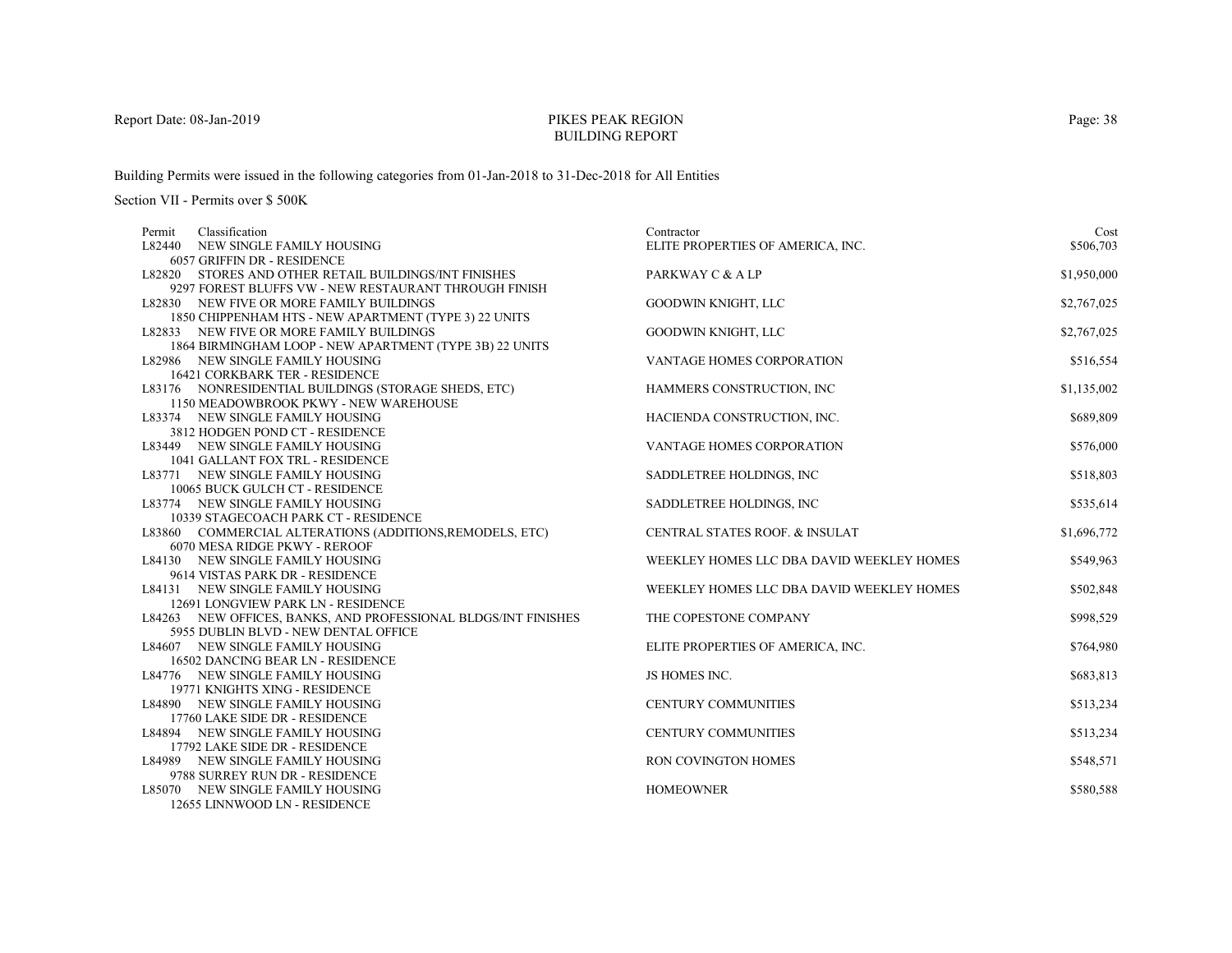# PIKES PEAK REGIONBUILDING REPORT

Building Permits were issued in the following categories from 01-Jan-2018 to 31-Dec-2018 for All Entities

| Permit | Classification                                                 | Contractor                                                 | Cost        |
|--------|----------------------------------------------------------------|------------------------------------------------------------|-------------|
|        | L85680 COMMERCIAL ALTERATIONS (ADDITIONS, REMODELS, ETC)       | MARK YOUNG CONSTRUCTION, INC.                              | \$3,900,000 |
|        | 5550 E WOODMEN RD - REPAIR TO RETAINING WALL                   |                                                            |             |
|        | L85687 NEW SINGLE FAMILY HOUSING                               | VANTAGE HOMES CORPORATION                                  | \$537,000   |
|        | 1142 KELSO PL - RESIDENCE                                      |                                                            |             |
|        | L85966 NEW SINGLE FAMILY HOUSING                               | CUVALA CONSTRUCTION, INC.                                  | \$588,940   |
|        | 4640 REDSTONE RIDGE RD - RESIDENCE                             |                                                            |             |
|        | L86017 NEW SINGLE FAMILY HOUSING                               | RON COVINGTON HOMES                                        | \$548,571   |
|        | 10138 STONEMONT DR - RESIDENCE                                 |                                                            |             |
|        | L86042 OTHER NONHOUSEKEEPING SHELTER                           | COLARELLI CONSTRUCTION, INC.                               | \$6,000,000 |
|        | 4223 ROYAL PINE DR - SHORT TERM HOUSING                        |                                                            |             |
|        | L86113 NEW SINGLE FAMILY HOUSING                               | TKO DESIGN & CONSTRUCTION LTD. LIABILITY CO.               | \$768,406   |
|        | 19074 DORNCLIFFE RD - RESIDENCE                                |                                                            |             |
|        | L86183 NEW SINGLE FAMILY HOUSING                               | CLAYTON PROPERTIES GROUP II, INC. DBA OAKWOOD HOMES OF C/S | \$518,160   |
|        | 8755 TRANQUIL KNOLL LN - RESIDENCE                             |                                                            |             |
|        | L86202 NEW SINGLE FAMILY HOUSING                               | CLAYTON PROPERTIES GROUP II, INC. DBA OAKWOOD HOMES OF C/S | \$504,347   |
|        | 8843 TRANQUIL KNOLL LN - RESIDENCE                             |                                                            |             |
|        | L86336 NEW SINGLE FAMILY HOUSING                               | MURPHY'S CUSTOM HOMES                                      | \$850,000   |
|        | 1505 TRUMPETERS CT - RESIDENCE                                 |                                                            |             |
|        | L86496 NEW SINGLE FAMILY HOUSING                               | VANTAGE HOMES CORPORATION                                  | \$565,000   |
|        | 12050 MONARCHOS LN - RESIDENCE                                 |                                                            |             |
|        | L86573 NEW OFFICES, BANKS, AND PROFESSIONAL BLDGS/INT FINISHES | COLARELLI CONSTRUCTION, INC.                               | \$1,300,000 |
|        | 3326 CENTENNIAL BLVD - MEDICAL OFFICE BLDG CORE & SHELL        |                                                            |             |
|        | L86745 COMMERCIAL ALTERATIONS (ADDITIONS, REMODELS, ETC)       | HENSEL PHELPS CONSTRUCTION CO                              | \$2,500,000 |
|        | 1750 E BOULDER ST, 2C - INTERIOR REMODEL                       |                                                            |             |
|        | L86817 NEW SINGLE FAMILY HOUSING                               | ELITE PROPERTIES OF AMERICA, INC.                          | \$576,519   |
|        | 10153 THRIVE LN - RESIDENCE                                    |                                                            |             |
|        | L87075 NEW SCHOOLS AND OTHER EDUCATIONAL BUILDINGS             | <b>CANYON BUILDING &amp; DESIGN</b>                        | \$7,000,000 |
|        | 8579 EASTONVILLE RD - SCHOOL BUILDING THRU FINISH              |                                                            |             |
|        | L87248 NEW SINGLE FAMILY HOUSING                               | <b>KELLER HOMES INC</b>                                    | \$518,053   |
|        | 10457 MARSHALL MESA CT - RESIDENCE                             |                                                            |             |
|        | L87778 NEW SINGLE FAMILY HOUSING                               | GOEBEL CONSTRUCTION, INC                                   | \$714,652   |
|        | 9044 SHIPMAN LN - RESIDENCE - ENGINEER STAMPED                 |                                                            |             |
|        | L87786 NEW SINGLE FAMILY HOUSING                               | VANTAGE HOMES CORPORATION                                  | \$541,000   |
|        | 3441 PRAIRIE BLUFF CIR - RESIDENCE                             |                                                            |             |
|        | L87788 NEW SINGLE FAMILY HOUSING                               | VANTAGE HOMES CORPORATION                                  | \$506,000   |
|        | 3421 PRAIRIE BLUFF CIR - RESIDENCE                             |                                                            |             |
|        | L87794 NEW SINGLE FAMILY HOUSING                               | VANTAGE HOMES CORPORATION                                  | \$601,000   |
|        | 12098 MONARCHOS LN - RESIDENCE                                 |                                                            |             |
|        | L88126 STORES AND OTHER RETAIL BUILDINGS/INT FINISHES          | THOMAS GEN. CONTRACTORS, INC.                              | \$1,048,885 |
|        | 13492 BASS PRO DR - RETAIL BUILDING - CORE AND SHELL           |                                                            |             |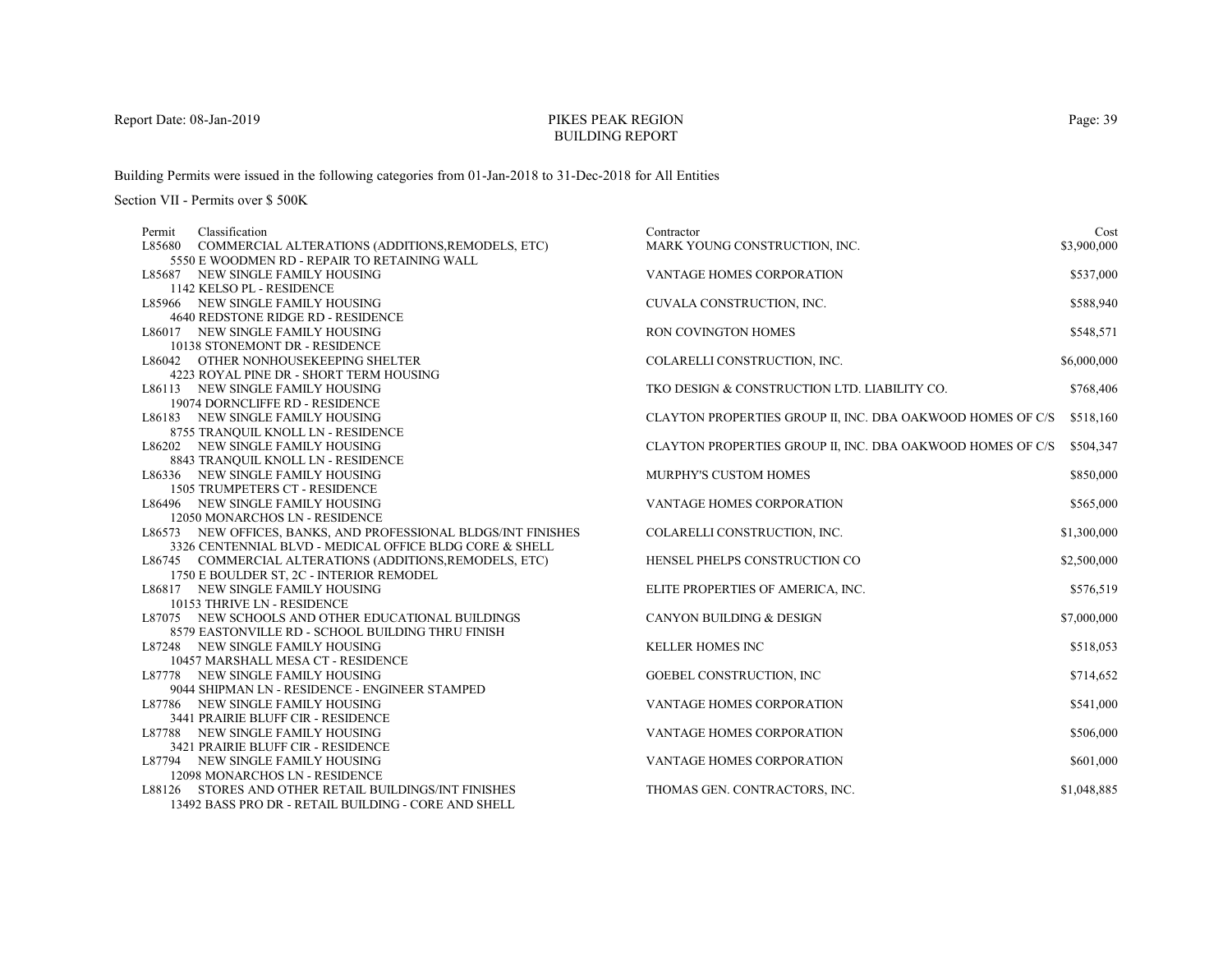# PIKES PEAK REGIONBUILDING REPORT

Building Permits were issued in the following categories from 01-Jan-2018 to 31-Dec-2018 for All Entities

| Permit | Classification                                           | Contractor                                                 | Cost        |
|--------|----------------------------------------------------------|------------------------------------------------------------|-------------|
| L88310 | NEW SINGLE FAMILY HOUSING                                | <b>HAMMER HOMES</b>                                        | \$771,833   |
|        | 2565 BROGANS BLUFF DR - RESIDENCE                        |                                                            |             |
|        | L88405 STORES AND OTHER RETAIL BUILDINGS/INT FINISHES    | ARC VALLEY CONSTRUCTION, INC.                              | \$800,000   |
|        | 11661 VOYAGER PKWY - NEW RESTAURANT                      |                                                            |             |
|        | L88782 NEW SINGLE FAMILY HOUSING                         | GOETZMANN CUSTOM HOMES INC                                 | \$556,495   |
|        | 2039 WALNUT CREEK CT - RESIDENCE                         |                                                            |             |
|        | L88888 NEW SINGLE FAMILY HOUSING                         | ELITE PROPERTIES OF AMERICA, INC.                          | \$873,451   |
|        | 1625 CATNAP LN - SINGLE FAMILY ATTACHED MODEL 4F         |                                                            |             |
|        | L88890 NEW SINGLE FAMILY HOUSING                         | ELITE PROPERTIES OF AMERICA, INC.                          | \$873,451   |
|        | 1635 CATNAP LN - SINGLE FAMILY ATTACHED MODEL 2F         |                                                            |             |
|        | L88899 NEW SINGLE FAMILY HOUSING                         | ELITE PROPERTIES OF AMERICA, INC.                          | \$513,449   |
|        | <b>6046 TRAPPERS TALE CT - RESIDENCE</b>                 |                                                            |             |
|        | L88944 NEW SINGLE FAMILY HOUSING                         | <b>REUNION HOMES</b>                                       | \$569,130   |
|        | 10871 SHAVANO PEAK CT - RESIDENCE                        |                                                            |             |
|        | L89192 NEW SINGLE FAMILY HOUSING                         | CLAYTON PROPERTIES GROUP II, INC. DBA OAKWOOD HOMES OF C/S | \$530,046   |
|        | 7460 RIM BLUFF LN - RESIDENCE                            |                                                            |             |
|        | L89194 NEW SINGLE FAMILY HOUSING                         | CLAYTON PROPERTIES GROUP II, INC. DBA OAKWOOD HOMES OF C/S | \$516,661   |
|        | 8650 TRANQUIL KNOLL LN - RESIDENCE                       |                                                            |             |
|        | L89433 COMMERCIAL ALTERATIONS (ADDITIONS, REMODELS, ETC) | <b>GERALD H PHIPPS INC</b>                                 | \$3,850,000 |
|        | 1810 NORTH GATE BLVD - ADDITION                          |                                                            |             |
|        | L89820 NEW SINGLE FAMILY HOUSING                         | ELEVATION HOMES, LLC                                       | \$600,000   |
|        | 20 HUNTINGTON BEACH DR - RESIDENCE                       |                                                            |             |
|        | L89852 NEW SINGLE FAMILY HOUSING                         | VANTAGE HOMES CORPORATION                                  | \$513,590   |
|        | 4633 PORTILLO PL - RESIDENCE                             |                                                            |             |
|        | L89855 NEW SINGLE FAMILY HOUSING                         | VANTAGE HOMES CORPORATION                                  | \$513,770   |
|        | 3411 PRAIRIE BLUFF CIR - RESIDENCE                       |                                                            |             |
|        | L89858 NEW SINGLE FAMILY HOUSING                         | <b>VANTAGE HOMES CORPORATION</b>                           | \$643,000   |
|        | 1265 COUNT FLEET CT - RESIDENCE                          |                                                            |             |
|        | L90066 NEW SINGLE FAMILY HOUSING                         | SADDLETREE HOLDINGS, INC                                   | \$604,895   |
|        | 10006 BUCK GULCH CT - RESIDENCE                          |                                                            |             |
|        | L90067 RESIDENTIAL ALTERATIONS (REMODEL, ADDITIONS, ETC) | <b>BRIAN PIERCE ROOFING</b>                                | \$720,000   |
|        | 6326 FARTHING DR - REROOF - TILE                         |                                                            |             |
|        | L90154 NEW SINGLE FAMILY HOUSING                         | CHALLENGER BUILDING, LLC                                   | \$508,737   |
|        | 8406 MAYFLY DR - RESIDENCE                               |                                                            |             |
|        | L90260 NEW SINGLE FAMILY HOUSING                         | <b>HOMEOWNER</b>                                           | \$600,000   |
|        | 3267 VIRIDIAN PT - RESIDENCE                             |                                                            |             |
|        | L90428 NEW SINGLE FAMILY HOUSING                         | LEVEL 1 HOMES, INC                                         | \$600,000   |
|        | 1460 TRUMPETERS CT - RESIDENCE                           |                                                            |             |
|        | L90442 NEW SINGLE FAMILY HOUSING                         | <b>HOMEOWNER</b>                                           | \$663,146   |
|        | 2865 SPAATZ RD - RESIDENCE                               |                                                            |             |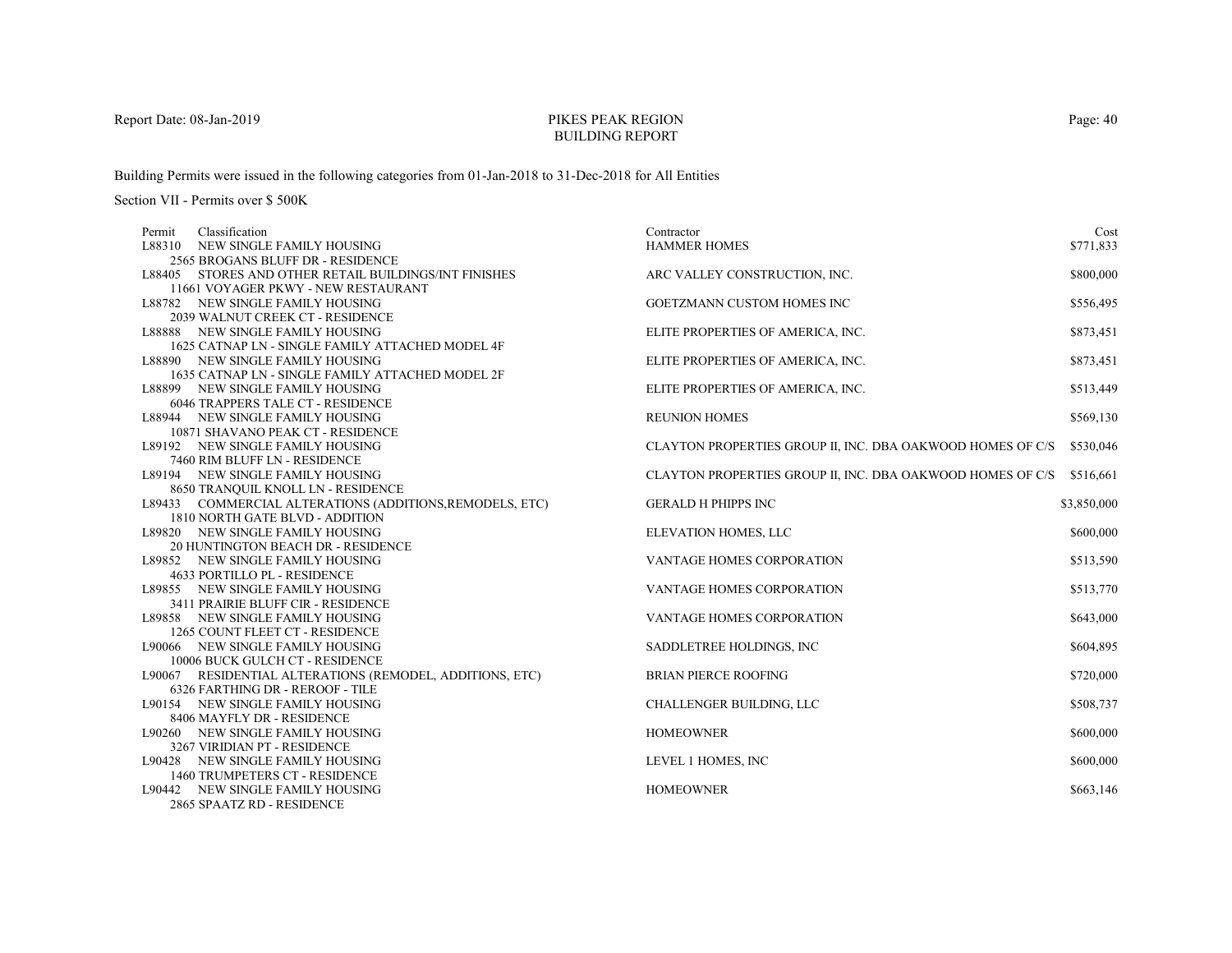# PIKES PEAK REGIONBUILDING REPORT

Building Permits were issued in the following categories from 01-Jan-2018 to 31-Dec-2018 for All Entities

Section VII - Permits over \$ 500K

| Classification<br>Permit                                                 | Contractor                                | Cost        |
|--------------------------------------------------------------------------|-------------------------------------------|-------------|
| L90516 NEW FIVE OR MORE FAMILY BUILDINGS                                 | GOODWIN KNIGHT, LLC                       | \$2,500,000 |
| 1818 CHIPPENHAM HTS - NEW APARTMENT BUILDINGS (20 UNITS ) TYPE 4-PHASE 1 |                                           |             |
| L90843 NEW SINGLE FAMILY HOUSING                                         | ELITE PROPERTIES OF AMERICA, INC.         | \$535,293   |
| 10106 THRIVE LN - RESIDENCE                                              |                                           |             |
| L91097 NEW SINGLE FAMILY HOUSING                                         | GOETZMANN CUSTOM HOMES INC                | \$556,495   |
| 12578 CLOUDY BAY DR - RESIDENCE                                          |                                           |             |
| L91099 NEW OFFICES, BANKS, AND PROFESSIONAL BLDGS/INT FINISHES           | ELITE PROPERTIES OF AMERICA, INC.         | \$4,500,000 |
| 2138 FLYING HORSE CLUB DR - OFFICE - CORE AND SHELL                      |                                           |             |
| L91133 COMMERCIAL ALTERATIONS (ADDITIONS, REMODELS, ETC)                 | ELDER CONSTRUCTION                        | \$1,800,000 |
| 1051 SYNTHES AVE - INTERIOR REMODEL/ ADDITION                            |                                           |             |
| L91193 COMMERCIAL ALTERATIONS (ADDITIONS, REMODELS, ETC)                 | BASSETT AND ASSOCIATES, INC.              | \$1,076,000 |
| 17 N WEBER ST - GENERATOR UPGRADE                                        |                                           |             |
| L91317 NEW SINGLE FAMILY HOUSING                                         | VANTAGE HOMES CORPORATION                 | \$617,000   |
| 1256 COUNT FLEET CT - RESIDENCE                                          |                                           |             |
| L91318 NEW OFFICES, BANKS, AND PROFESSIONAL BLDGS/INT FINISHES           | T-BONE CONSTRUCTION, INC.                 | \$4,933,175 |
| 775 AVIATION WAY - NEW HANGER - EVENT SPACE (SUPERSTRUCTURE ONLY)        |                                           |             |
| L91557 COMMERCIAL ALTERATIONS (ADDITIONS, REMODELS, ETC)                 | <b>SCHEINER COMMERCIAL GROUP</b>          | \$615,000   |
| 4050 LEE VANCE DR, 350 - COMMERCIAL INTERIOR REMODEL-CREATE NEW SUITE    |                                           |             |
| L91591 NEW SINGLE FAMILY HOUSING                                         | AVER CONTRACTING,LLC                      | \$817,877   |
| 4660 REDSTONE RIDGE RD - RESIDENCE                                       |                                           |             |
| L91626 NEW SINGLE FAMILY HOUSING                                         | WEEKLEY HOMES LLC DBA DAVID WEEKLEY HOMES | \$547,500   |
| 13643 EVENING SKY DR - RESIDENCE                                         |                                           |             |
| L91772 NEW SINGLE FAMILY HOUSING                                         | VANTAGE HOMES CORPORATION                 | \$545,000   |
| 1264 COUNT FLEET CT - RESIDENCE                                          |                                           |             |
| L91970 NEW SINGLE FAMILY HOUSING                                         | MAJESTIC CUSTOM HOMES, INC.               | \$588,190   |
| 11409 PYRAMID PEAK DR - RESIDENCE                                        |                                           |             |
| L92143 COMMERCIAL ALTERATIONS (ADDITIONS, REMODELS, ETC)                 | MAHLER GC GENERAL CONTRACTING COMPANY     | \$530,000   |
| 1026 MAXWELL ST - INT REMODEL (PARTIAL CHANGE OF OCC)                    |                                           |             |
| L92697 NEW SINGLE FAMILY HOUSING                                         | ELITE PROPERTIES OF AMERICA, INC.         | \$559,172   |
| 2591 HORSEMANSHIP CT - RESIDENCE                                         |                                           |             |
| L92982 NEW SINGLE FAMILY HOUSING                                         | SADDLETREE HOLDINGS, INC                  | \$554,567   |
| 16358 SHADOW CAT PL - RESIDENCE                                          |                                           |             |
| L93318 NEW SINGLE FAMILY HOUSING                                         | GOETZMANN CUSTOM HOMES INC                | \$858,139   |
| 3766 BLUE HERON SPRING LN - RESIDENCE                                    | <b>TARA CUSTOM HOMES</b>                  | \$555,317   |
| L93413 NEW SINGLE FAMILY HOUSING<br>17484 POND VIEW PL - RESIDENCE       |                                           |             |
| L93503 NEW SERVICE STATIONS AND REPAIR GARAGES                           | THE IDEAL COMPANY INC                     | \$850,000   |
| 20 S ROCKRIMMON BLVD - NEW AUTO BODY SHOP - THRU FINISH                  |                                           |             |
| L93594 NEW CONDOMINIUMS                                                  | SYNERGY HOMES DC, LLC                     | \$981,948   |
| 1521 MONTEREN RD. MEW COMPOMINIE MC                                      |                                           |             |

1521 MONTEREY RD - NEW CONDOMINIUMS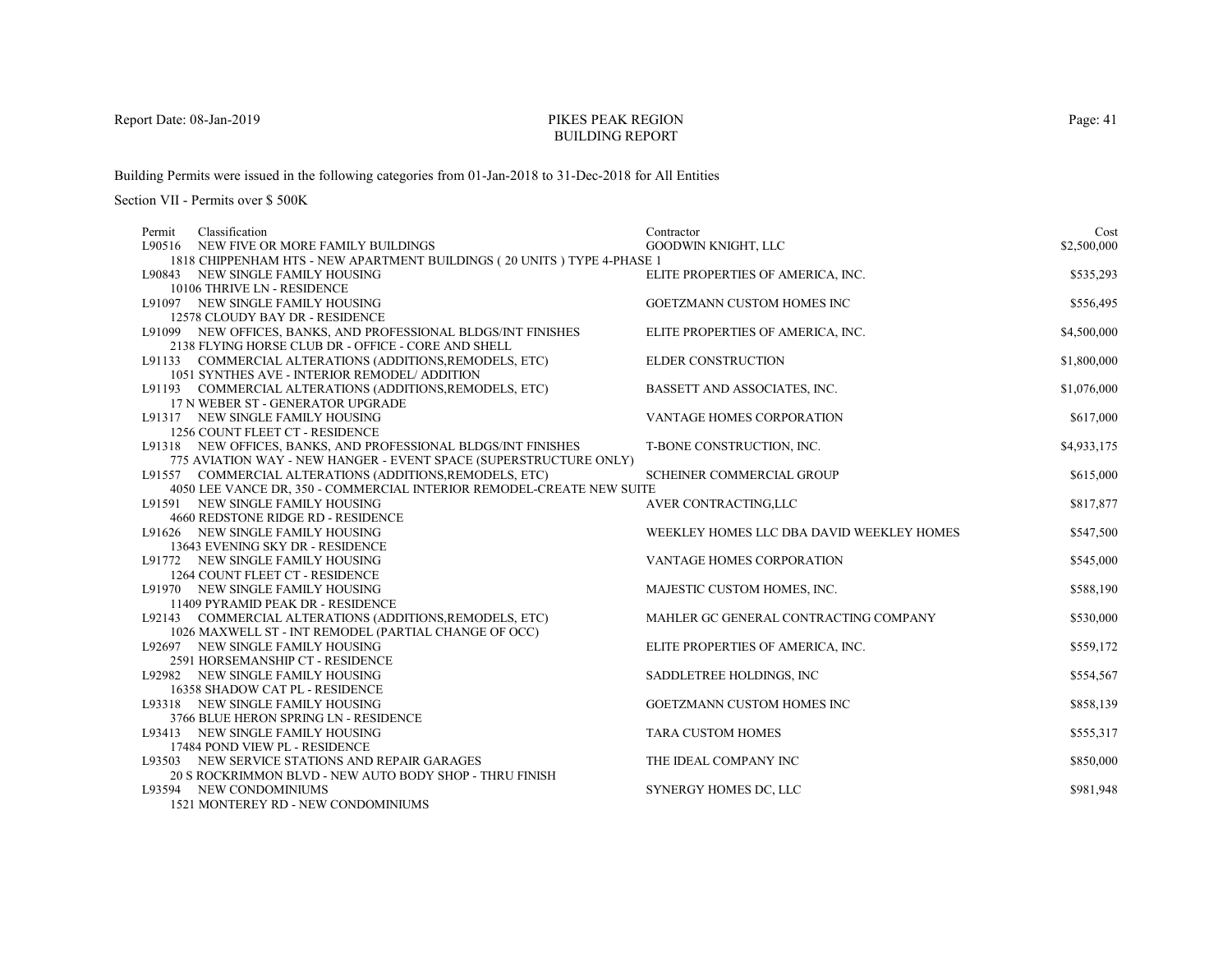# PIKES PEAK REGIONBUILDING REPORT

Building Permits were issued in the following categories from 01-Jan-2018 to 31-Dec-2018 for All Entities

| Permit | Classification                                                                                                               | Contractor                                | Cost        |
|--------|------------------------------------------------------------------------------------------------------------------------------|-------------------------------------------|-------------|
|        | L93730 NEW SINGLE FAMILY HOUSING                                                                                             | CENTURY COMMUNITIES                       | \$513,234   |
|        | 17984 LAKE SIDE DR - RESIDENCE                                                                                               |                                           |             |
|        | L93797 NEW SINGLE FAMILY HOUSING                                                                                             | <b>CENTURY COMMUNITIES</b>                | \$664,003   |
|        | 17856 LAKE SIDE DR - RESIDENCE                                                                                               |                                           |             |
|        | L93847 NEW SINGLE FAMILY HOUSING                                                                                             | <b>VANTAGE HOMES CORPORATION</b>          | \$520,195   |
|        | 3237 BRIGHT MOON DR - RESIDENCE                                                                                              |                                           |             |
|        | L93937 NEW SINGLE FAMILY HOUSING                                                                                             | WEEKLEY HOMES LLC DBA DAVID WEEKLEY HOMES | \$524,799   |
|        | 9654 VISTAS PARK DR - RESIDENCE                                                                                              |                                           |             |
|        | L93965 NEW SINGLE FAMILY HOUSING                                                                                             | GOEBEL CONSTRUCTION, INC                  | \$1,009,979 |
|        | 16164 POLE PINE PT - RESIDENCE (ENGINEER STAMPED)                                                                            |                                           |             |
|        | L94008 NEW SINGLE FAMILY HOUSING                                                                                             | <b>GALIANT HOMES, LLC.</b>                | \$750,000   |
|        | 715 OVERLOOK RIDGE PT - RESIDENCE                                                                                            |                                           |             |
|        | L94236 NEW SINGLE FAMILY HOUSING                                                                                             | <b>GRAY HOMES, INC</b>                    | \$537,542   |
|        | 10153 MOON WALK DR - RESIDENCE                                                                                               |                                           |             |
|        | L94400 NONRESIDENTIAL BUILDINGS (STORAGE SHEDS, ETC)                                                                         | CASCO ENTERPRISES, INC.                   | \$1,854,501 |
|        | 11681 VOYAGER PKWY - ONE STORY WAREHOUSE W/OFFICE CORE AND SHELL<br>L94449 COMMERCIAL ALTERATIONS (ADDITIONS, REMODELS, ETC) | WELLS & WEST GENERAL CONT. INC            | \$1,991,000 |
|        | 3615 ROBERTS RD - INTERIOR REMODEL - PARTIAL CHANGE OF OCCUPANCY                                                             |                                           |             |
|        | L94481 NEW SINGLE FAMILY HOUSING                                                                                             | ELITE PROPERTIES OF AMERICA, INC.         | \$513,449   |
|        | 10105 THRIVE LN - RESIDENCE                                                                                                  |                                           |             |
|        | L94599 NEW SINGLE FAMILY HOUSING                                                                                             | HEREBIC HOMES, INC                        | \$587,000   |
|        | 135 E STIRRUP TRL - RESIDENCE - ENGINEER STAMPED                                                                             |                                           |             |
|        | L94789 NEW OFFICES, BANKS, AND PROFESSIONAL BLDGS/INT FINISHES                                                               | <b>ELDER CONSTRUCTION</b>                 | \$1,600,000 |
|        | 2477 N MARKSHEFFEL RD - NEW BANK                                                                                             |                                           |             |
|        | L94855 NEW SINGLE FAMILY HOUSING                                                                                             | KELLER HOMES INC                          | \$502,634   |
|        | 3783 BIERSTADT LAKE CT - RESIDENCE                                                                                           |                                           |             |
|        | L94857 COMMERCIAL ALTERATIONS (ADDITIONS, REMODELS, ETC)                                                                     | NUNN CONSTRUCTION INC                     | \$550,000   |
|        | 25 W KIOWA ST - INTERIOR REMODEL CHANGE OF OCC                                                                               |                                           |             |
|        | L94896 NEW SINGLE FAMILY HOUSING                                                                                             | SADDLETREE HOLDINGS, INC                  | \$524,371   |
|        | 16268 THUNDER CAT WAY - RESIDENCE - ENGINEER STAMPED                                                                         |                                           |             |
|        | L95159 NEW SINGLE FAMILY HOUSING                                                                                             | ALLIANCE HOMES, LLC DBA ALLIANCE BUILDERS | \$1,243,315 |
|        | 2792 CATHEDRAL PARK VW - RESIDENCE                                                                                           |                                           |             |
|        | L95245 NEW SINGLE FAMILY HOUSING                                                                                             | SAINT AUBYN HOMES, LLC                    | \$641,302   |
|        | 5394 OLD STAR RANCH VW - RESIDENCE                                                                                           |                                           |             |
|        | L95279 COMMERCIAL ALTERATIONS (ADDITIONS, REMODELS, ETC)                                                                     | <b>GERALD H PHIPPS INC</b>                | \$650,000   |
|        | 12320 ORACLE BLVD, 5TH FLOOR - COMMERCIAL INTERIOR REMODEL                                                                   |                                           |             |
|        | L95347 NEW SINGLE FAMILY HOUSING                                                                                             | SAINT AUBYN HOMES, LLC                    | \$641,302   |
|        | 5384 OLD STAR RANCH VW - RESIDENCE                                                                                           |                                           |             |
|        | L95356 NEW SINGLE FAMILY HOUSING                                                                                             | COMITO BUILDING AND DESIGN, LLC           | \$1,000,000 |
|        | <b>1644 OAKMOOR HTS - RESIDENCE</b>                                                                                          |                                           |             |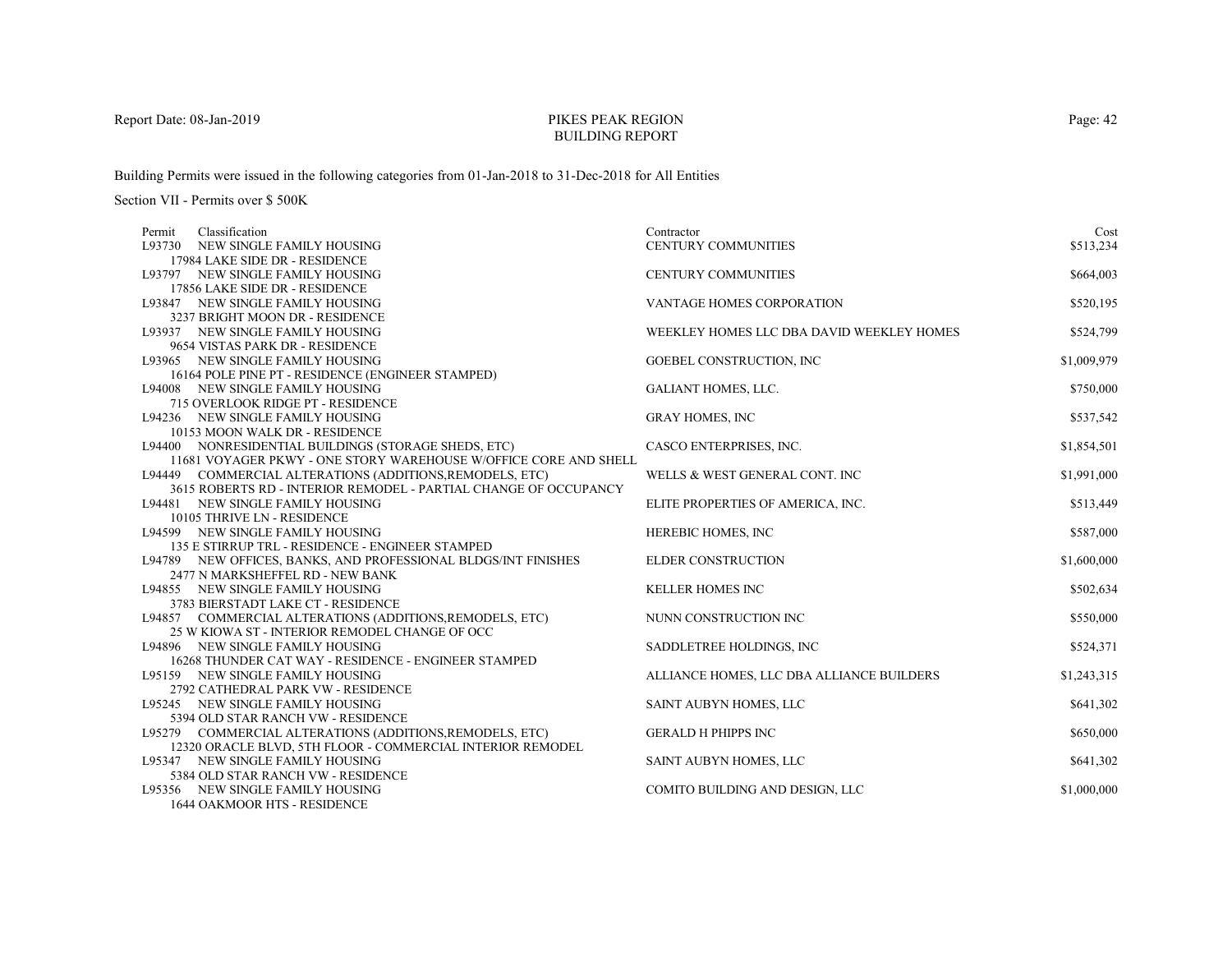# PIKES PEAK REGIONBUILDING REPORT

Building Permits were issued in the following categories from 01-Jan-2018 to 31-Dec-2018 for All Entities

| Classification<br>Permit                                                                 | Contractor                                   | Cost        |
|------------------------------------------------------------------------------------------|----------------------------------------------|-------------|
| L95366 NEW SINGLE FAMILY HOUSING                                                         | <b>VANTAGE HOMES CORPORATION</b>             | \$628,238   |
| 12737 PENSADOR DR - RESIDENCE                                                            |                                              |             |
| L95486 NEW SINGLE FAMILY HOUSING                                                         | <b>BLACK OAK HOMES, INC</b>                  | \$501,777   |
| 11930 SILVER CONCHO TRL - RESIDENCE                                                      |                                              |             |
| L95526 STORES AND OTHER RETAIL BUILDINGS/INT FINISHES                                    | <b>COLOCORP BUILDERS LLC</b>                 | \$5,500,000 |
| 7114 CAMPUS DR - NEW RESTAURANT                                                          |                                              |             |
| L95544 NEW SINGLE FAMILY HOUSING                                                         | VANGUARD HOMES CORP.                         | \$535,828   |
| 10543 KELOWNA VW - RESIDENCE                                                             |                                              |             |
| L95563 NEW OFFICES, BANKS, AND PROFESSIONAL BLDGS/INT FINISHES                           | AZTEC GENERAL CONTRACTORS, LLC               | \$600,000   |
| 2120 SOUTHGATE RD - RETURN TO SHELL + TRASH ENCLOSURE                                    |                                              |             |
| L95759 NEW SINGLE FAMILY HOUSING                                                         | VANTAGE HOMES CORPORATION                    | \$569,000   |
| <b>4604 PORTILLO PL - RESIDENCE</b>                                                      |                                              |             |
| L95985 NEW SINGLE FAMILY HOUSING                                                         | HOFFMAN HOMES, INC.                          | \$618,815   |
| 19520 TWISTED PINE DR - RESIDENCE - ENGINEER STAMPED                                     |                                              |             |
| L96072 NEW SINGLE FAMILY HOUSING                                                         | <b>EAGLE VIEW HOMES</b>                      | \$757,591   |
| 16835 E GOSHAWK RD - RESIDENCE                                                           |                                              |             |
| L96115 NEW SINGLE FAMILY HOUSING                                                         | ELITE PROPERTIES OF AMERICA, INC.            | \$852,249   |
| 1645 CATNAP LN - SINGLE FAMILY ATTACHED UNIT 4D                                          |                                              |             |
| L96116 NEW SINGLE FAMILY HOUSING                                                         | ELITE PROPERTIES OF AMERICA, INC.            | \$852,249   |
| 1655 CATNAP LN - SINGLE FAMILY ATTACHED UNIT 1D                                          |                                              |             |
| L96420 NEW SINGLE FAMILY HOUSING                                                         | CRYSTAL RIVER HOMES, INC                     | \$664,324   |
| 18620 FURROW RD - RESIDENCE                                                              |                                              |             |
| L97050 NEW SINGLE FAMILY HOUSING                                                         | <b>VANTAGE HOMES CORPORATION</b>             | \$579,000   |
| 1289 COUNT FLEET CT - RESIDENCE                                                          |                                              |             |
| L97087 NEW SINGLE FAMILY HOUSING                                                         | JP COOPER CONSTRUCTION/INTERIOR FINISHES LLC | \$689,060   |
| 1304 VINE CLIFF HTS - RESIDENCE                                                          |                                              |             |
| L97213 NEW SINGLE FAMILY HOUSING                                                         | SOLID ROCK CONSTRUCTION, LLC                 | \$1,000,000 |
| 14895 RATON RD - RESIDENCE                                                               |                                              |             |
| L97532 NEW SINGLE FAMILY HOUSING                                                         | VANTAGE HOMES CORPORATION                    | \$516,000   |
| 4614 PORTILLO PL - RESIDENCE                                                             |                                              |             |
| L97579 NEW SINGLE FAMILY HOUSING<br>13585 RANDOM RIDGE VW - RESIDENCE - ENGINEER STAMPED | <b>TUSCANY HOMES LLC</b>                     | \$669,143   |
| L97614 STORES AND OTHER RETAIL BUILDINGS/INT FINISHES                                    |                                              | \$840,000   |
| 2748-2760 NORTH GATE BLVD - NEW RETAIL CORE AND SHELL (6 STORES+1 RESTAURANT)            | ELITE PROPERTIES OF AMERICA, INC.            |             |
| L97632 NEW SINGLE FAMILY HOUSING                                                         | GOETZMANN CUSTOM HOMES INC                   | \$561,313   |
| 1171 GIACOMO CT - RESIDENCE                                                              |                                              |             |
| L97633 NEW SINGLE FAMILY HOUSING                                                         | <b>GOETZMANN CUSTOM HOMES INC</b>            | \$561,313   |
| 1134 KELSO PL - RESIDENCE                                                                |                                              |             |
| L98274 NEW SINGLE FAMILY HOUSING                                                         | SADDLETREE HOLDINGS, INC                     | \$613,140   |
| 1767 REDBANK DR - RESIDENCE                                                              |                                              |             |
|                                                                                          |                                              |             |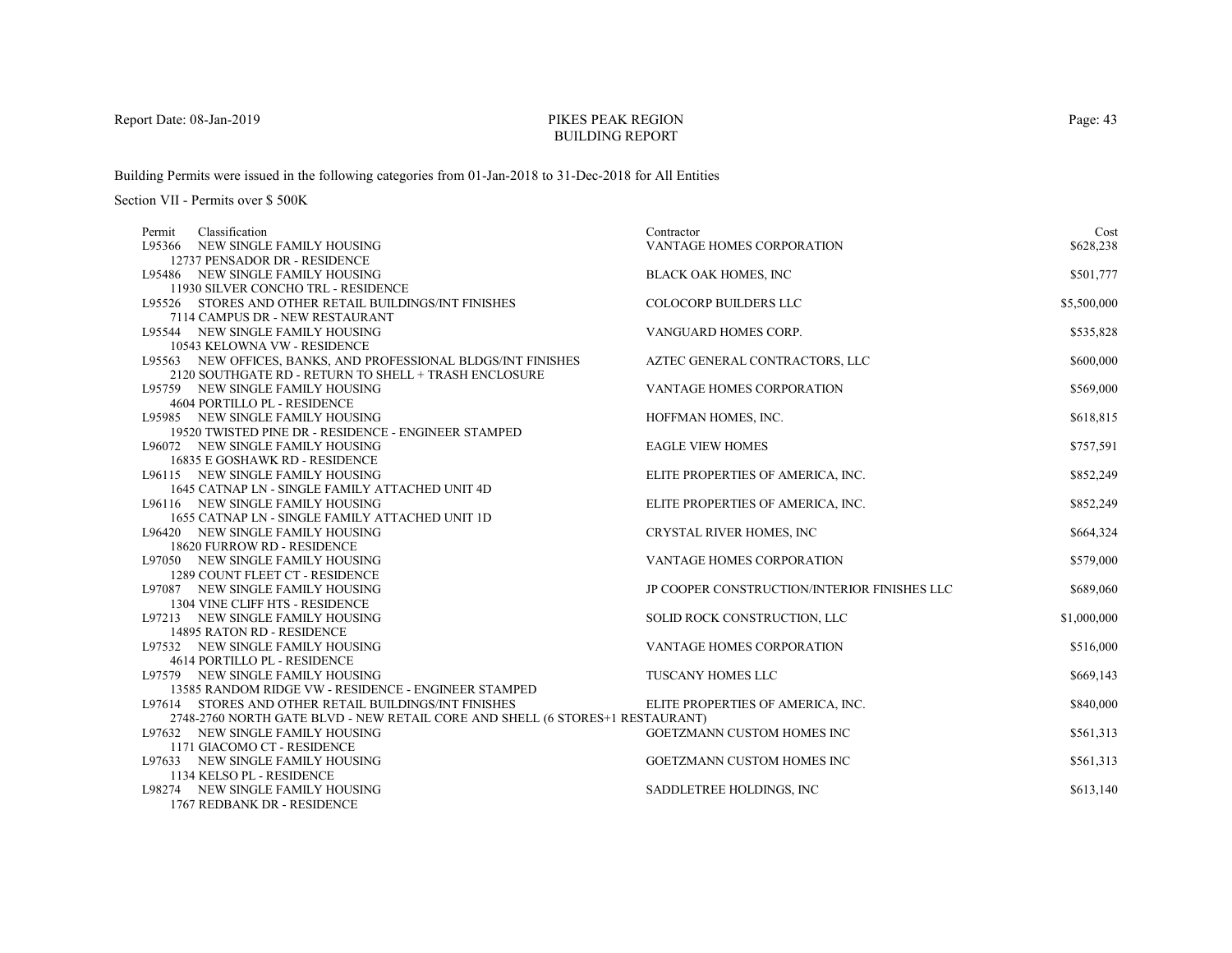# PIKES PEAK REGIONBUILDING REPORT

Building Permits were issued in the following categories from 01-Jan-2018 to 31-Dec-2018 for All Entities

Section VII - Permits over \$ 500K

| Classification<br>Permit                                          | Contractor                                    | Cost        |
|-------------------------------------------------------------------|-----------------------------------------------|-------------|
| L98303<br>STORES AND OTHER RETAIL BUILDINGS/INT FINISHES          | EPIC CONSTRUCTION, INC.                       | \$710,731   |
| 7587 N ACADEMY BLVD, 120 - INTERIOR FINISH - RESTAURANT           |                                               |             |
| L98319 NEW SINGLE FAMILY HOUSING                                  | SOLID ROCK CONSTRUCTION, LLC                  | \$1,470,000 |
| 13470 DARR DR - RESIDENCE                                         |                                               |             |
| L98339 NEW SINGLE FAMILY HOUSING                                  | VANTAGE HOMES CORPORATION                     | \$521,600   |
| 4609 HANGING LAKE CIR - RESIDENCE                                 |                                               |             |
| L98470 NEW SCHOOLS AND OTHER EDUCATIONAL BUILDINGS                | NEW STYLE CONTRACTING                         | \$1,257,350 |
| 4020 LEE VANCE DR - NEW DAY CARE CENTER                           |                                               |             |
| L98490 COMMERCIAL ALTERATIONS (ADDITIONS, REMODELS, ETC)          | PEAK PROFESSIONAL CONTRS INC                  | \$583,672   |
| 1915 AEROTECH DR, 150 - INTERIOR REMODEL                          |                                               |             |
| L98536 NEW SINGLE FAMILY HOUSING                                  | <b>RON COVINGTON HOMES</b>                    | \$548,571   |
| 10048 STONEMONT DR - RESIDENCE                                    |                                               |             |
| L98614 NEW SINGLE FAMILY HOUSING                                  | SADDLETREE HOLDINGS, INC                      | \$503,383   |
| <b>4078 NOTCH TRL - RESIDENCE</b>                                 |                                               |             |
| L98632 NEW OFFICES, BANKS, AND PROFESSIONAL BLDGS/INT FINISHES    | TRI-STAR MASONRY, INC.                        | \$1,595,136 |
| 716 CLARK PL - OFFICE/WAREHOUSE - SHELL ONLY                      |                                               |             |
| L98633 NEW OFFICES, BANKS, AND PROFESSIONAL BLDGS/INT FINISHES    | TRI-STAR MASONRY, INC.                        | \$750,000   |
| 719 SEEDLING CT - OFFICE/WAREHOUSE - SHELL ONLY                   |                                               |             |
| L98774 NEW SINGLE FAMILY HOUSING                                  | ELITE PROPERTIES OF AMERICA, INC.             | \$504,347   |
| 1515 CATNAP LN - RESIDENCE                                        |                                               |             |
| L98804 NEW SINGLE FAMILY HOUSING                                  | CONSTRUCTION BY GENESIS, INC.                 | \$700,000   |
| 12845 TAHOSA LN - RESIDENCE                                       |                                               |             |
| L98827 COMMERCIAL ALTERATIONS (ADDITIONS, REMODELS, ETC)          | <b>BAB BUILDERS</b>                           | \$1,785,721 |
| 1045 N ACADEMY BLVD - INTERIOR REMODEL                            |                                               |             |
| L98872 NEW SINGLE FAMILY HOUSING                                  | <b>ASPEN VIEW HOMES</b>                       | \$1,258,832 |
| 8140 BURL WOOD DR - RESIDENCE                                     |                                               |             |
| L99033 NEW SINGLE FAMILY HOUSING                                  | <b>HOMEOWNER</b>                              | \$794,319   |
| 4006 MESA TOP DR - RESIDENCE                                      |                                               |             |
| L99063 NEW SINGLE FAMILY HOUSING                                  | ROCKY MOUNTAIN RESTORATION & CONSTRUCTION LLC | \$901,828   |
| 2535 TREVOR LN - RESIDENCE - ENGINEER STAMPED                     |                                               |             |
| L99207 NEW SINGLE FAMILY HOUSING                                  | <b>VANTAGE HOMES CORPORATION</b>              | \$620,000   |
| 1223 COUNT FLEET CT - RESIDENCE                                   |                                               |             |
| L99254 NEW OFFICES, BANKS, AND PROFESSIONAL BLDGS/INT FINISHES    | HAMMERS CONSTRUCTION, INC                     | \$950,000   |
| 6260 WOODMEN PARK VW - CORE AND SHELL SUITE                       |                                               |             |
| L99258 COMMERCIAL ALTERATIONS (ADDITIONS, REMODELS, ETC)          | HAMMERS CONSTRUCTION, INC                     | \$1,561,168 |
| 2121 WAYNOKA RD - WAREHOUSE ADDITION                              |                                               |             |
| L99270 COMMERCIAL ALTERATIONS (ADDITIONS, REMODELS, ETC)          | FACILITIES CONTRACTING, INC.                  | \$7,600,000 |
| 2380 W MONTEBELLO DR - COMMERCIAL INTERIOR REMODEL AND ADDITION   |                                               |             |
| L99368 NEW SINGLE FAMILY HOUSING<br>17072 LAVE CIDE DD. DECIDEMAT | CENTURY COMMUNITIES                           | \$513,234   |

17872 LAKE SIDE DR - RESIDENCE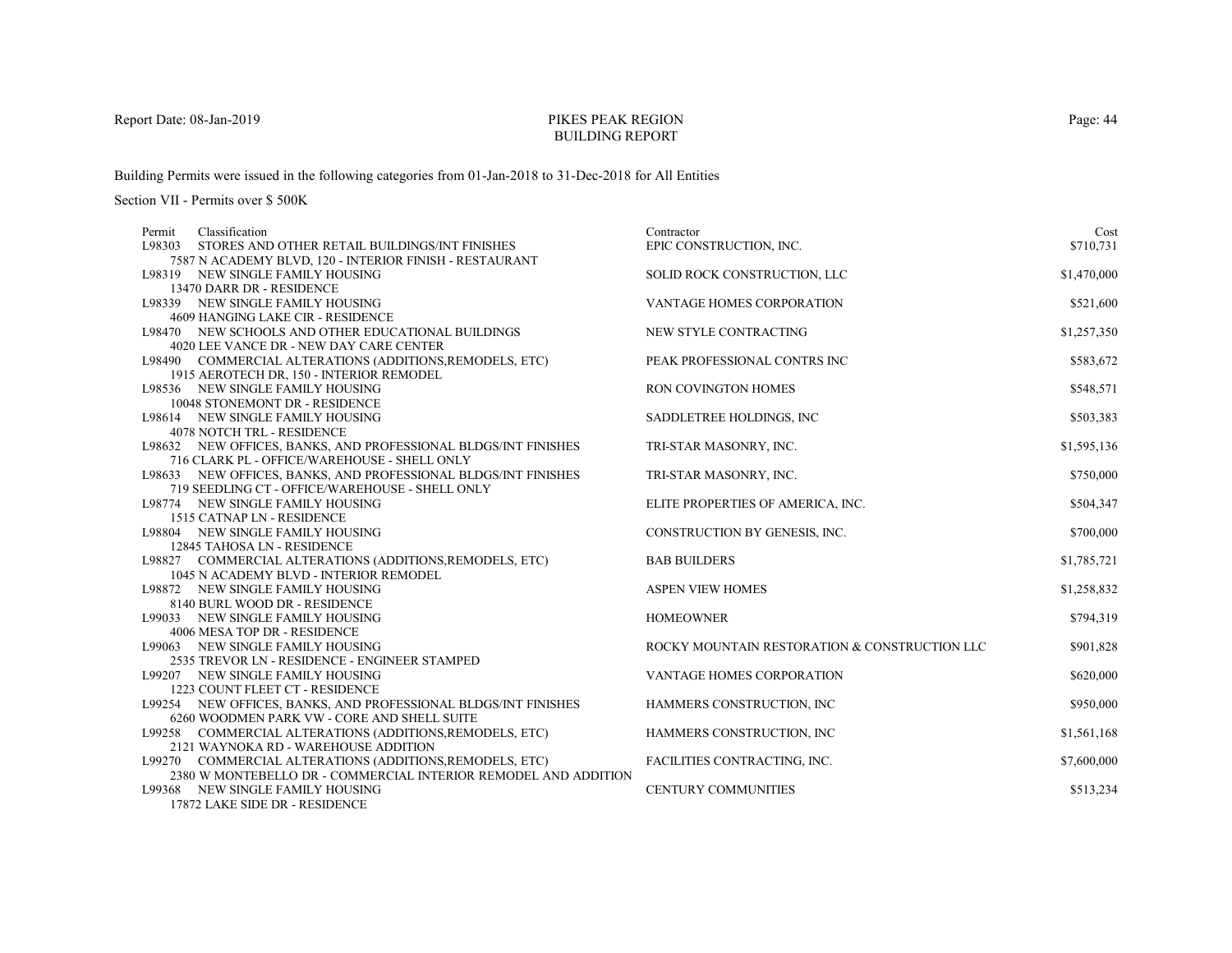# PIKES PEAK REGIONBUILDING REPORT

Building Permits were issued in the following categories from 01-Jan-2018 to 31-Dec-2018 for All Entities

| Classification<br>Permit                                               | Contractor                                                 | Cost          |
|------------------------------------------------------------------------|------------------------------------------------------------|---------------|
| NEW SINGLE FAMILY HOUSING<br>L99407                                    | <b>KELLER HOMES INC</b>                                    | \$561,849     |
| 3769 HERMOSA CREEK CT - RESIDENCE                                      |                                                            |               |
| L99423 NEW SINGLE FAMILY HOUSING                                       | <b>BELLA VITA CUSTOM HOMES</b>                             | \$1,159,248   |
| 2219 COYOTE CREST VW - RESIDENCE                                       |                                                            |               |
| L99429 NEW SINGLE FAMILY HOUSING                                       | ROCKY MOUNTAIN RESTORATION & CONSTRUCTION LLC              | \$766,586     |
| 6511 FARTHING DR - RESIDENCE - ENGINEER STAMPED                        |                                                            |               |
| L99492 STORES AND OTHER RETAIL BUILDINGS/INT FINISHES                  | EMBREE CONSTRUCTION GROUP, INC                             | \$1,600,000   |
| 7585 N ACADEMY BLVD - NEW RESTAURANT                                   |                                                            |               |
| L99536 NEW SINGLE FAMILY HOUSING                                       | CLAYTON PROPERTIES GROUP II, INC. DBA OAKWOOD HOMES OF C/S | \$699,554     |
| 9322 DOME RUN CT - RESIDENCE                                           |                                                            |               |
| L99540 NEW SINGLE FAMILY HOUSING                                       | CLAYTON PROPERTIES GROUP II, INC. DBA OAKWOOD HOMES OF C/S | \$551,676     |
| 9334 DOME RUN CT - RESIDENCE                                           |                                                            |               |
| L99541 NEW SINGLE FAMILY HOUSING                                       | CLAYTON PROPERTIES GROUP II, INC. DBA OAKWOOD HOMES OF C/S | \$607,572     |
| 7443 RIM BLUFF LN - RESIDENCE                                          |                                                            |               |
| L99549 NEW SINGLE FAMILY HOUSING                                       | ALLIANCE HOMES, LLC DBA ALLIANCE BUILDERS                  | \$1,282,883   |
| 1877 REDBANK DR - RESIDENCE                                            |                                                            |               |
| L99740 NEW SINGLE FAMILY HOUSING                                       | HEREBIC PROPERTIES, LLC.                                   | \$865,000     |
| 5025 VESSEY RD - RESIDENCE                                             |                                                            |               |
| L99749 COMMERCIAL ALTERATIONS (ADDITIONS, REMODELS, ETC)               | COLORADO STRUCTURES INC                                    | \$1,100,000   |
| 25 N SPRUCE ST, 100 - INTERIOR FINISH (BOSJ)-CREATE SUITE AND ADDITION |                                                            |               |
| L99848 NEW SINGLE FAMILY HOUSING                                       | <b>GOLD RUSH CONSTR &amp; BLDG CO</b>                      | \$566,239     |
| 15224 POLE PINE PT - RESIDENCE - ENGINEER STAMPED                      |                                                            |               |
| L99867 NEW SINGLE FAMILY HOUSING                                       | VANTAGE HOMES CORPORATION                                  | \$574,200     |
| 1249 COUNT FLEET CT - RESIDENCE                                        |                                                            |               |
| L99868 NEW SINGLE FAMILY HOUSING                                       | VANTAGE HOMES CORPORATION                                  | \$557,000     |
| 12626 PENSADOR DR - RESIDENCE                                          |                                                            |               |
| L99870 NEW SINGLE FAMILY HOUSING                                       | VANTAGE HOMES CORPORATION                                  | \$534,000     |
| 12529 CLOUDY BAY DR - RESIDENCE                                        |                                                            |               |
| L99948 RESIDENTIAL ALTERATIONS (REMODEL, ADDITIONS, ETC)               | <b>MORIARTY ROOFING</b>                                    | \$350,000,000 |
| 2354 STRATTON FOREST HTS - REROOF                                      |                                                            |               |
| M00020 NEW SINGLE FAMILY HOUSING                                       | <b>HAMMER HOMES</b>                                        | \$666,787     |
| 17504 POND VIEW PL - RESIDENCE                                         |                                                            |               |
| M00022 NEW SINGLE FAMILY HOUSING                                       | ELITE PROPERTIES OF AMERICA, INC.                          | \$507,452     |
| 1445 CATNAP LN - RESIDENCE                                             |                                                            |               |
| M00026 NEW SINGLE FAMILY HOUSING                                       | ELITE PROPERTIES OF AMERICA, INC.                          | \$655,651     |
| 16261 THUNDER CAT WAY - RESIDENCE                                      |                                                            |               |
| M00030 NEW SINGLE FAMILY HOUSING                                       | ELITE PROPERTIES OF AMERICA, INC.                          | \$535,293     |
| <b>16450 CORKBARK TER - RESIDENCE</b>                                  |                                                            |               |
| M00102 NEW SINGLE FAMILY HOUSING                                       | <b>HOMEOWNER</b>                                           | \$662,397     |
| 13510 BANDANERO DR - RESIDENCE                                         |                                                            |               |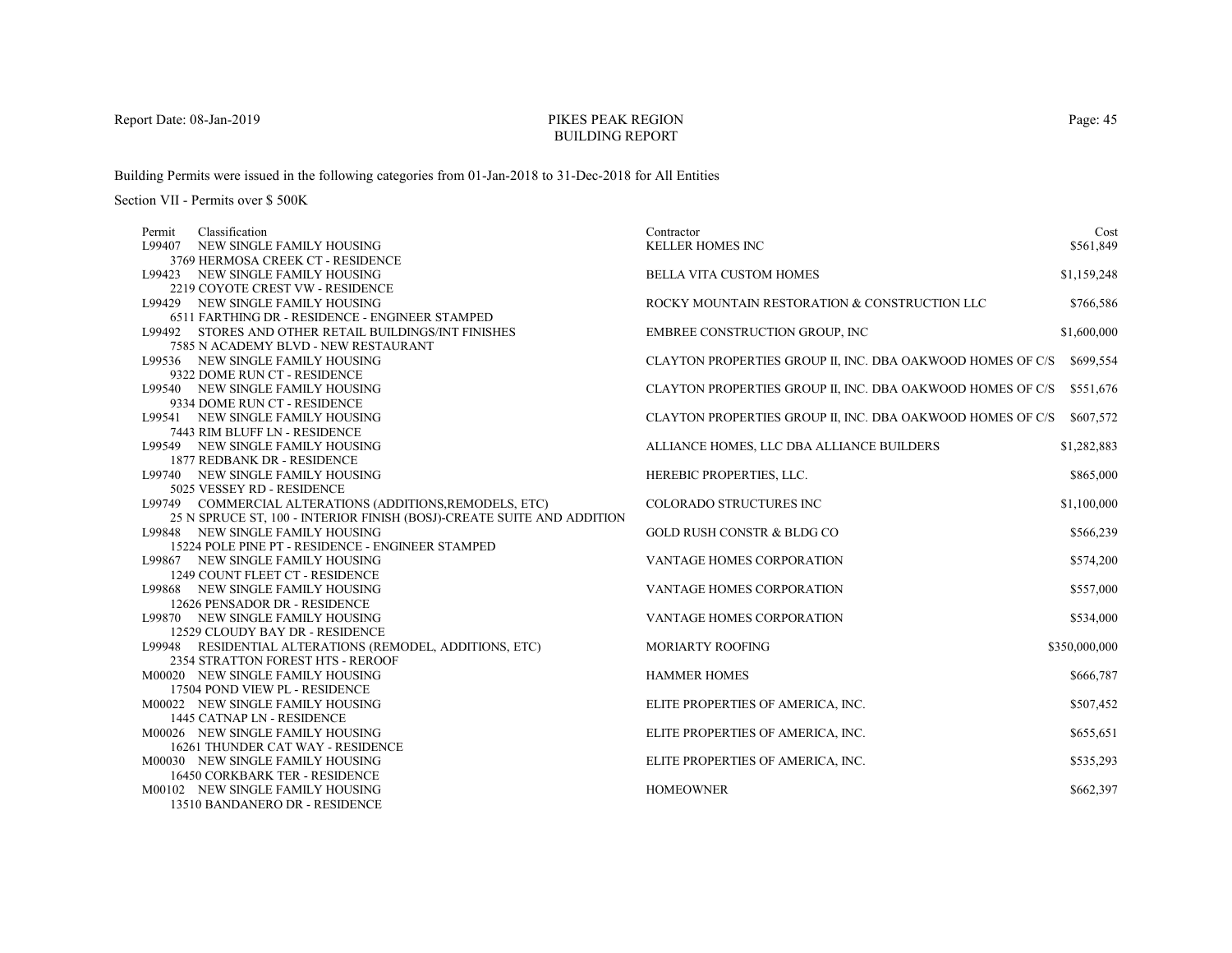# PIKES PEAK REGIONBUILDING REPORT

Building Permits were issued in the following categories from 01-Jan-2018 to 31-Dec-2018 for All Entities

| Classification<br>Permit                              | Contractor                                                 | Cost        |
|-------------------------------------------------------|------------------------------------------------------------|-------------|
| M00105 NONRESIDENTIAL BUILDINGS (STORAGE SHEDS, ETC)  | MYERS & SONS CONSTRUCTION, LP                              | \$2,300,000 |
| 2745 MESA RD - CHEMICAL EQUIPMENT BUILDING            |                                                            |             |
| M00107 NONRESIDENTIAL BUILDINGS (STORAGE SHEDS, ETC)  | MYERS & SONS CONSTRUCTION, LP                              | \$2,250,000 |
| 2755 MESA RD - CHEMICAL EQUIPMENT BUILDING            |                                                            |             |
| M00199 NEW SINGLE FAMILY HOUSING                      | <b>REUNION HOMES</b>                                       | \$692,593   |
| 10933 SUMMER SAGE PL - RESIDENCE                      |                                                            |             |
| M00200 NEW SINGLE FAMILY HOUSING                      | <b>REUNION HOMES</b>                                       | \$569,130   |
| 10963 SUMMER SAGE PL - RESIDENCE                      |                                                            |             |
| M00207 NEW SINGLE FAMILY HOUSING                      | <b>REUNION HOMES</b>                                       | \$569,130   |
| 12683 PYRAMID PEAK DR - RESIDENCE                     |                                                            |             |
| M00212 NEW SINGLE FAMILY HOUSING                      | <b>REUNION HOMES</b>                                       | \$692,593   |
| 12664 CLARK PEAK CT - RESIDENCE                       |                                                            |             |
| M00217 NEW SINGLE FAMILY HOUSING                      | <b>REUNION HOMES</b>                                       | \$569,130   |
| 12678 PYRAMID PEAK DR - RESIDENCE                     |                                                            |             |
| M00220 NEW SINGLE FAMILY HOUSING                      | <b>REUNION HOMES</b>                                       | \$569,130   |
| 12706 CLARK PEAK CT - RESIDENCE                       |                                                            |             |
| M00221 NEW SINGLE FAMILY HOUSING                      | <b>REUNION HOMES</b>                                       | \$569,130   |
| 12834 MORNING BREEZE WAY - RESIDENCE                  |                                                            |             |
| M00229 NEW SINGLE FAMILY HOUSING                      | <b>REUNION HOMES</b>                                       | \$569,130   |
| 12858 MORNING BREEZE WAY - RESIDENCE                  |                                                            |             |
| M00467 NEW SINGLE FAMILY HOUSING                      | SAINT AUBYN HOMES, LLC                                     | \$540,326   |
| 5333 OLD TIMBER GRV - RESIDENCE                       |                                                            |             |
| M00502 NEW SINGLE FAMILY HOUSING                      | WEEKLEY HOMES LLC DBA DAVID WEEKLEY HOMES                  | \$502,848   |
| 9984 MORNING VISTA DR - RESIDENCE                     |                                                            |             |
| M00576 NEW SINGLE FAMILY HOUSING                      | <b>REUNION HOMES</b>                                       | \$569,130   |
| 12845 MORNING BREEZE WAY - RESIDENCE                  |                                                            |             |
| M00585 NEW SINGLE FAMILY HOUSING                      | CLAYTON PROPERTIES GROUP II, INC. DBA OAKWOOD HOMES OF C/S | \$531,438   |
| 7857 LUMINARY LN - RESIDENCE                          |                                                            |             |
| M00593 NEW SINGLE FAMILY HOUSING                      | CLAYTON PROPERTIES GROUP II, INC. DBA OAKWOOD HOMES OF C/S | \$531,438   |
| 7825 LUMINARY LN - RESIDENCE                          |                                                            |             |
| M00597 NEW SINGLE FAMILY HOUSING                      | CLAYTON PROPERTIES GROUP II, INC. DBA OAKWOOD HOMES OF C/S | \$531,438   |
| 9248 STREAMSIDE TRL - RESIDENCE                       |                                                            |             |
| M00605 NEW SINGLE FAMILY HOUSING                      | CLAYTON PROPERTIES GROUP II, INC. DBA OAKWOOD HOMES OF C/S | \$531,438   |
| 7832 LUMINARY LN - RESIDENCE                          |                                                            |             |
| M00643 STORES AND OTHER RETAIL BUILDINGS/INT FINISHES | HAMMERS CONSTRUCTION, INC                                  | \$603,124   |
| 6985 N MERIDIAN RD - NEW RETAIL BUILDING              |                                                            |             |
| M00844 NEW SINGLE FAMILY HOUSING                      | MASTER BILT HOMES, INC.                                    | \$545,787   |
| 613 PIONEER CAMP VW - RESIDENCE - ENGINEER STAMPED    |                                                            |             |
| M00887 STORES AND OTHER RETAIL BUILDINGS/INT FINISHES | PEAK PROFESSIONAL CONTRS INC                               | \$600,000   |
| 5935 DUBLIN BLVD, 190 - INTERIOR FINISH - RESTAURANT  |                                                            |             |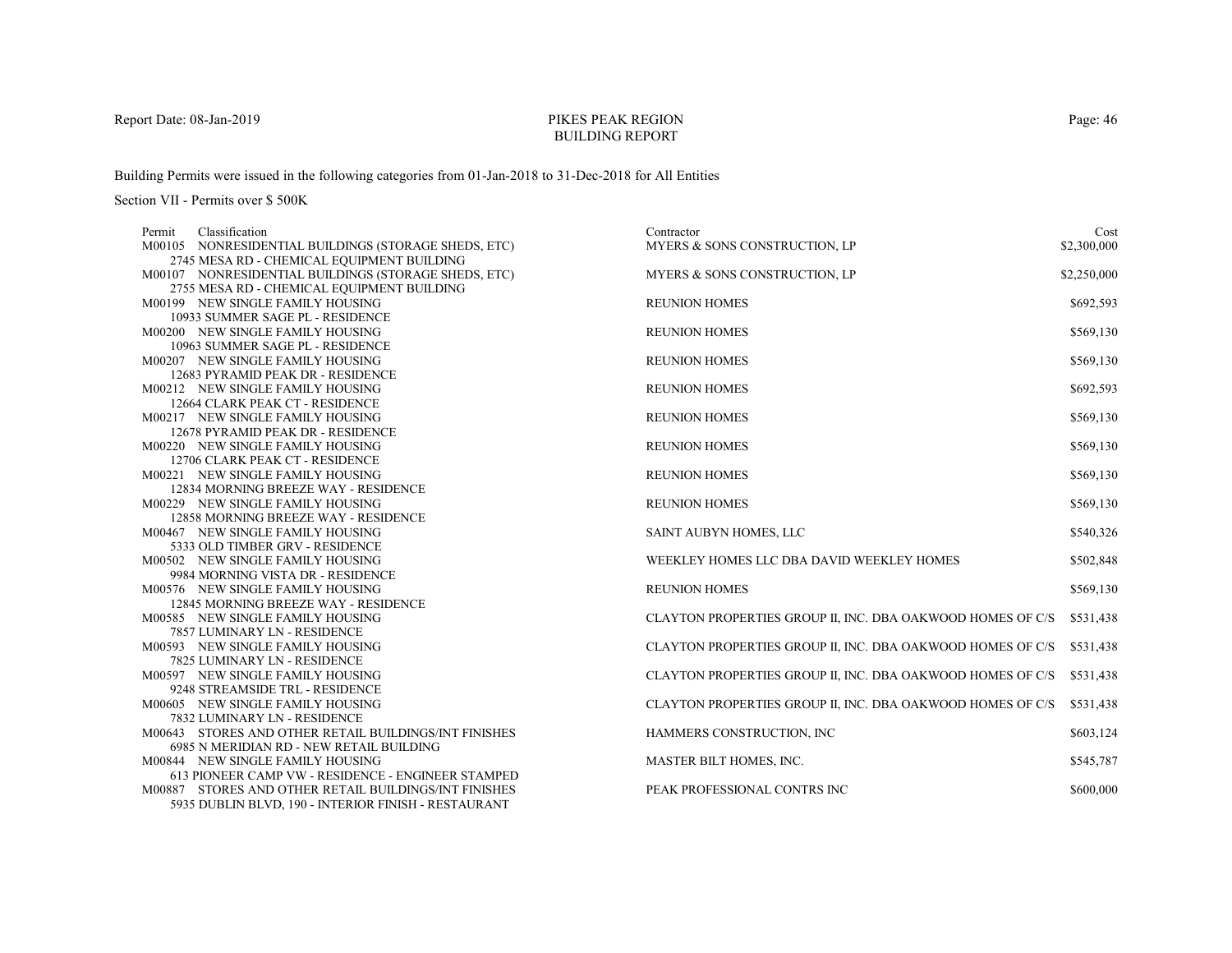# PIKES PEAK REGIONBUILDING REPORT

Building Permits were issued in the following categories from 01-Jan-2018 to 31-Dec-2018 for All Entities

| Classification<br>Permit                                               | Contractor                                | Cost        |
|------------------------------------------------------------------------|-------------------------------------------|-------------|
| M01238 NEW SINGLE FAMILY HOUSING                                       | KIMBER CONSTRUCTION, LLC.                 | \$519,980   |
| 50 SOMMERLYN RD - RESIDENCE - SINGLE FAMILY ATTACHED                   |                                           |             |
| M01508 NEW SINGLE FAMILY HOUSING                                       | <b>CANAAN COMPANY</b>                     | \$725,000   |
| <b>15 SADDLEHORN TRL - RESIDENCE</b>                                   |                                           |             |
| M01855 NEW SINGLE FAMILY HOUSING                                       | SADDLETREE HOLDINGS, INC.                 | \$554,567   |
| 16226 LARK SPARROW PL - RESIDENCE - ENGINEER STAMPED                   |                                           |             |
| M01897 NEW SINGLE FAMILY HOUSING                                       | BLACK OAK HOMES, INC                      | \$537,113   |
| 11990 SILVER CONCHO TRL - RESIDENCE                                    |                                           |             |
| M02311 NEW SINGLE FAMILY HOUSING                                       | AVALON DEVELOPMENT COMPANY LLC            | \$637,983   |
| 3118 LAKEFRONT DR - RESIDENCE                                          |                                           |             |
| M02456 NEW SINGLE FAMILY HOUSING                                       | SADDLETREE HOLDINGS, INC.                 | \$539,897   |
| 10209 HEWLETTS GULCH CT - RESIDENCE                                    |                                           |             |
| M02506 NEW SINGLE FAMILY HOUSING                                       | HI POINT HOME BUILDERS LLC                | \$524,692   |
| 1155 LADY CAMPBELL DR - RESIDENCE                                      |                                           |             |
| M02559 COMMERCIAL ALTERATIONS (ADDITIONS, REMODELS, ETC)               | CENTRAL STATES ROOF. & INSULAT            | \$1,033,762 |
| 645 WIDEFIELD DR - REROOF                                              |                                           |             |
| M02854 NEW FIVE OR MORE FAMILY BUILDINGS                               | PREMIER HOMES, INC.                       | \$750,000   |
| 5855-5887 LIONS DEN HTS - NEW APARTMENT BUILDINGS (5 UNIT 1 BUILDINGS) |                                           |             |
| M03068 NEW SINGLE FAMILY HOUSING                                       | ALLIANCE HOMES, LLC DBA ALLIANCE BUILDERS | \$1,182,647 |
| 17523 COLONIAL PARK DR - RESIDENCE                                     |                                           |             |
| M03211 NEW SINGLE FAMILY HOUSING                                       | <b>HOMEOWNER</b>                          | \$790,250   |
| 5570 MOLLY CT - RESIDENCE                                              |                                           |             |
| M03375 NEW SINGLE FAMILY HOUSING                                       | ALLEGIANCE CONSTRUCTION, LLC              | \$907,181   |
| 15030 ROLLER COASTER RD - RESIDENCE                                    |                                           |             |
| M03425 NEW SINGLE FAMILY HOUSING                                       | OGC MANAGEMENT, LLC                       | \$505,311   |
| 1620 TERRI LEE DR - RESIDENCE                                          |                                           |             |
| M03658 NEW SINGLE FAMILY HOUSING                                       | BISON BUILDERS & ASSOCIATES, INC.         | \$562,384   |
| 10920 HARDY RD - RESIDENCE                                             |                                           |             |
| M03661 COMMERCIAL ALTERATIONS (ADDITIONS, REMODELS, ETC)               | FARRINGTON CONSTRUCTION MANAGEMENT LLC    | \$700,000   |
| 4985 EL CAMINO DR - INTERIOR REMODEL/WITH SWIMMING POOL CHANGES        |                                           |             |
| M03712 NEW SINGLE FAMILY HOUSING                                       | VANTAGE HOMES CORPORATION                 | \$563,000   |
| <b>1097 BARBARO TER - RESIDENCE</b>                                    |                                           |             |
| M03834 NEW SINGLE FAMILY HOUSING                                       | PALMER RIDGE CONSTRUCTION CO.             | \$1,189,016 |
| 3565 MEADOW RUN CIR - RESIDENCE                                        |                                           |             |
| M03953 COMMERCIAL ALTERATIONS (ADDITIONS, REMODELS, ETC)               | G E JOHNSON CONSTR CO, INC                | \$547,000   |
| 7450 CAMPUS DR, 200 - INTERIOR REMODEL                                 |                                           |             |
| M03979 STORES AND OTHER RETAIL BUILDINGS/INT FINISHES                  | TRAIL STAR DEVELOPMENT                    | \$951,000   |
| 1364 INTERQUEST PKWY - NEW RESTAURANT                                  |                                           |             |
| M04054 NEW SINGLE FAMILY HOUSING                                       | COMITO BUILDING AND DESIGN, LLC           | \$900,000   |
| 1118 GOLD CAMP RD - RESIDENCE                                          |                                           |             |